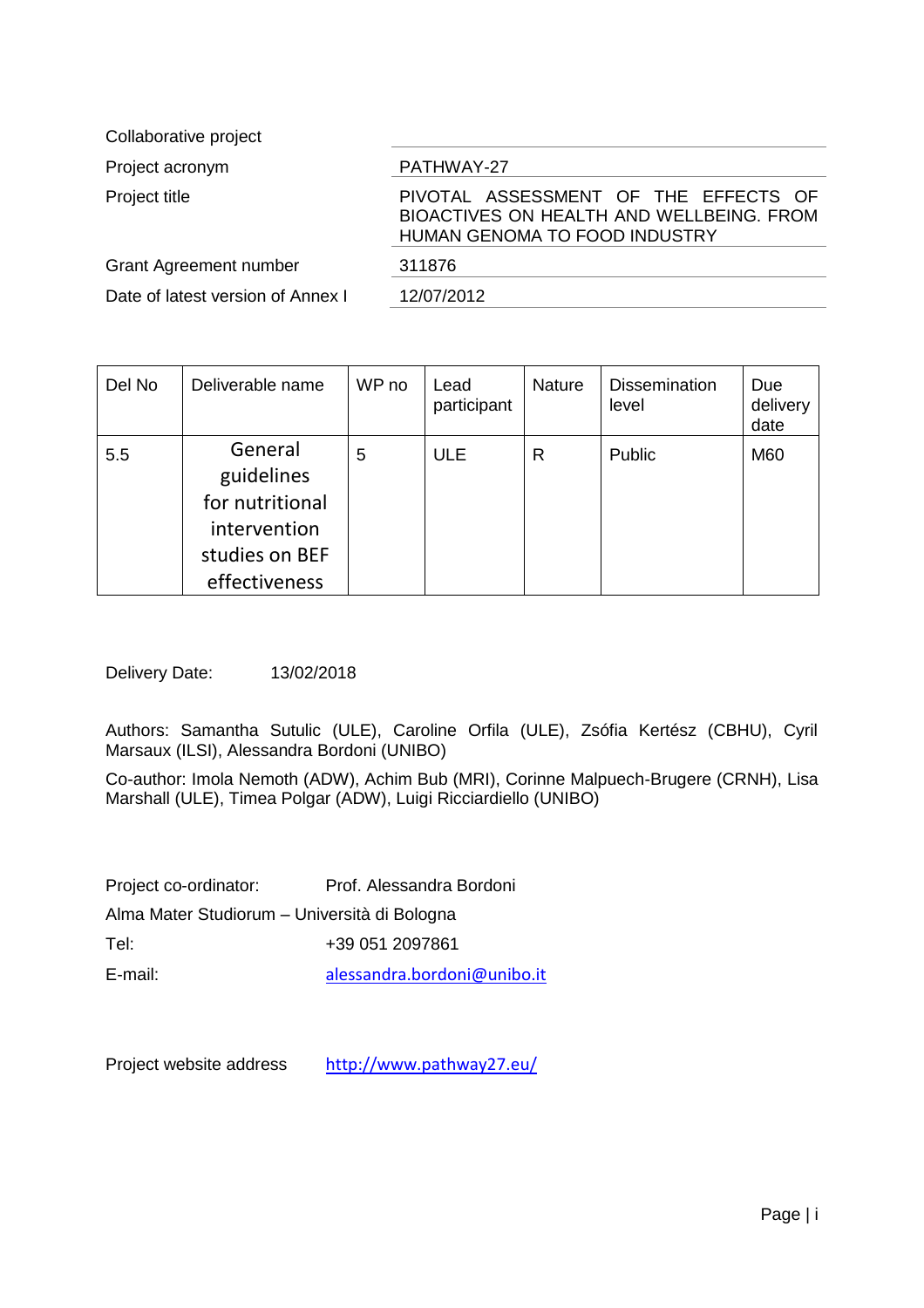

# **TABLE OF CONTENTS**

## **Contents**

| 1. |        |  |
|----|--------|--|
| 2. |        |  |
|    | 2.1.   |  |
|    | 2.1.1. |  |
|    | 2.1.2. |  |
|    | 2.1.3. |  |
|    | 2.2.   |  |
|    | 2.2.1. |  |
|    | 2.2.2. |  |
|    | 2.2.3. |  |
|    | 2.2.4. |  |
|    | 2.2.5. |  |
|    | 2.2.6. |  |
|    | 2.2.7. |  |
|    | 2.2.8. |  |
|    | 2.3.   |  |
|    | 2.4.   |  |
|    | 2.4.1. |  |
| 3. |        |  |
|    | 3.1.   |  |
|    | 3.1.1. |  |
|    | 3.1.2. |  |
|    | 3.1.3. |  |
|    |        |  |
|    | 3.1.4. |  |





ii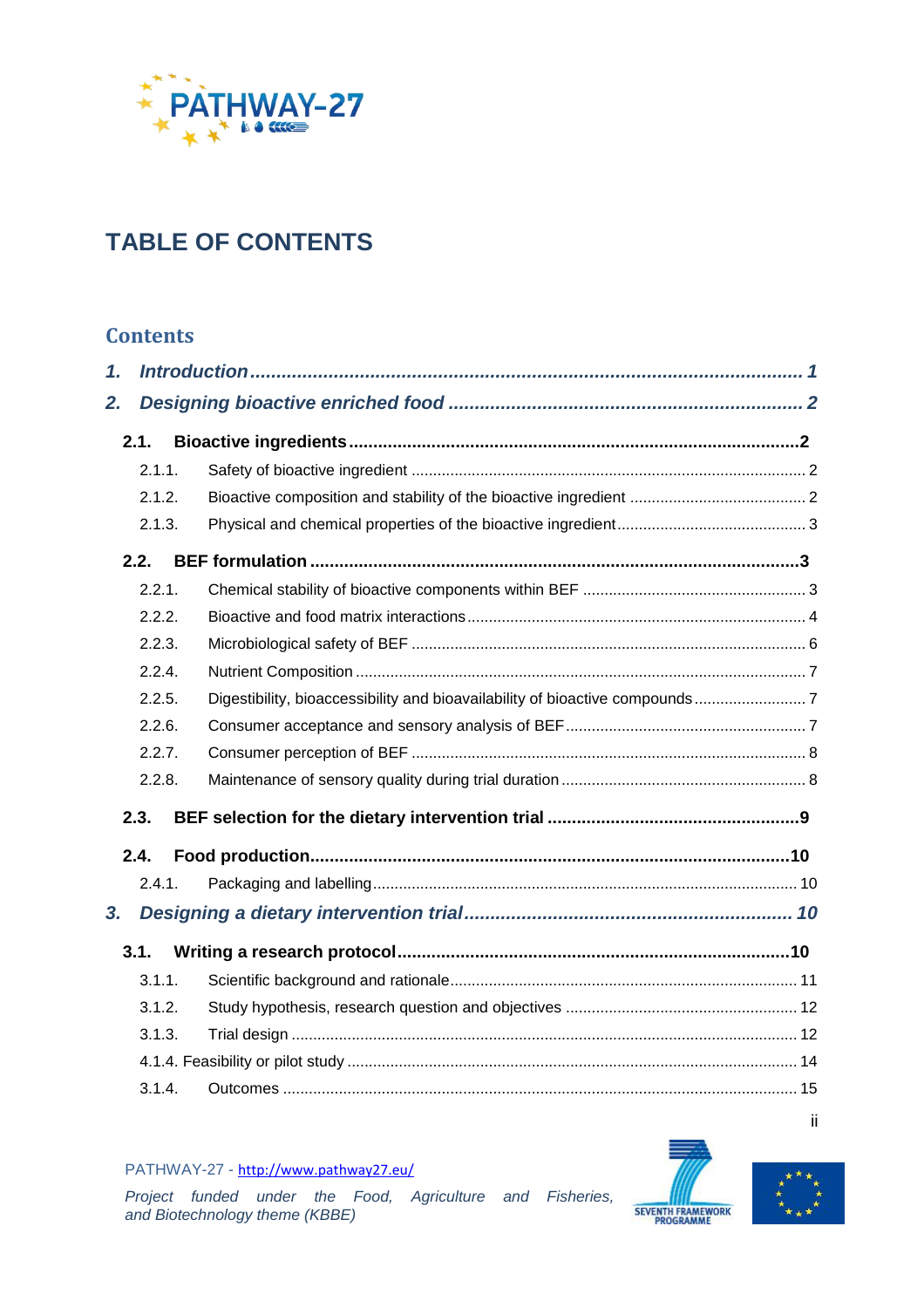

|    | 3.1.5.  |     |
|----|---------|-----|
|    | 3.1.6.  |     |
|    | 3.1.7.  |     |
|    | 3.1.8.  |     |
|    | 3.1.9.  |     |
|    | 3.1.10. |     |
|    | 3.1.11. |     |
|    | 3.1.12. |     |
|    | 3.1.13. |     |
|    | 3.1.14. |     |
|    | 3.1.15. |     |
|    | 3.1.16. |     |
|    | 3.1.17. |     |
| 4. |         |     |
|    | 4.1.    |     |
|    | 4.1.1.  |     |
|    | 4.1.2.  |     |
|    | 4.1.3.  |     |
|    | 4.1.4.  |     |
|    | 4.1.5.  |     |
|    | 4.1.6.  |     |
|    | 4.2.    |     |
|    | 4.2.1.  |     |
|    | 4.2.2.  |     |
|    | 4.2.3.  |     |
|    | 4.3.    |     |
|    | 4.3.1.  |     |
|    | 4.3.2.  |     |
|    | 4.3.3.  |     |
| 5. |         |     |
|    | 5.1.    | .37 |
|    |         |     |





iii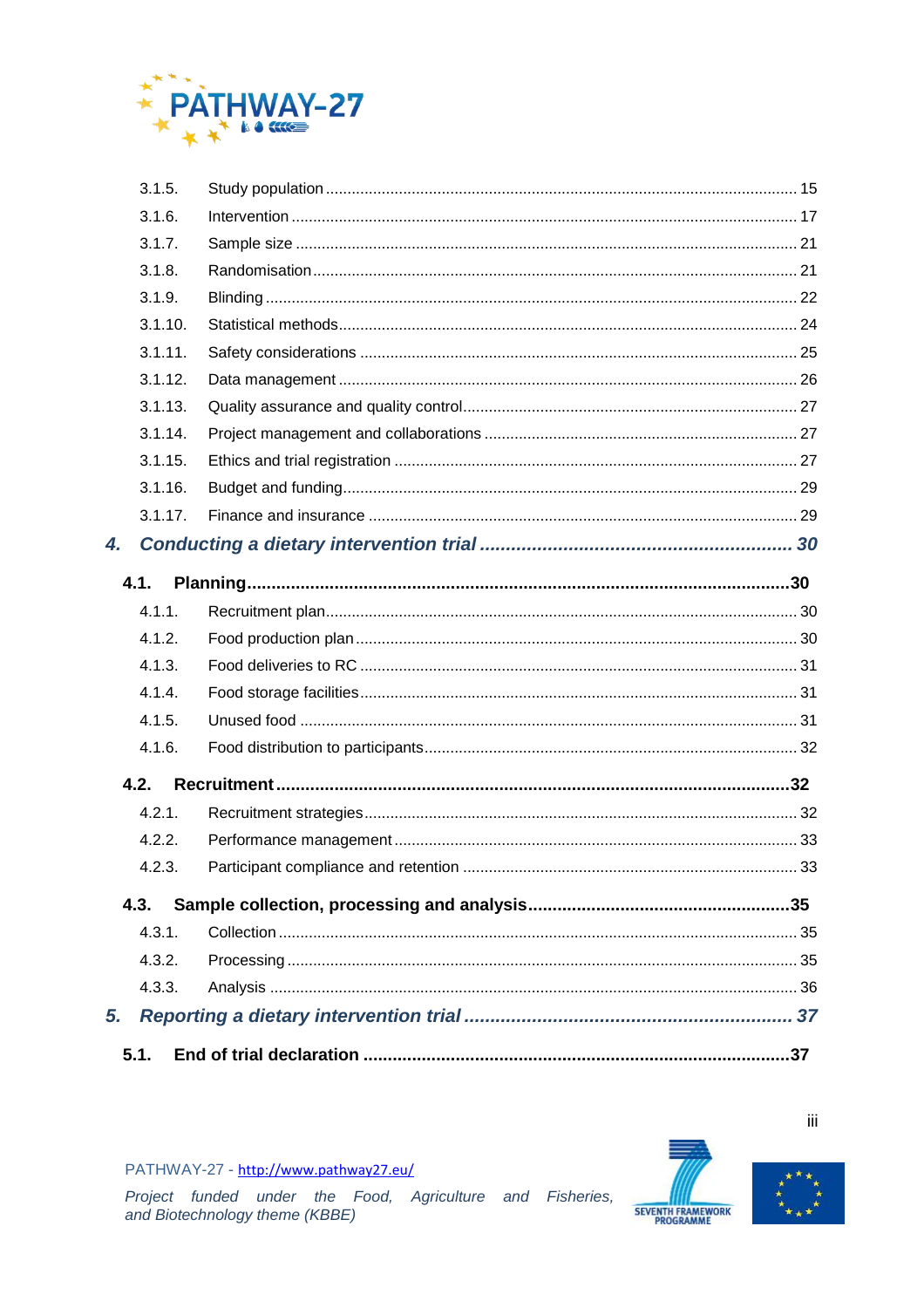





iv

PATHWAY-27 - <http://www.pathway27.eu/>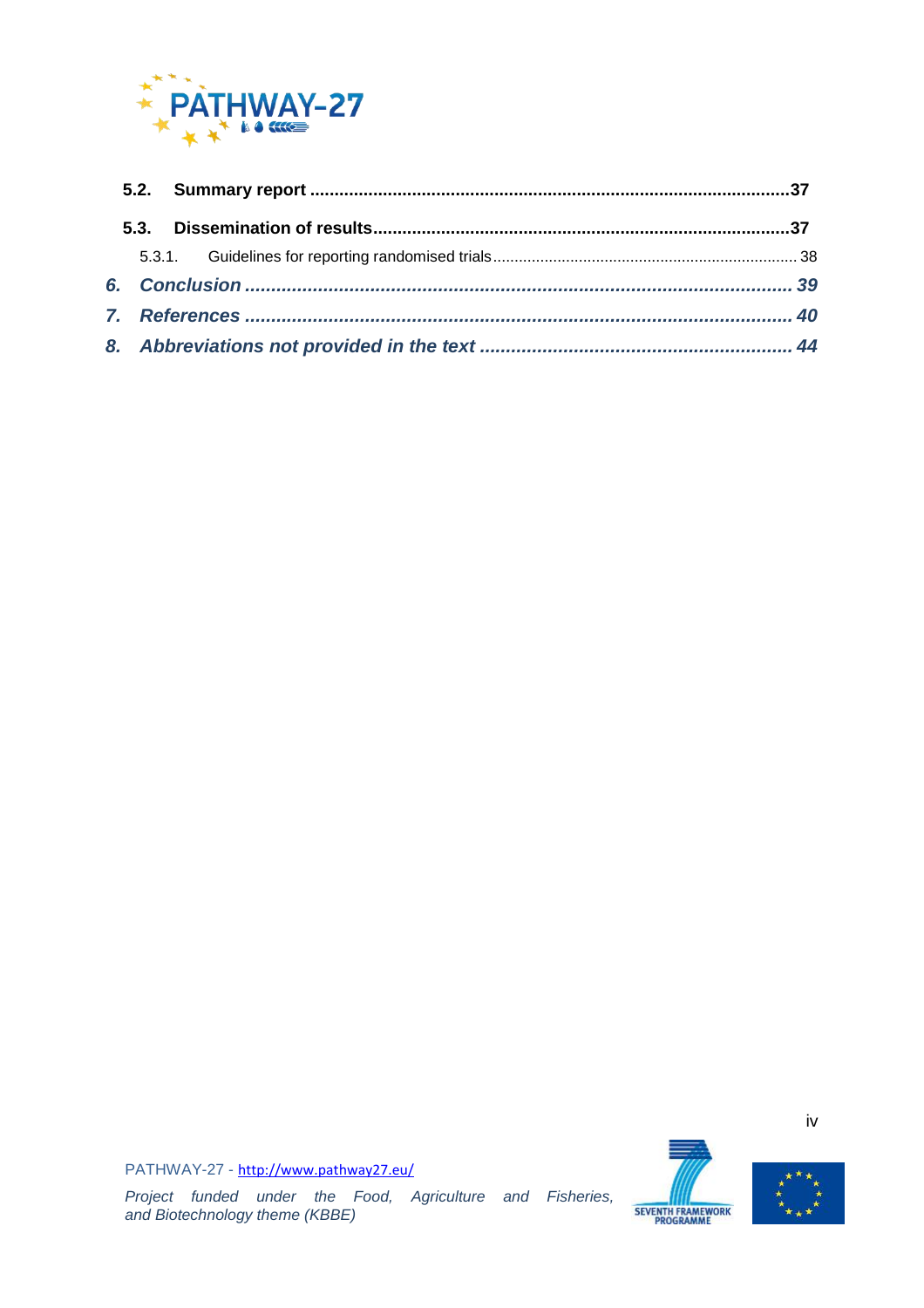# <span id="page-4-0"></span>**1. Introduction**

The guidelines presented here have been developed through consultation with PATHWAY-27 project partners to provide practical guidance for designing, implementing and reporting a randomised controlled trial (RCT) using bioactive-enriched foods (BEF). These guidelines provide an update to, and are intended to complement, previously published guidance documents. They are unique in providing practical information for intervention studies using BEF, based on the PATHWAY-27 project.

The aim of PATHWAY-27 is to evaluate the effectiveness of BEF containing docosahexaenoic acid (DHA), anthocyanins (AC) and oat beta-glucan (OBG) alone or in combination, on improving risk factors of the metabolic syndrome (MetS). These compounds were chosen for their known effects as single compounds and considered as ingredients of BEF in three different widely consumed food matrices (dairy, bakery and egg products). This approach of using BEF, compared to single pure compounds, will allow a better understanding of possible bioactive synergisms and bioactive-matrix interactions. This knowledge will increase the potential for exploitation of bioactive compounds and BEF commercialization by the food industry.

Previous guidelines by Welch et al., 2011 [1] that describe the designing, conducting and reporting of human intervention studies to evaluate the health benefits of food provide a good introduction to the subject for anyone considering undertaking such a research study. Additionally, there are useful publications describing some of the challenges faced when implementing a human dietary intervention trial. These include articles by Crichton et al., 2012 [2] and Yao et al., 2013 [3] which discuss the difficulties of participant compliance and blinding.

More recently, guidance from the EU-funded project BACCHUS for the design and implementation of human dietary intervention studies testing effects of dietary bioactive peptides and polyphenols on cardiovascular health in humans [4], has provided a useful toolkit to assist substantiation of health claims related to cardiovascular health.

Furthermore, the PATHWAY-27 project has developed two guidance papers, for the scientific community and for the food industry, relating to the substantiation of health claims on BEF. These guidance papers (submitted as deliverables D7.4 and D7.5) were finalised after consultation in two stakeholder workshops and complement earlier guidelines. They are particularly useful for small and medium sized enterprises (SME) looking for a competitive advantage in the EU market. They are uploaded to the project website and are freely available.

For a health claim to receive a positive evaluation from the European Food Safety Authority (EFSA) there must be 'generally accepted scientific evidence' to substantiate the claim. EU legislation, Regulation (EC) No. 1924/2006, states that the food or nutrient in question must be well characterised and shown to have a beneficial physiological effect [5]. The cost of conducting robust scientific research coupled with often limited research and development (R&D) budgets is a barrier for successful applications by SME [6]. A pilot study can be a costeffective opportunity to investigate the feasibility of an intervention and to test the methods of recruitment and data and sample collection prior to conducting a larger RCT. PATHWAY-27 submitted a practical guidance document for conducting pilot studies with BEF (project deliverable D5.4).

With examples gathered from the PATHWAY-27 project, this practical guidance document describes the requirements for the formulation and production of BEF, the design and considerations for successful implementation of a RCT, and how to report the data according to good practice.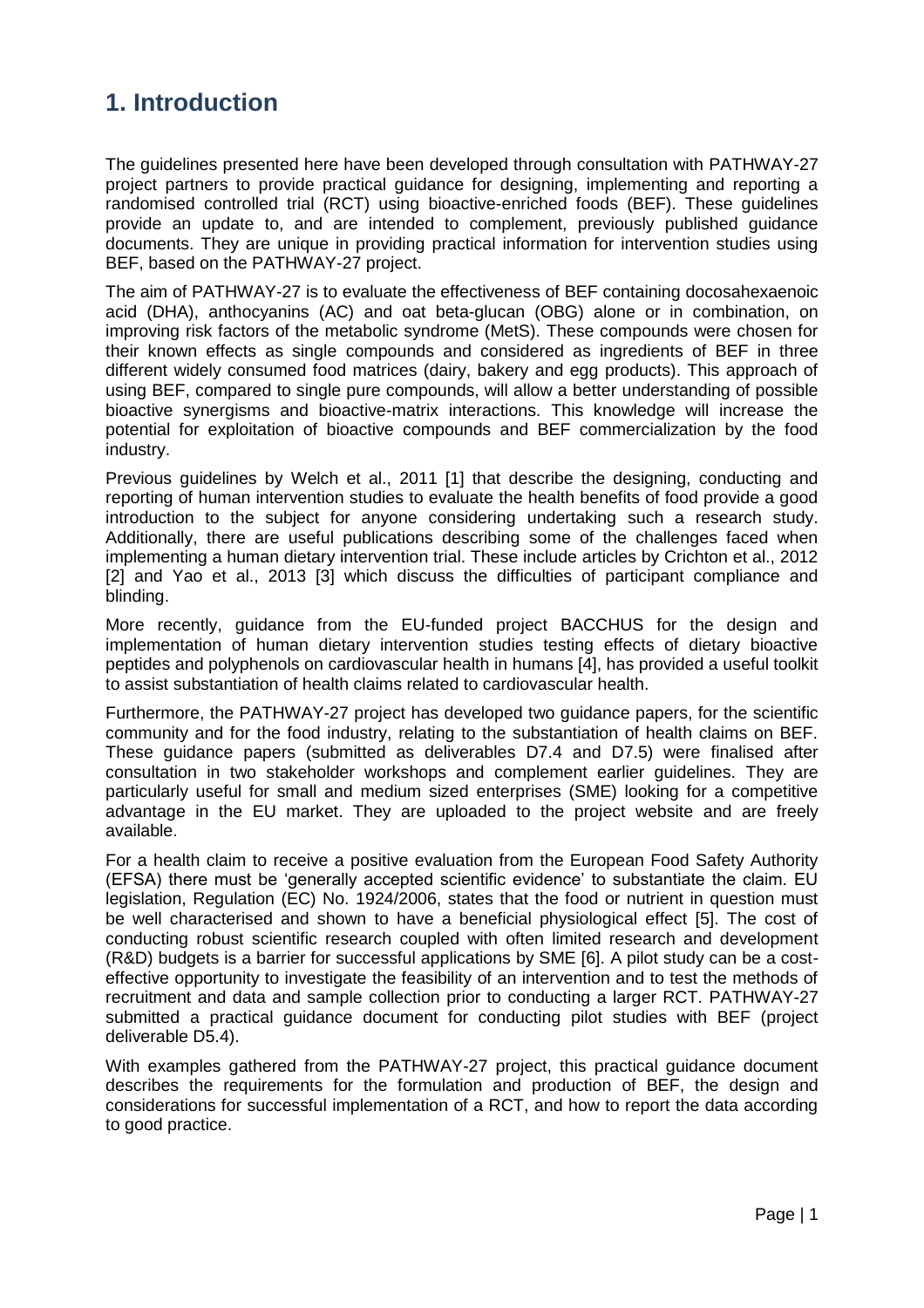

# <span id="page-5-0"></span>**2. Designing bioactive enriched food**

## <span id="page-5-1"></span>*2.1. Bioactive ingredients*

To produce BEF it is important to provide bioactive ingredients with an appropriate concentration of the bioactive compound(s) as well as ensuring that the ingredients are safe for human consumption. Ingredients that have not been consumed to a significant degree by humans in the EU prior to May 1997 and have not yet been authorised as novel foods, must be approved for use in compliance with Regulation (EU) 2015/2283 of 25 November 2015. Novel food status will only be approved for use in the EU if the ingredients do not present a risk to public health, are not nutritionally disadvantageous when replacing a similar food and are not misleading to the consumer. Scientific assessment must be carried out prior to authorisation to ensure their safety. The authorisation will determine the conditions for use of the ingredient, their designation as an ingredient and the labelling requirements.

The concentration of the bioactive that will be administered to participants in the BEF must be determined before starting the trial. This should be based on data in the literature or data collected during a pilot study in which the effectiveness of different doses of bioactive compound(s) are tested. The selection of this concentration will influence the choice of the ingredient containing the bioactive compound(s).

Each bioactive ingredient batch must be provided with a product specification providing details of the safety, composition, chemical and physical characteristics of the product.

## <span id="page-5-2"></span>**2.1.1. Safety of bioactive ingredient**

The microbiological profile and the limits of acceptability for the bioactive ingredients must be established, and described as part of the ingredient characterisation, taking into account microbiological risk assessments associated with the type of product, for example a dry powder or liquid formulation. Chemical safety must also be ensured by controlling the hazards associated with potential chemical contamination of the product. Such contaminants that may be present include, but are not limited to, mycotoxins, residual solvents from the extraction process and residues of pesticides, heavy metals, and polycyclic aromatic hydrocarbons. Finally, physical safety must ensure the absence of physical particles such as glass or stones. Further detail is provided in the Pathway-27 guidelines for the food industry.

#### <span id="page-5-3"></span>**2.1.2. Bioactive composition and stability of the bioactive ingredient**

It is important to determine the ingredient composition and concentration of the bioactive component. When working with a mixture of compounds such as a botanical extract in which only some of the compounds are biologically active, characterization of the whole extract must

PATHWAY-27 - <http://www.pathway27.eu/>





2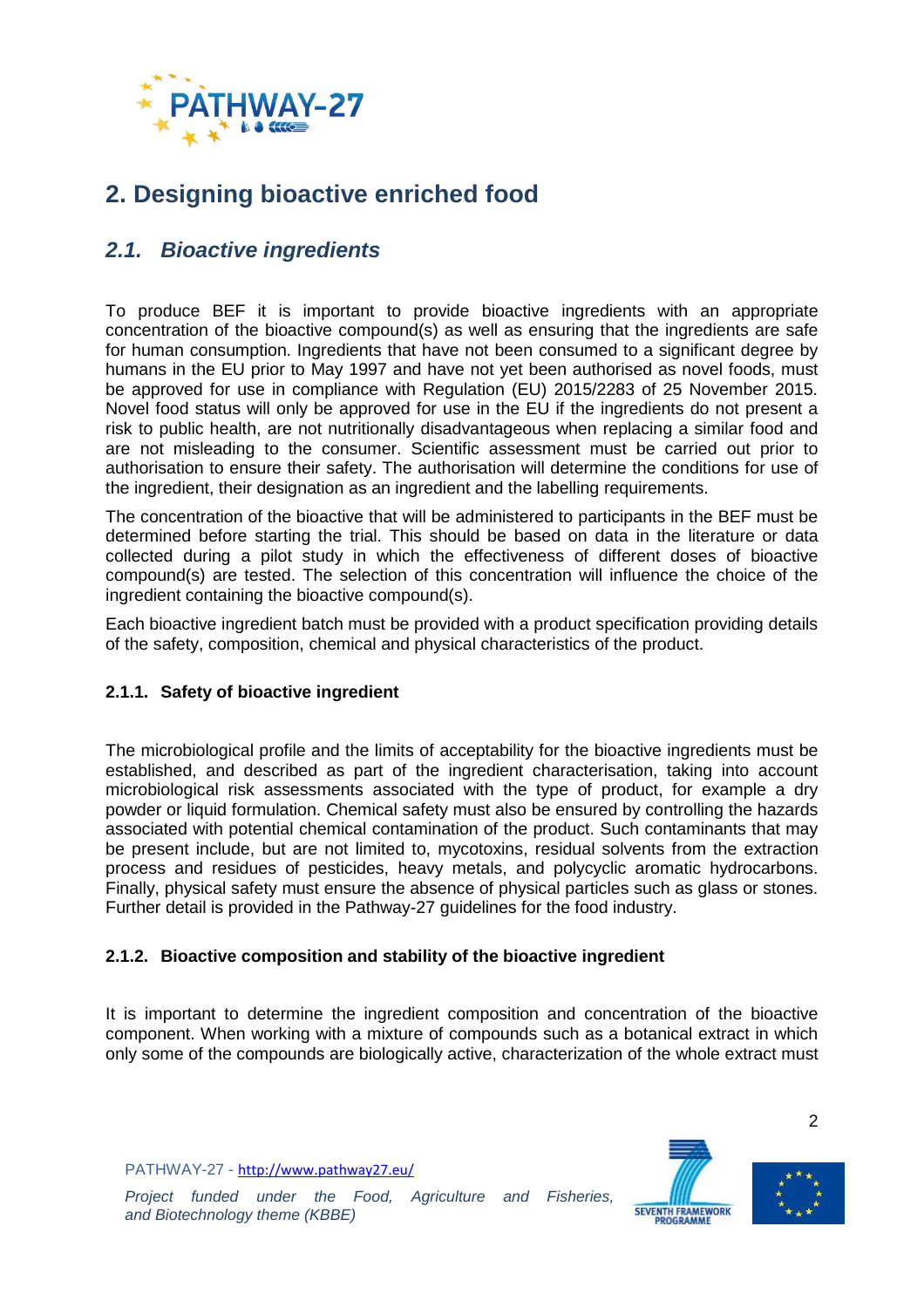

be provided. This must include characterisation of each compound or component up to 99.9% of the weight of the sample.

The bioactive content of the ingredient may vary between different batches and within the same batch. The target and/or acceptable variability within and between batches, during the ingredient shelf-life, should be defined. Factors affecting the variability include plant species, geographical growing region, season and processing and storage parameters. It is important to limit fluctuations in bioactive concentration since this may affect the quantity of ingredient that is required to produce BEF with a consistent bioactive concentration. This can be difficult to achieve when using bioactive ingredients derived from natural extracts, therefore discussions with ingredient manufacturers must emphasise the need for a reliable and consistent supply of the ingredient for the duration of the study. Appropriate analytical methods should be established, and measurements should be performed by a competent laboratory, with a quality assurance system in place (such as Good Laboratory Practice (GLP) or ISO 17025), that will certify the data. As examples, in PATHWAY-27, anthocyanin content was measured by high performance liquid chromatography (HPLC), DHA by gas chromatography (GC) and OBG by both enzymatic methods and size exclusion chromatography. The methods are described in project deliverable D4.3 (second report on the production of safe BEF with expected shelf life and concentration of bioactive).

#### <span id="page-6-0"></span>**2.1.3. Physical and chemical properties of the bioactive ingredient**

The physical and chemical properties of the bioactive ingredients and the bioactive compound(s) must be determined. Solid or liquid state, water activity and water content along with physical properties such as powder properties (e.g. particle size, solubility in water), colour, etc. should be described.

The manufacturing process should also be described along with evidence to demonstrate how the process is standardised to produce a consistent product. Any stabilisation or encapsulation process applied should also be described.

## <span id="page-6-1"></span>*2.2. BEF formulation*

The formulation of foods enriched with bioactive ingredients represents a big challenge for food technologists. Characteristics related to composition, digestibility, bioactive accessibility, shelf-life, sensory properties and consumer acceptance must be optimized. Food formulation is initially conducted on a lab-scale and then increased for production in a manufacturing setting.

#### <span id="page-6-2"></span>**2.2.1. Chemical stability of bioactive components within BEF**

PATHWAY-27 - <http://www.pathway27.eu/>





*Project funded under the Food, Agriculture and Fisheries, and Biotechnology theme (KBBE)*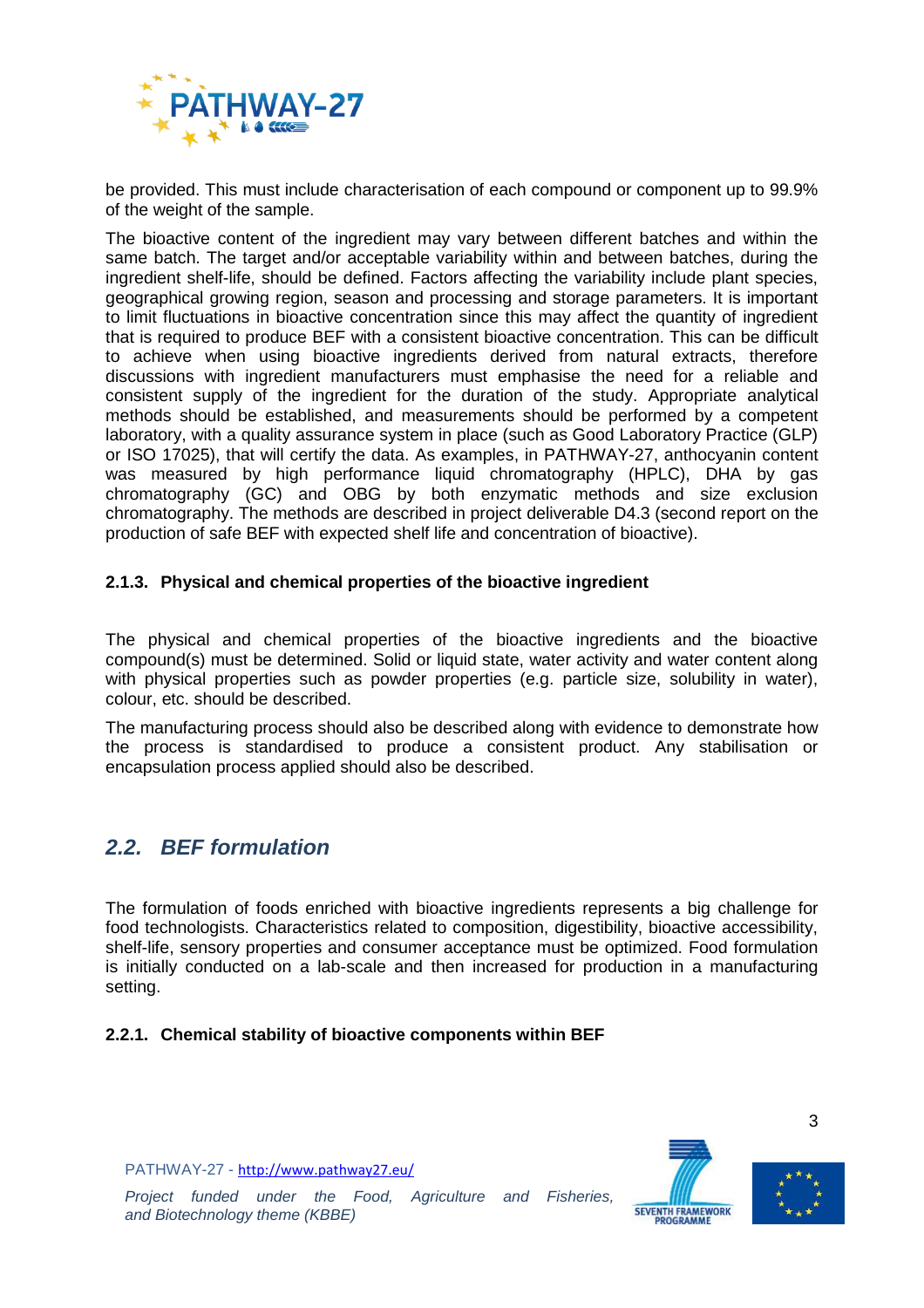

It is essential to ensure that participants of the study receive the effective dose of the bioactive compound(s) for the duration of the trial. It is to be expected that the storage conditions (temperature and time), along with the food matrix and bioactive type will affect chemical stability.

As discussed in section 3.1.2., reliability and consistency of the bioactive concentration to be administered to participants in the BEF is fundamental to the trial. Administering a bioactive concentration that is lower than the effective dose will bias the intervention study and lead to misinterpretation of the results.

The food matrix in its raw state, after storage and/or during domestic preparation, has an influence on the activity or release of the bioactives. The stability of the bioactive compound(s) must be carefully monitored immediately after BEF production, then at fixed intervals during storage, and the process optimised as much as possible to minimise bioactive losses. Bioactive compounds are often sensitive to conditions encountered during food processing, for example, in PATHWAY-27, yeast fermentation and baking at high temperature decreased the AC content of the bakery BEF during production, which was unavoidable. The amount of bioactive ingredient was increased to compensate for the degradation and to ensure that the effective bioactive dose in the final BEF was correct.

During the design phase of the study, it is important to establish protocols for the chemical analysis of bioactive compounds in BEF. Different analytical methods are likely to yield different results, so the available methods should be evaluated, tested and selected in advance. It is important to consider that different food types may require different extraction methods, for example the extraction method for AC in PATHWAY-27 bakery products was different from the extraction method for dairy and egg products.

#### <span id="page-7-0"></span>**2.2.2. Bioactive and food matrix interactions**

While developing new functional food products containing bioactive compounds, it is current practice to assess the stability of the enrichment ingredients as it may be influenced by their interaction with the matrix, the latter exerting either a protecting or destabilizing action. The other perspective explored by the PATHWAY-27 project was the effect of the enrichment ingredients on the stability of the matrix, as it is assumed that the bioaccessibility of the other nutrients in the food product remain unaltered. Nuclear Magnetic Resonance (NMR) spectroscopy is a state-of-the-art technique that can be utilized to characterize the food products and assess their molecular profiles. Since high-resolution NMR will only detect molecules that are soluble in the extraction medium it does not directly observe the solid food matrix. Thus, matrix stability is measured by analysing the soluble molecules that are released by the solid phase, that are disappearing by binding to the matrix or are consumed by degradative reactions, during storage.

For example, in PATHWAY-27, at the starting storage time different products for each food matrix were comparatively analysed, independently of the bioactive enrichment. Buns were compared with biscuits (bakery matrix), milkshakes with combined desserts (dairy matrix), and pancakes with omelettes (egg matrix), irrespective of DHA, OBG or AC enrichment. To evaluate the contribution of the matrix-related substances on the complete molecular profile,

PATHWAY-27 - <http://www.pathway27.eu/>



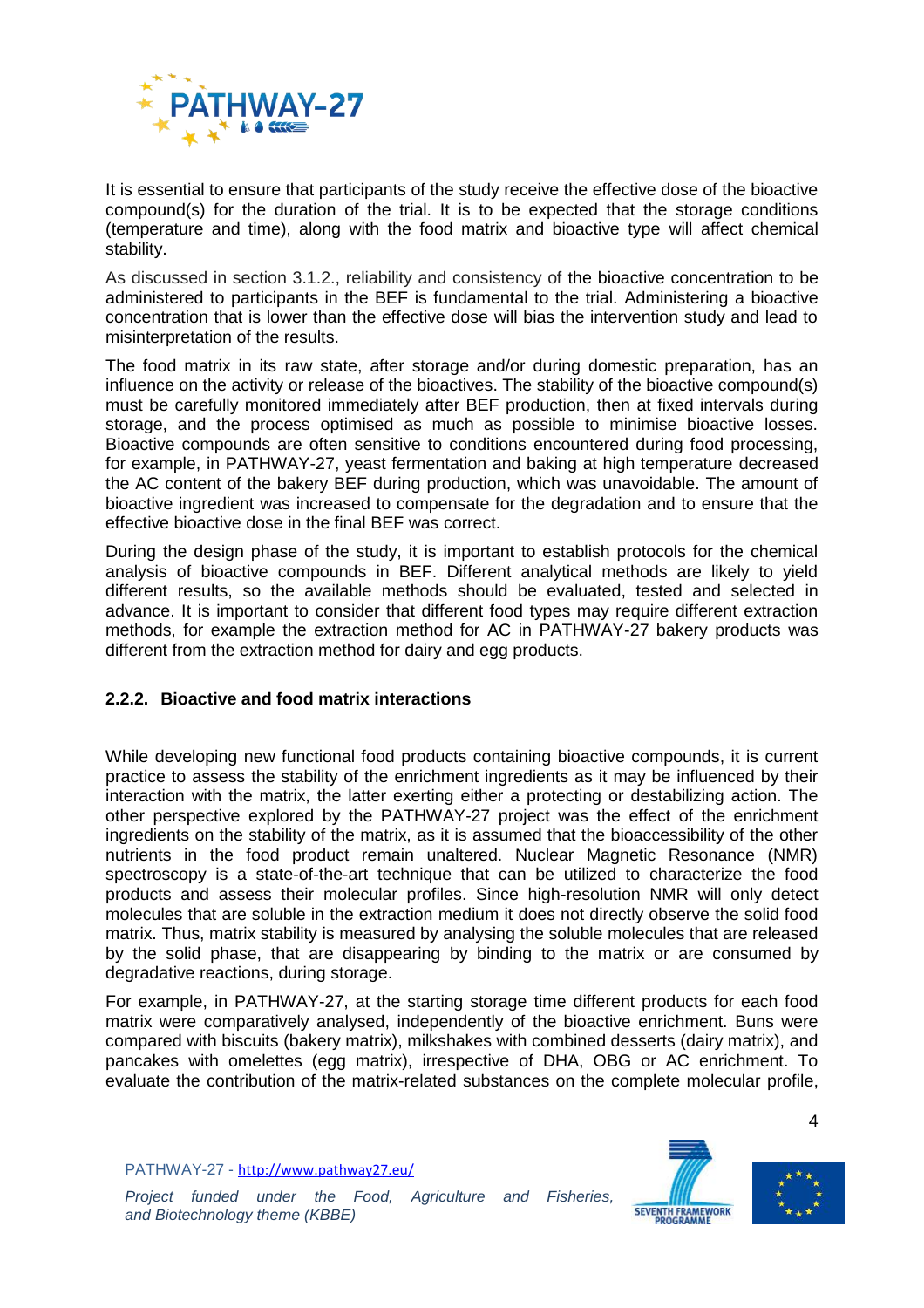

only the spectral data points exerting an intensity change below a determined threshold of variation among the five enrichments of the same product are considered as descriptors of the matrix. In addition, the subset of selected points must constitute an important fraction of the whole spectral data set, in order to be a meaningful representative of the soluble fraction of the matrix. These data points are the spectral features that will be evaluated during the shelflife, by measuring their variance within each product during three storage time-points (for example, T0, T15 and T30 days). In PATHWAY-27, it was found that milkshakes were the products with highest stability within the dairy category, whilst pancakes were more stable than omelettes among egg products, and biscuits and buns had the same stability.

Secondly, a comparative evaluation among the different enrichment types within the same food matrix should be completed to avoid combinations of bioactive ingredients and food matrix which would result in poorly stable food products. In PATHWAY-27, biscuits were shown to have a relatively stable matrix independent of the specific enrichment type; the most stable pancake enrichment was DHA+AC; and DHA+OBG enriched milkshakes had the longest stable molecular profile.

During the design and development of PATHWAY-27 BEF, many technical challenges emerged. Some were general across all BEF matrices, for example adding AC imparted a distinctive purple, sometimes green colour and DHA imparted a fish-like odour, and some were specific to the food type, for example high viscosity of batter for pancakes containing OBG. The challenges and solutions are summarized in table 1.

| Goal                                                                              | Problem                                                                                                                                                                                                                                                                                                              | <b>Potential solutions</b>                                                                                                                                                                                                                          |
|-----------------------------------------------------------------------------------|----------------------------------------------------------------------------------------------------------------------------------------------------------------------------------------------------------------------------------------------------------------------------------------------------------------------|-----------------------------------------------------------------------------------------------------------------------------------------------------------------------------------------------------------------------------------------------------|
| All products should be stable<br>at room temperature for at<br>least three weeks. | Dairy<br>and<br>egg-based<br>foods are typically stored<br>$4^{\circ}$ C<br>maintain<br>to<br>at l<br>adequate microbiological<br>safety.<br>Unacceptable<br>οf<br>taste<br>bakery buns<br>due<br>to<br>preservatives.                                                                                               | of<br>addition<br>The<br>preservatives<br>and<br>vacuum/modified<br>atmosphere packaging.<br>Proposal for<br>multiple<br>deliveries<br>from<br>the<br>manufacturer<br>the<br>to<br>recruitment centres (RC)<br>and from the RCs to<br>participants. |
| Enrich products with OBG                                                          | OBG<br>produced<br>highly<br>solutions<br>when<br>viscous<br>mixed with liquid egg that<br>are difficult to handle in<br>machines used<br>the<br>to<br>produce egg products.<br>Less crisp texture<br>οf<br>biscuit<br><b>BEF</b><br>bakery<br>with<br>compared<br>control<br>due to requirement for<br>extra water. | Inclusion of more water in<br>the formulation to reduce<br>viscosity.<br>Longer baking time to<br>produce a drier biscuit.                                                                                                                          |

#### **Table 1 Technical challenges faced during the design and development of PATHWAY-27 BEF**

PATHWAY-27 - <http://www.pathway27.eu/>



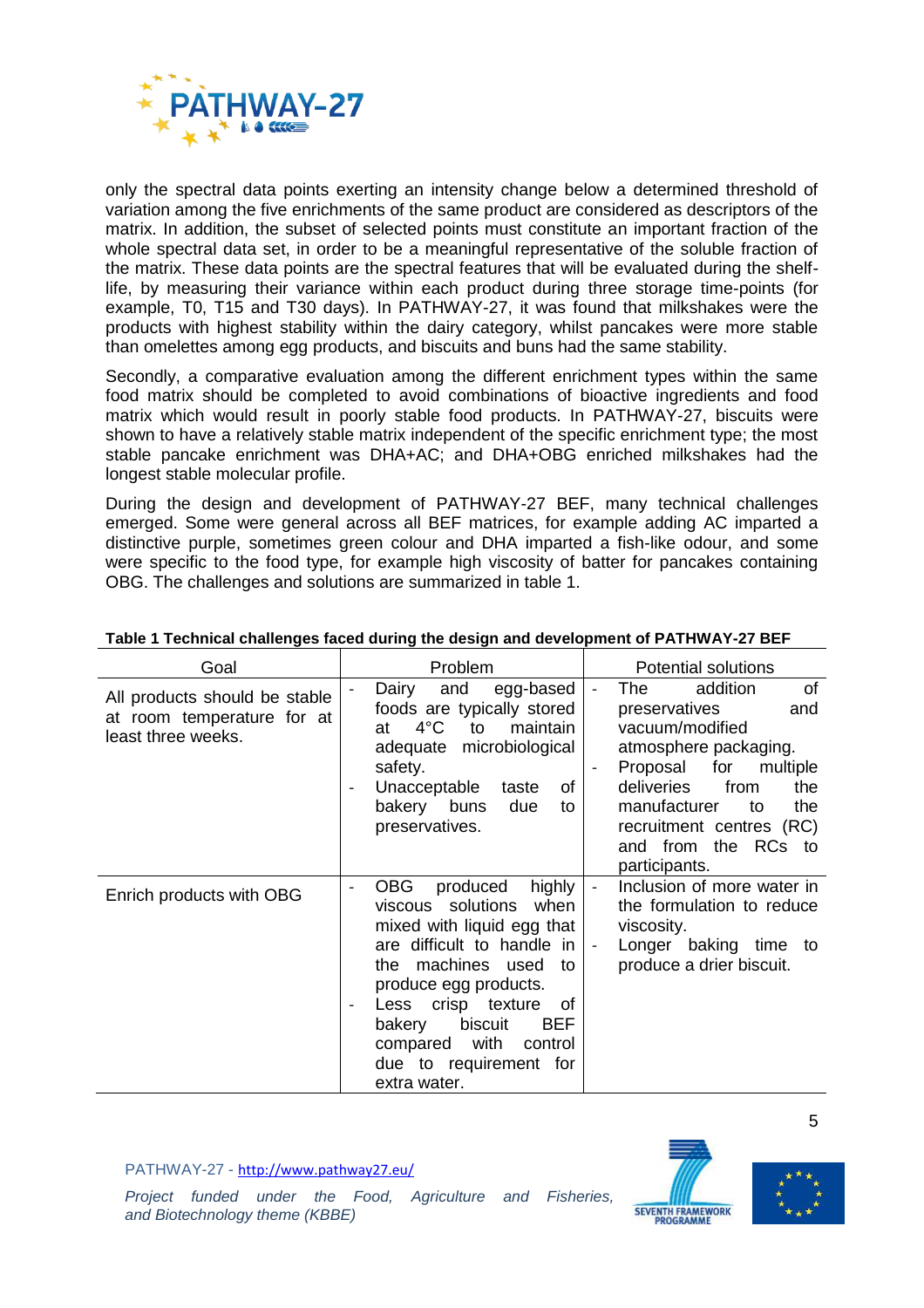

| Enrich products with AC  | AC produced a strong<br>$\overline{\phantom{a}}$<br>violet colour in all BEF. In<br>bakery, colour could also<br>be green.<br>Loss of textural quality<br>during storage of bakery<br>buns.<br>density<br>high<br>and<br>Low<br>$\overline{\phantom{a}}$<br>of<br>bakery<br>staling rate<br>buns. | Microencapsulation of the<br>AC.<br>Use<br>0f<br>coloured<br>$\overline{\phantom{a}}$<br>ingredients containing no<br>polyphenols to mask the<br>colour.<br>modification to<br>Recipe<br>change the type of bakery<br>bun.<br>1. |
|--------------------------|---------------------------------------------------------------------------------------------------------------------------------------------------------------------------------------------------------------------------------------------------------------------------------------------------|----------------------------------------------------------------------------------------------------------------------------------------------------------------------------------------------------------------------------------|
| Enrich products with DHA | DHA imparts a fish-like<br>aroma and taste to the<br>foods.                                                                                                                                                                                                                                       | flavours<br>of<br>Use<br>(e.q.<br>anise) and aromas<br>to:<br>mask the DHA.<br>Use DHA as part of a<br>phospholipid or enriched<br>egg powder ingredient                                                                         |

During the product development process, it became apparent that some BEF were not technically feasible. It was therefore decided that UHT milk, melted cheese and custard would not be further considered.

#### <span id="page-9-0"></span>**2.2.3. Microbiological safety of BEF**

The chemical and microbiological quality of BEF should be established under the standard storage conditions of the food product. The results will help to characterize the BEF and ensure the provision of safe, stable and acceptable products for the duration of the trial.

The microbiological safety of BEF is one of the most important criteria for selection because it is essential not to cause ill health to participants during the trial. In the PATHWAY-27 project two factors were considered:

- 1) The growth of intrinsic microorganisms during storage (shelf-life study), and
- 2) The ability of inoculated risk microorganisms to grow in the stored products (challenge test).

The microbiological criteria that are analysed along with limits of acceptability must consider risk assessments associated with the type of food product. This is based on regulations, standards, review of literature and the manufacturers own experience with similar types of products. A challenge test may not be considered necessary if the food product is unlikely to facilitate the growth of pathogens, for example foods that are frozen immediately at the site of production or provided as a dry powder.

During production and microbiological testing of milkshake BEF for the PATHWAY-27 pilot trial, *Enterococcus* spp. was detected in all samples. The levels were acceptable according to regulations in the country of manufacture, however at the time it was unknown whether the



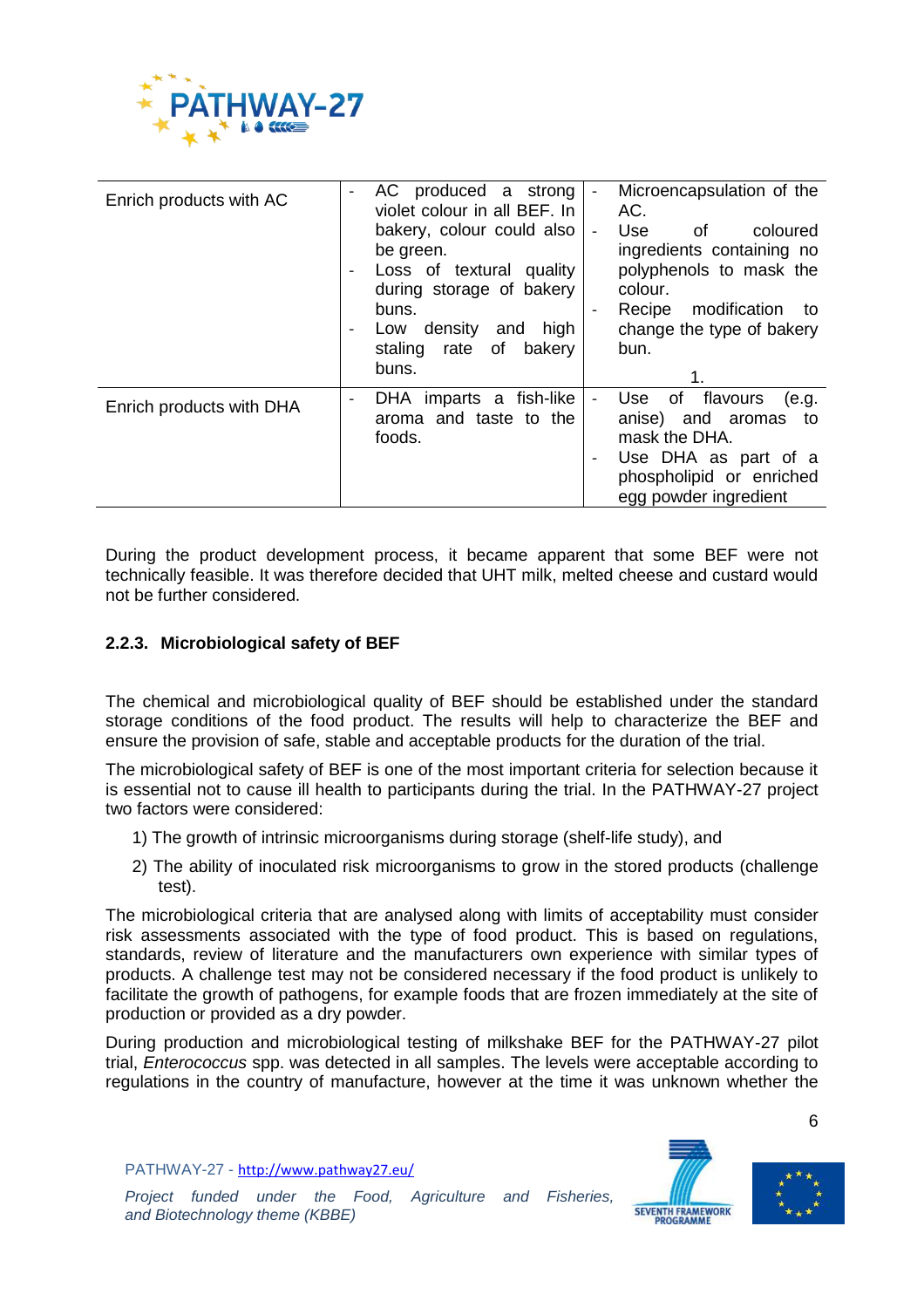

levels were acceptable in the country where the milkshake BEF would be tested in the pilot study. Further microbiological testing was carried out to determine the source of the contamination and expert advice was obtained. Testing showed that the contamination came from the original non-enriched milkshake powder rather than from the bioactive enrichment. Advice from dairy specialists confirmed that *Enterococcus* spp. is commonly reported in milk products and that it is difficult to find products with zero-levels. After many discussions it was agreed that the RC testing the milkshake BEF would be able to use the products, however the start of the pilot trial at this RC was delayed by one month compared with the RC testing the bakery and egg food matrices. Furthermore, since the milkshake BEF and milkshake placebo were to be used at all RC in the subsequent RCT, it was necessary for each RC to confirm approval for the use of the products.

### <span id="page-10-0"></span>**2.2.4. Nutrient Composition**

The nutrient profile of BEF must be given consideration in the context of its effect on the overall balance of the consumer's diet. There is the potential for foods bearing a health claim to mislead consumers when trying to make healthy choices [7]. In case the nutrient level, such as saturated fat or sodium, is too high, the food must be reformulated or discarded. Using PATHWAY-27 as an example, the original milkshake formulation required modification to use skimmed milk instead of whole milk in order to reduce the level of saturated fat. This reformulation improved the nutritional profile while retaining acceptable sensory properties.

#### <span id="page-10-1"></span>**2.2.5. Digestibility, bioaccessibility and bioavailability of bioactive compounds**

Understanding the influence of the food matrix on digestion of BEF and how this affects bioaccessibility and bioavailability of the bioactive compounds will help with selection of the most appropriate food matrix to deliver the effective dose. Bioaccessibility refers to the fraction of the compound that is released from the food matrix and solubilised in the gastrointestinal tract. Bioavailability of the compound refers to the fraction that reaches the systemic circulation. This information can be useful for health claim dossiers to demonstrate that the bioactive is available for absorption.

In PATHWAY-27, research was carried out *in vivo* using a pig model to investigate the effect of the food matrix on DHA bioaccessibility and bioavailability, the results are described in D6.1 (Report describing the effects of assessed food matrices on digestion/availability in the pig model).

#### <span id="page-10-2"></span>**2.2.6. Consumer acceptance and sensory analysis of BEF**

Consumer acceptance may vary between different European countries and presents a challenge for developing and selecting the most suitable BEF. Understanding consumer acceptance and determining the sensory profile of BEF is important since the use of foods

PATHWAY-27 - <http://www.pathway27.eu/>





7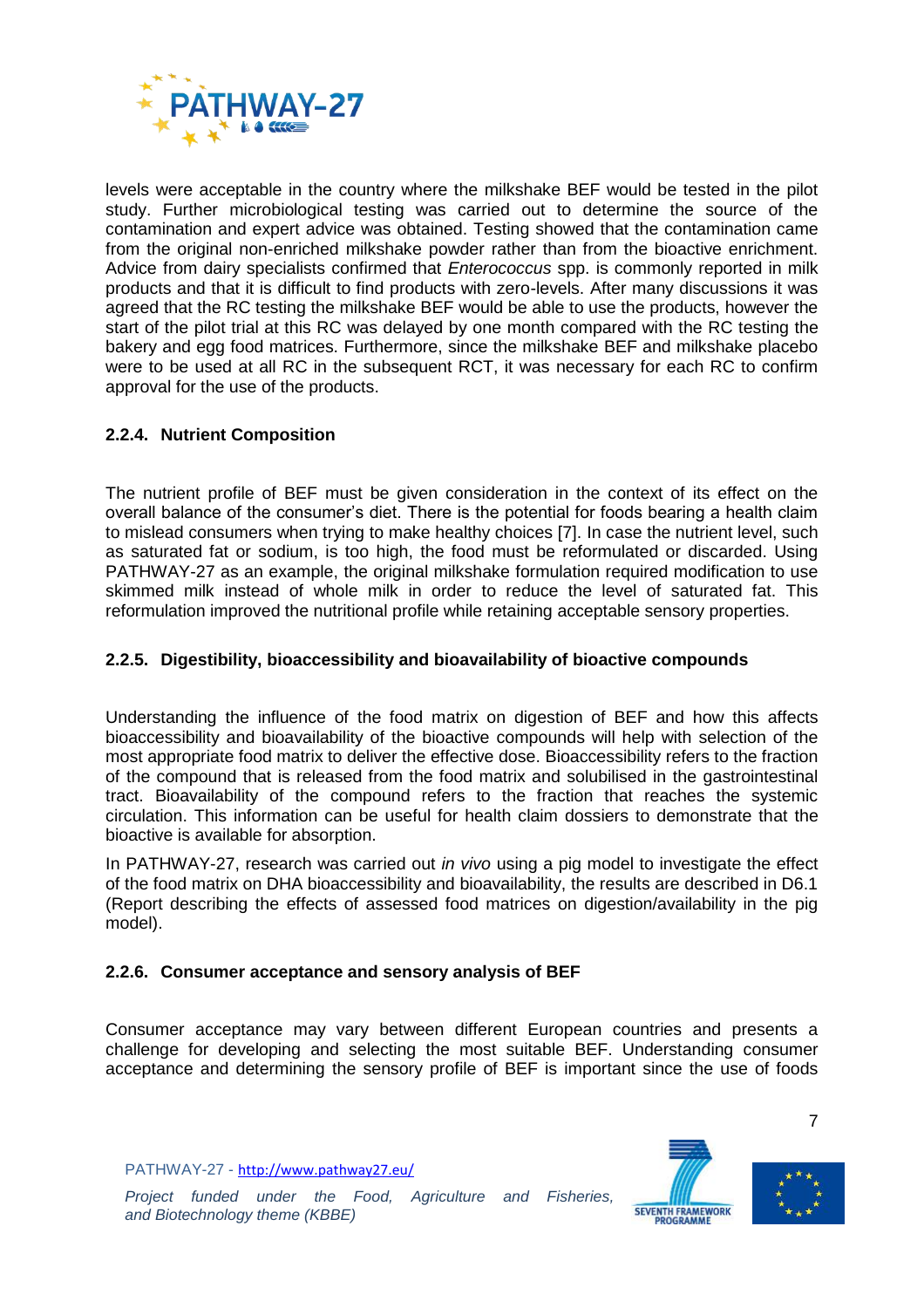

that are not well-accepted, or foods with poor sensory characteristics, can affect participant recruitment and compliance during the intervention.

In PATHWAY-27, forty five BEF were formulated (three foods per matrix, with five enrichment types per food). All BEF underwent sensory testing as follows:

Consumer acceptance was measured using first an online survey followed by tasting sessions. The online survey consisted of four parts: a) to collect socio-demographic data, b) to explore behaviour and attitudes towards health and diet, c) to understand attitudes towards functional foods, and d) to evaluate acceptance of the PATHWAY-27 BEF using photos.

Following the online survey, focus consumers (not trained in sensory evaluation) were invited to tasting sessions where they were asked to rate the appearance, aroma, flavour and texture of the BEF using a 9-point hedonic scale. In addition to these main attributes an extended list including specific food colours, aromas, flavours, aftertaste and textures were scored using a 5-point JAR-scale. Consumers were also asked to indicate how much they liked the BEF overall and how likely they were to buy the products, taking into consideration the healthiness of the food. Following this exercise, one food from each matrix was excluded (breadsticks, egg desert and pudding), leaving two products from each of the three matrices with five enrichment types per food (a total of thirty BEF). These thirty products were subjected to more advanced sensory profiling using trained panellists.

A sensory panel was trained in compliance with ISO standards to describe attributes of the foods and rate them on a 0-9 category scale. This is called sensory profiling and provides more specific information that can help technologists improve the products.

The results of consumer acceptance testing and sensory profiling were used to support the selection of BEF for the pilot intervention trials. Choosing the most optimal product in terms of sensory properties is essential to maximise compliance to the trial.

## <span id="page-11-0"></span>**2.2.7. Consumer perception of BEF**

Independent of their nutritional value, BEF must be perceived as healthy by consumers. In PATHWAY-27, BEF were nutritionally evaluated and their nutrient profile was acceptable, but some of the selected products, biscuits and pancakes, were perceived by consumers as energy-dense. This perception can reduce the number of volunteers willing to enter the study. This was overcome by clearly explaining that the products were low in fat and sugar, and in fact not energy dense.

Based on PATHWAY-27 experience, the evaluation of consumer 'healthiness' perception of the products should be included in the list of determinants for the choice of the BEF to be used in the intervention.

#### <span id="page-11-1"></span>**2.2.8. Maintenance of sensory quality during trial duration**

BEF must maintain the sensory quality during the shelf-life of the product to maintain a high compliance in participants. Having previously determined the sensory attributes of the BEF, a

PATHWAY-27 - <http://www.pathway27.eu/>



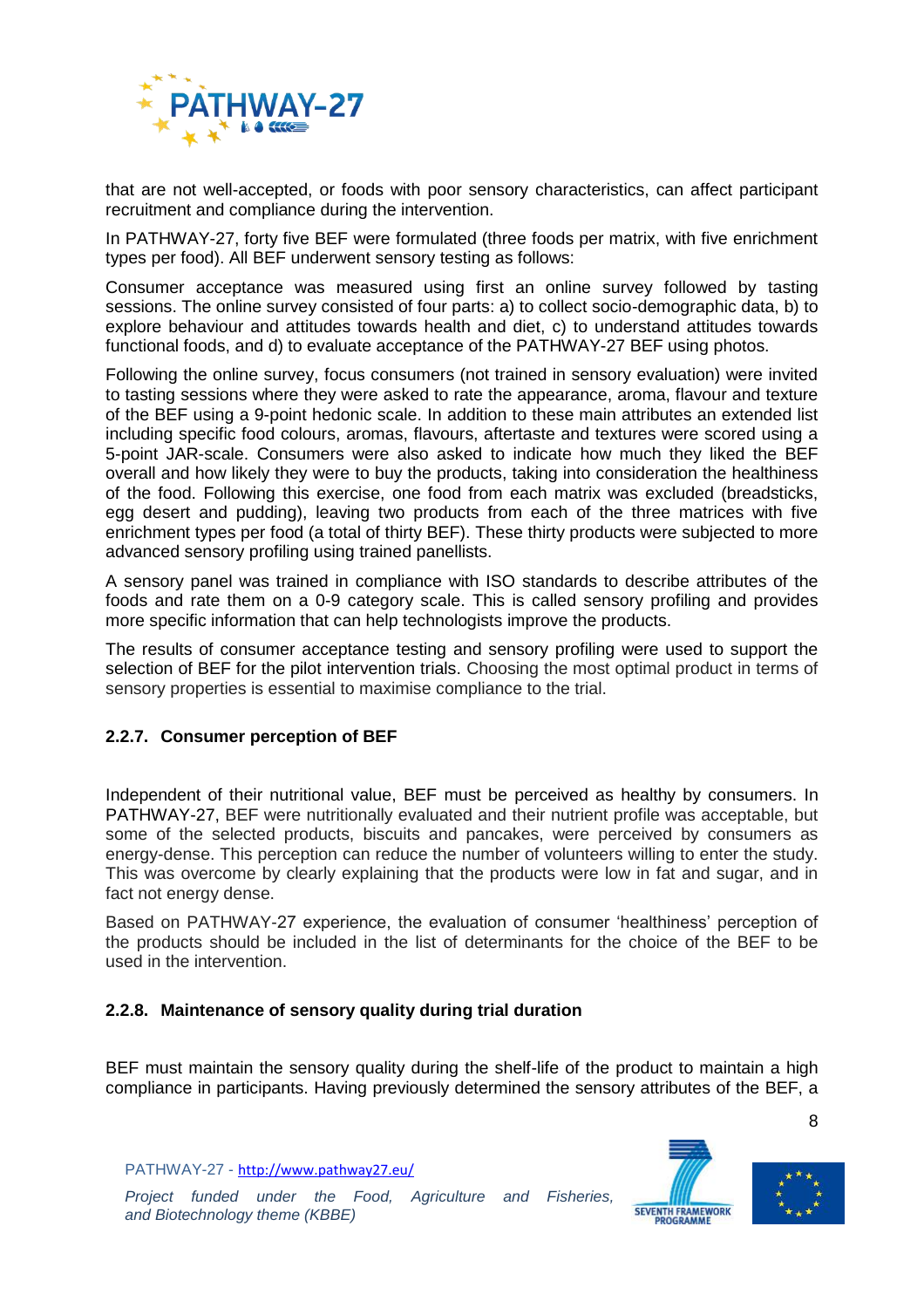

trained panel should assess the products at set intervals during the predetermined safe shelflife period. In PATHWAY-27, this shelf-life exercise was carried out by the trained panellists. Products with a short sensory, or microbial, shelf-life poses greater logistical challenges for RC as the BEF may have to be distributed to participants more frequently in smaller batches.

## <span id="page-12-0"></span>*2.3. BEF selection for the dietary intervention trial*

The PATHWAY-27 project represents a useful example on how to manage the formulation and choice of the right products to be investigated. Initially, the PATHWAY-27 project conducted three pilot studies with the aim of selecting three BEF, from a possible fifteen BEF, most effective at improving markers of MetS. Five different bioactive enrichment types – DHA, AC and OBG, individually or in combination of DHA+OBG and DHA+AC, were tested in each of three different food matrices – bakery, dairy and egg. At the beginning of the project, within each food matrix, at least three different foods were considered as possible vehicles to deliver the bioactive ingredients [\(Table 2\)](#page-12-1).

| <b>Bakery</b>       | Dairy                   | Egg      |
|---------------------|-------------------------|----------|
| <b>Buns</b>         | Pudding                 | Pancake  |
| <b>Bread sticks</b> | <b>Combined dessert</b> | Omelet   |
| <b>Biscuits</b>     | Milkshake               | Beverage |
|                     | <b>UHT milk</b>         | Custard  |
|                     | Melted cheese           |          |

<span id="page-12-1"></span>

| Table 2 Food products considered for each matrix in the PATHWAY-27 project |  |  |  |  |
|----------------------------------------------------------------------------|--|--|--|--|
|                                                                            |  |  |  |  |

Integrated analysis of all the above-mentioned parameters facilitated selection of the most suitable food to be used in the RCT. In PATHWAY-27, to select three foods, one in each matrix, to be tested in the pilot studies, the method of the "decision sieve" was used. Briefly, some parameters were set as mandatory (microbiological safety, chemical stability of bioactive compounds, and nutritional profile), and foods not complying were immediately discarded. Secondary parameters used for BEF selection were: bioaccessibility of bioactive compounds, sensory characteristics, ease of preparation, ease of storage, and food matrix stability). The selection of BEF to be used in the Pathway-27 RCT is described in detail in D2.6 (Report describing the integrated evaluation and selection of PATHWAY-27 BEF). Based on the evaluation decision sieve, the BEF selected were biscuits, milkshake and pancake.

PATHWAY-27 - <http://www.pathway27.eu/>



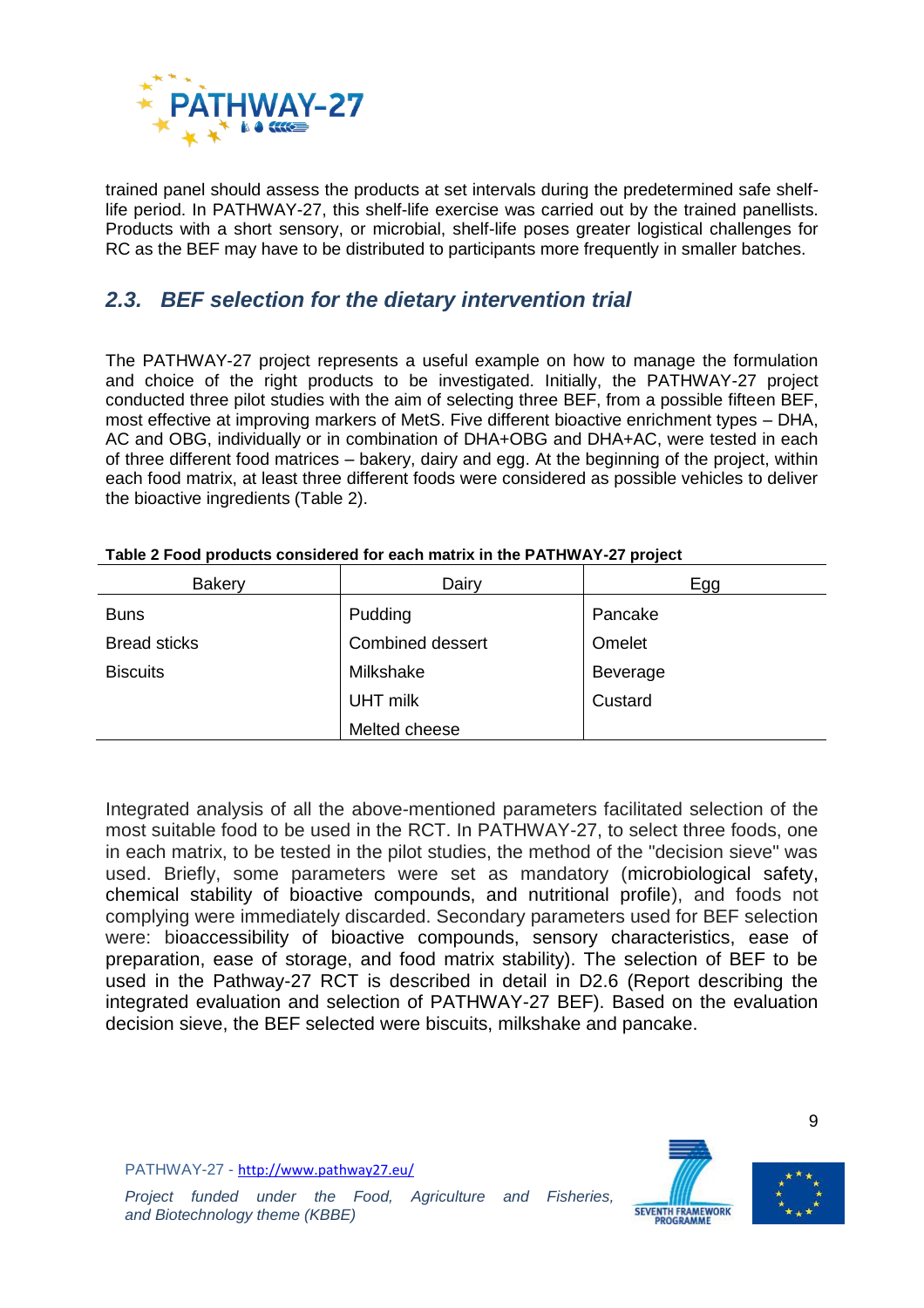

## <span id="page-13-0"></span>*2.4. Food production*

There are three stages to the production of foods for the intervention trial. Firstly, small-scale production is conducted to test the product composition and produce a prototype. At this point ingredient and process specifications are obtained and the shelf-life, stability and packaging can be tested. Consumer acceptance testing follows, and the product formulation or process specification may be modified based on consumer feedback.

The second stage is a pilot-scale production using the modified product formulation and specifications, and specifications for processing and packaging. This will deliver standardisation of the final product, packaging and processing specifications.

The final stage is factory-scale production of the final product. The shelf-life and nutritional profile is verified along with batch testing to ensure that the microbiological safety and bioactive concentration are maintained.

### <span id="page-13-1"></span>**2.4.1. Packaging and labelling**

The packaging of food products for an intervention trial needs to ensure that the appropriate level of blinding is maintained, this is discussed in more detail in section [3.1.9](#page-25-0) [Blinding.](#page-25-0) The label should provide the following information as a minimum:

- Best before or use by date
- Instruction for preparation/use
- Storage conditions
- Allergen information
- Randomisation number (if available)

Details of the product labels used in PATHWAY-27 are given in project deliverable D4.3 (second report on the production of safe BEF with expected shelf life and concentration of bioactive).

# <span id="page-13-2"></span>**3. Designing a dietary intervention trial**

## <span id="page-13-3"></span>*3.1. Writing a research protocol*

The description that follows considers the experiences from PATHWAY-27, but it can be used for matrices and bioactive compounds other than those used in the project. It can also be used when a single, specific bioactive should be used to enrich a specific food matrix, as often happens when the producer is a SME. In this case the procedure is easier, but it allows the optimization of the newly formulated food.

PATHWAY-27 - <http://www.pathway27.eu/>



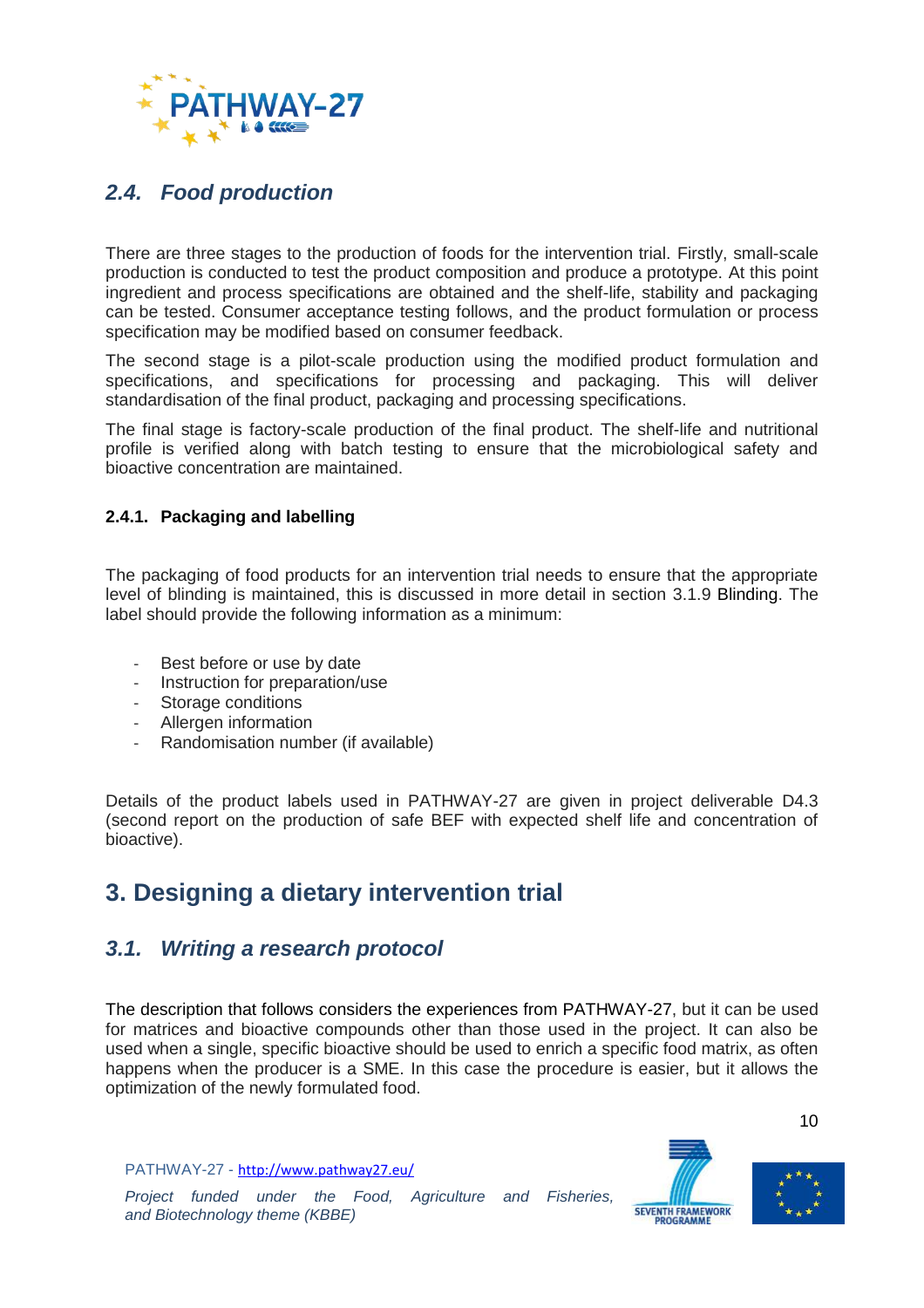

A research study protocol is a document that provides detailed information about the background and rationale for the trial and the intervention and activities expected of the participants. It will demonstrate to a Research Ethics Committee (REC) that the study is scientifically valid and has been ethically designed to safeguard the health and wellbeing of the participants. REC members will use the protocol as a basis for providing approval and a favourable opinion for the trial (refer to section [3.1.15](#page-30-2) Ethics [and trial registration](#page-30-2) for more information). Researchers involved in the study will use the protocol as an operational handbook.

When writing a research study protocol, it is essential to follow the relevant regulations and good practice guidelines for conducting a research study using human participants. There may be some variation between national guidelines, however, generally in the European Union (EU), these will be based on EU legislation and will adhere to the same governing principles.

The World Health Organization (WHO) have produced a comprehensive Practical Guide for Health Researchers [8] that covers ethics; planning; implementation; analysing, interpreting and communicating results; and writing a scientific manuscript for publication. The document also includes an extensive list of resources to assist a literature search. Regulation (EU) No 536/2014 for clinical trials on medicinal products for human use [9] and the ICH Guidelines for Good Clinical Practice E6(R1) [10] both provide information to ensure the rights, safety and well-being of study participants are maintained. The WHO also provides a simple, userfriendly overview of the recommended format for a research protocol [11].

A research study protocol should follow a standard format. Each of the sections to be included are summarised in this document and, where relevant, links to more detailed resources are provided.

## <span id="page-14-0"></span>**3.1.1. Scientific background and rationale**

Performing a review of current literature in the subject area of interest is an essential first step to determine the need for, and feasibility of, the proposed research. Some questions that must be considered include:

- Has research using the pure bioactive been conducted before?
- Has the effective dose of the bioactive been established already?
- What is (are) the main endpoint(s)?
- Who is the target population?
	- Have similar BEF been produced before?
		- Have they been studied in intervention trials?
		- Have they been studied in animal models?
- Which food matrix should be selected?
- Are the outcome variable direct measures of the claimed effect?
- Are the assessment methods appropriate?

PATHWAY-27 - <http://www.pathway27.eu/>



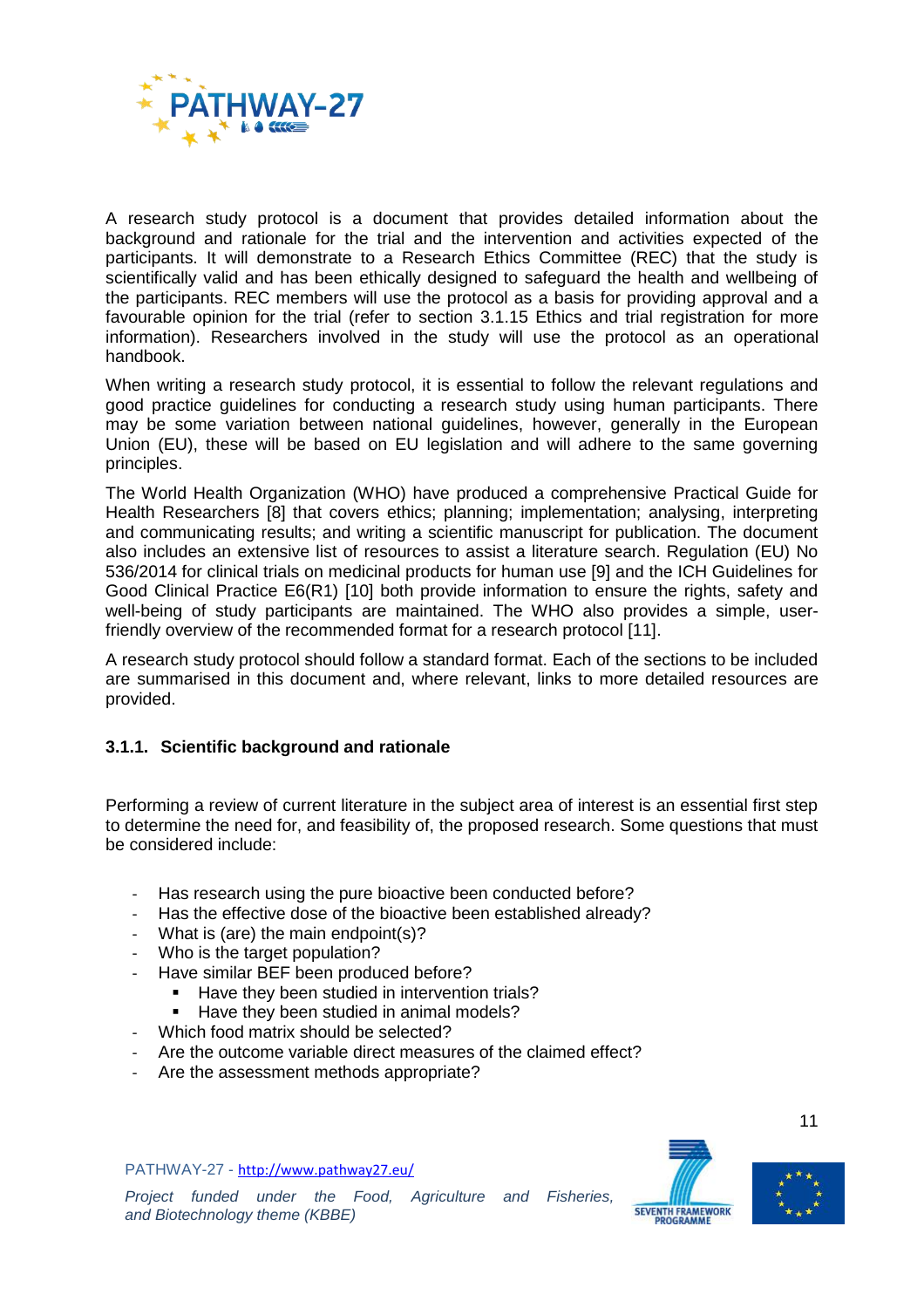

The most rigorous evaluation of the literature is provided by a systematic review. The PATHWAY-27 Guidelines for the Scientific Community contain valuable information to illustrate the process of performing a systematic review. The BACCHUS Guidance for the Design and Implementation of Human Dietary Intervention Studies for Health Claim Submissions [4] also explains the approaches for conducting a literature search, with useful examples and describes six steps to retrieve relevant literature. The steps are summarised below:

- 1) Define the problem and the study question.
- Use a PICO (participants, intervention, comparison, outcome) search strategy
- 2) Use online databases to search for papers related to the hypothesis.
	- For example: PubMed, EBSCO, Web of Science, MEDLINE, CAB Abstracts, Scopus, etc.
- 3) Identify key terms associated with the study question and related terms.
	- For example: anthocyanins, metabolic syndrome.
- 4) Create a search strategy using the search terms identified.
- 5) Evaluate the search results.
- 6) Evaluate the scientific quality of each study.

The PATHWAY-27 project identified gaps in current knowledge about the health effects of DHA, OBG and AC that were addressed by the following strategies

- 1) Considering bioactive compounds administered as BEF within the everyday diet rather than as discrete compounds there is a need to evaluate:
	- a. Possible interactions of bioactive compounds and the food matrix.
	- b. Possible effects of the food matrix on the outcome.
- 2) Bioactive effectiveness was evaluated against measureable, physiologically-relevant endpoints.
- 3) *In vitro* and *in vivo* studies were integrated to better understand the clinical effect of the bioactive compounds and their underlying mechanism(s) of action.
- 4) The high cost of intervention studies that is often a barrier to SME and reduces their ability to develop new products has been shared between SME to optimise their cooperation.

## <span id="page-15-0"></span>**3.1.2. Study hypothesis, research question and objectives**

A research study is based on a clear research question and hypothesis that it is designed to answer. The objectives are statements of the research questions and should be simple, specific and stated in advance [11].

## <span id="page-15-1"></span>**3.1.3. Trial design**

PATHWAY-27 - <http://www.pathway27.eu/>





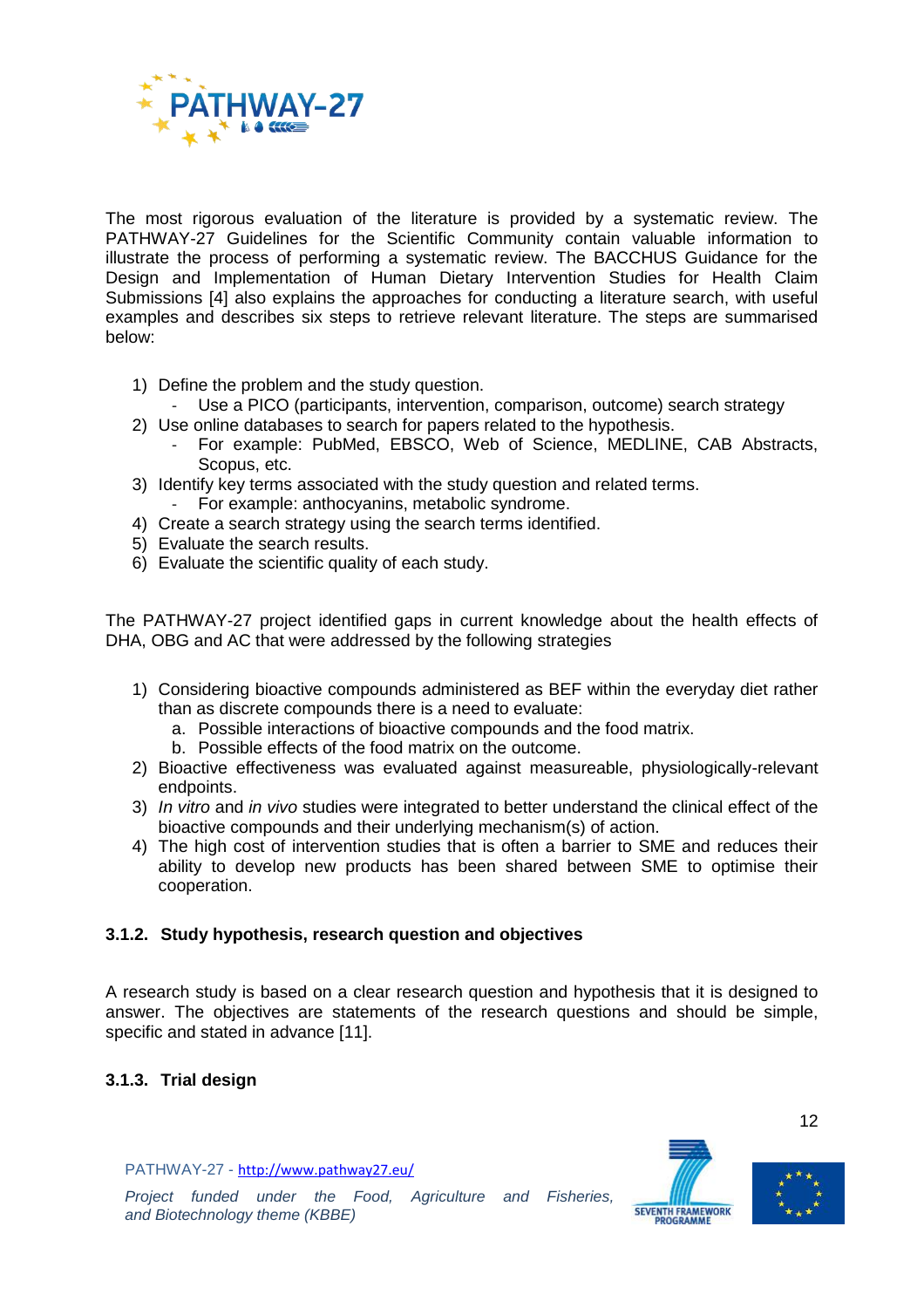

The most rigorous research study is a double-blind, placebo-controlled, parallel RCT. Random allocation to the treatment prevents systematic differences occurring that can affect the outcomes and a control group is typically used to demonstrate a cause and effect relationship between the treatment group and the outcome [14].

There are two common types of design that can be used with a RCT, these are crossover or parallel-arm. In a crossover study, each participant will receive both treatment and control, the order in which they receive this will be randomly assigned. This type of study can be more cost effective since fewer participants are required to achieve the statistical power [15]. However, a crossover study has the disadvantage that the first intervention effect may carry over to the second intervention and confound the outcomes. Another disadvantage of the crossover is that participants will be required to take part in the study for twice as long which could lead to a higher rate of drop-outs or lower compliance. A crossover study may also affect blinding of the trial if the placebo and treatment foods are noticeably different. A parallel study will compensate for the disadvantages of the crossover design; however, it will require a greater number of participants per treatment group. A parallel design was chosen for the PATHWAY-27 pilot studies and RCT to enable a more rapid selection of BEF from the pilot for the subsequent RCT, and then to limit the burden on the participants and prevent carry-over of the treatment effect.

Methods and techniques developed for the assessment of BEF should be founded on the methods used for drug intervention trials assessing similar compounds. However, dietary trials have specific characteristics (table 3) compared to drug intervention trials that may impact on trial design. As an example, a study using BEF must consider whether participants can be expected to consume the same food every day for several months. This may lead to higher drop-out rates or low compliance with food consumption or food restriction. Therefore, a statistician must be included from early stages to advice on different study designs that consider the difference scenarios of completion and compliance. It is also very important to undertake dietary assessment to evaluate the impact of the intervention on general dietary pattern as it may be an important confounding factor.

[Table 3](#page-16-0) illustrates some of the differences between a food intervention and a drug intervention trial.

<span id="page-16-0"></span>**Table 3 Comparison of a food intervention study with a drug intervention**

#### **Food intervention comparison with a drug intervention study**

- Higher drop-out rate
- Compliance to food eaten and to restricted foods drops with time
- More difficult to commit to dietary rules than to taking a given drug
- Statistical methods need to be specific to the study type
- Impact of food introduced on dietary pattern







13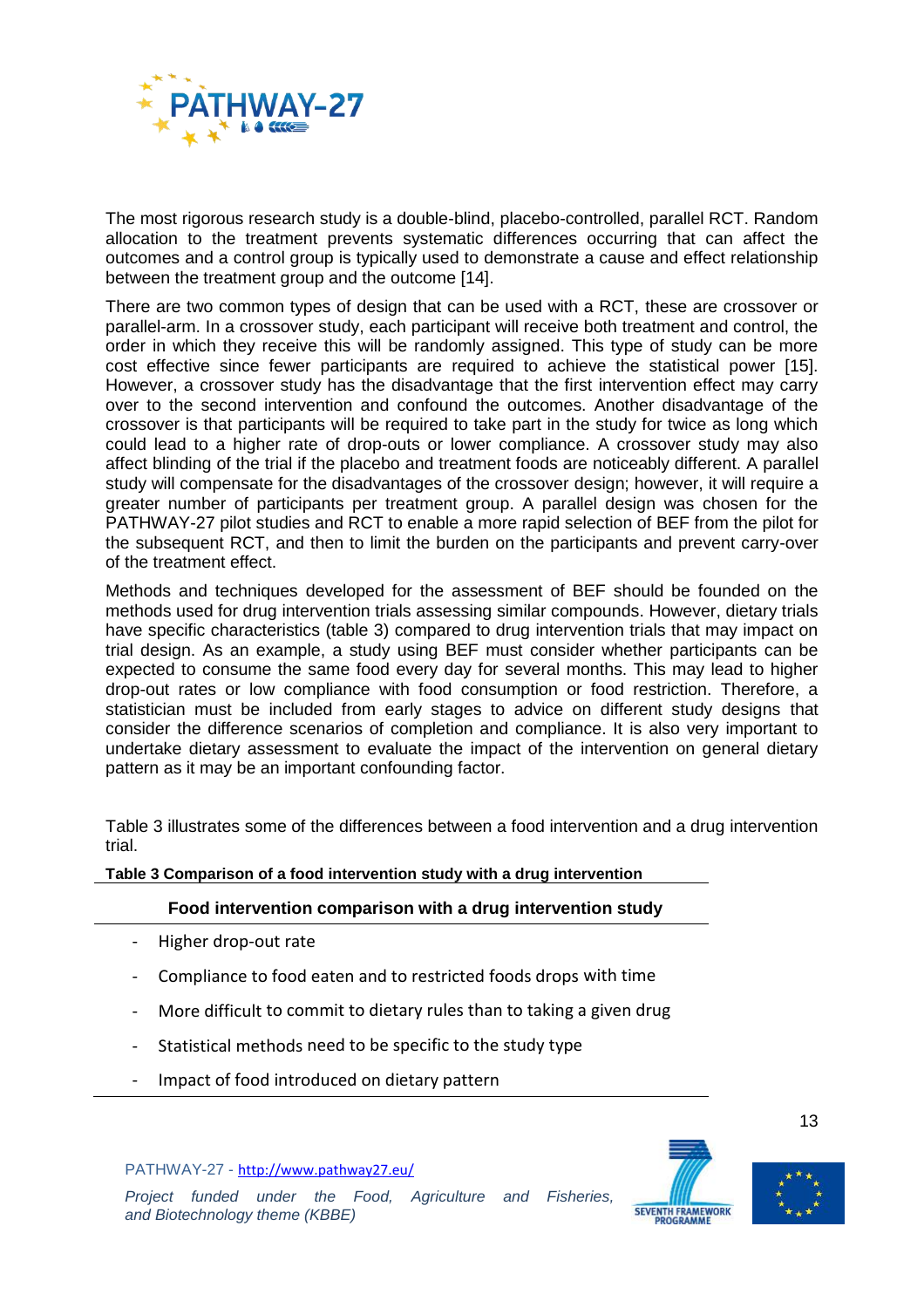

Nutritional interventions have a higher impact on food intake than drug trials. Therefore, dietary intake information should be collected from participants before, during and at the end of the trial. In some cases, participants habitual dietary habits may be part of the eligibility criteria (e.g. breakfast consumers, coffee drinkers). In other trials, participants will be asked to exclude or restrict certain foods from their diets for the duration of the trial. For example, in PATHWAY-27, participants who had allergies or intolerance to any of the BEF ingredients, or those consuming supplements containing bioactives, were excluded from entering the trial. During the Pathway-27 trial, participants were asked to restrict their intake of foods containing bioactives to one portion per day. A restriction list was provided for participants.

Furthermore, it is important to collect background dietary information in order to characterise the habitual diet of the participants in terms of food consumption patterns, diet quality, energy content and nutrient composition. The background dietary assessment is usually performed using food frequency questionnaire (FFQ) coupled with 24 hours-recall (24hR) questionnaires, food diary or diet history. Data from the background dietary assessment can also be used to identify possible malnutrition or nutrient imbalance in the cohort.

Diet should also be assessed during and after intervention, in order to detect any potentially confounding changes that may occur as a direct or indirect consequence of the dietary intervention [1]. Notably, dietary assessment is subject to a number of errors including misreporting and measurement errors associated with the reporting method [12]. The tools used for dietary assessment should be carefully considered and adapted to the population under study. Ideally, a combination of previously validated tools should be used, for example FFQ combined with 24 h [12]. The dietary assessment tools should be validated with biomarkers where possible. In PATHWAY-27, an FFQ was used at baseline to evaluate habitual food intake, while 24 h recalls were used at baseline, midpoint and endpoint; and were combined with metabolomics analysis of serum and urine.

In addition, a new FFQ questionnaire was developed as part of PATHWAY-27 to monitor and evaluate the intake of foods naturally containing bioactives. The FFQ focused on food items naturally containing DHA (e.g. fish), AC (fruits, vegetables, cereals) or OBG (cereal products) was prepared and administered at baseline, midpoint and end of the trial. The bioactive FFQ was adapted for each country to contain typical foods.

#### <span id="page-17-0"></span>**4.1.4. Feasibility or pilot study**

It may be appropriate to conduct a feasibility or pilot study prior to the main trial in order to test procedures, estimate recruitment rate, compliance and retention, and to determine sample size [13]. The data collected from a pilot trial is not necessarily expected to provide statistically significant results and in cases where the intervention is relatively straight forward, for example if the food matrix is predetermined, the bioactive dose is established and there is just one treatment and one placebo group in a healthy population, a pilot trial may not be necessary.

PATHWAY-27 - <http://www.pathway27.eu/>





*Project funded under the Food, Agriculture and Fisheries, and Biotechnology theme (KBBE)*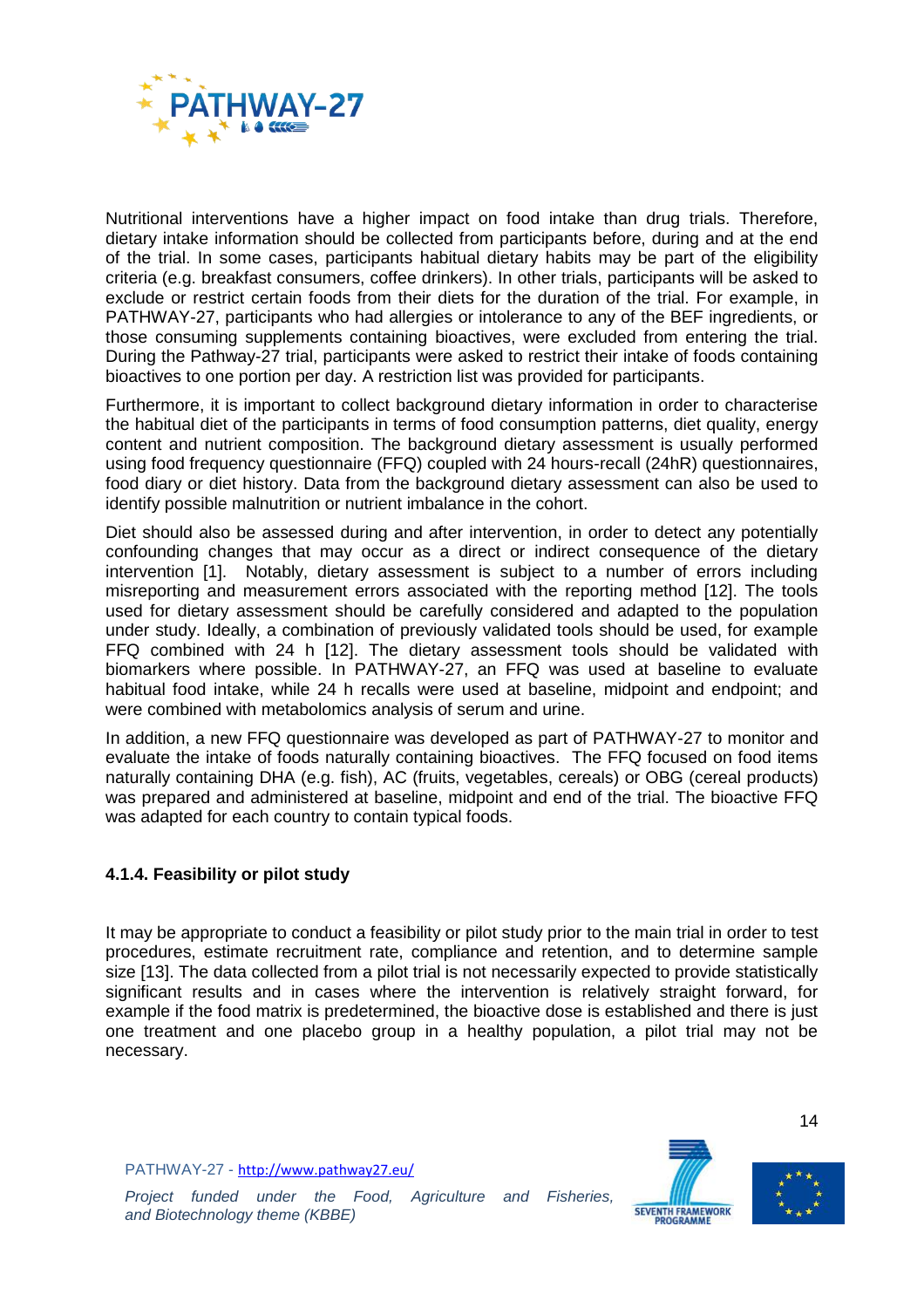

In PATHWAY-27, pilot studies were conducted to select one BEF in each food matrix that was to be tested in the subsequent randomised controlled trial (RCT). Each pilot study tested five enrichment types in one of three food matrices, thereby considering the interaction of the food matrix and bioactive. Preselection of the BEF in this way greatly reduced the cost of the main RCT, since testing all foods in a long term, multi-centre study would have been extremely costly. However, to perform a single pilot trial to verify the most effective enrichment, and then use it in all food matrices would not have taken into account the food matrix interaction. A similar design can be useful if a SME needs to test different possibilities or if different SME producing different products wish to share the cost of the trial.

Due to the aim of PATHWAY-27 pilot studies, they were performed without including a placebo group. This study design is suggested only if pilots are used for selection of one product among different choices. Particularly as in the case of PATHWAY-27, when the pilot study tested foods prepared by enriching the same matrix with different bioactives. In this case the possible effect of the matrix itself is present in all subgroups, thus reducing the need of a placebo group. In case pilot studies are designed to verify the effectiveness of a single product on a small cohort of volunteers, the inclusion of a placebo group is recommended.

### <span id="page-18-0"></span>**3.1.4. Outcomes**

Primary and secondary outcomes must be well defined. For health claim applications, EFSA will consider whether the outcome describes a beneficial physiological effect, whether the outcome variables are direct measures of the claimed effect and if the assessment methods are appropriate [17]. For a RCT these will include biochemical markers, anthropometric measurements and the data collected from questionnaires. In the case of PATHWAY-27 the target population was at risk of MetS, which is defined by the combination of distinct risk factors. The most modifiable risk factor, possibly identified during a pilot trial, will serve as the primary outcome in the RCT. Any less modifiable outcome variable may be considered as a secondary outcome. Additionally, outcomes related to a specific intervention may be identified by applying novel analytical (omics) techniques resulting in a single or a set of new markers that are predictive for a disease or function. Any compliance and safety markers may be considered as secondary outcomes. In the case of the PATHWAY-27 RCT, food derived markers (for example, change in serum DHA after consumption of DHA enriched BEF) have been determined and included in the compliance analysis.

#### <span id="page-18-1"></span>**3.1.5. Study population**

This section should describe the eligibility criteria to participation in the trial and depends whether a generally healthy population is required or if a specific health issue is being addressed. Criteria should be broad enough to achieve the required number of participants from the target population within a defined geographical area during the recruitment phase. The criteria used for determining eligibility in the PATHWAY-27 RCT is listed in the following sections.

PATHWAY-27 - <http://www.pathway27.eu/>



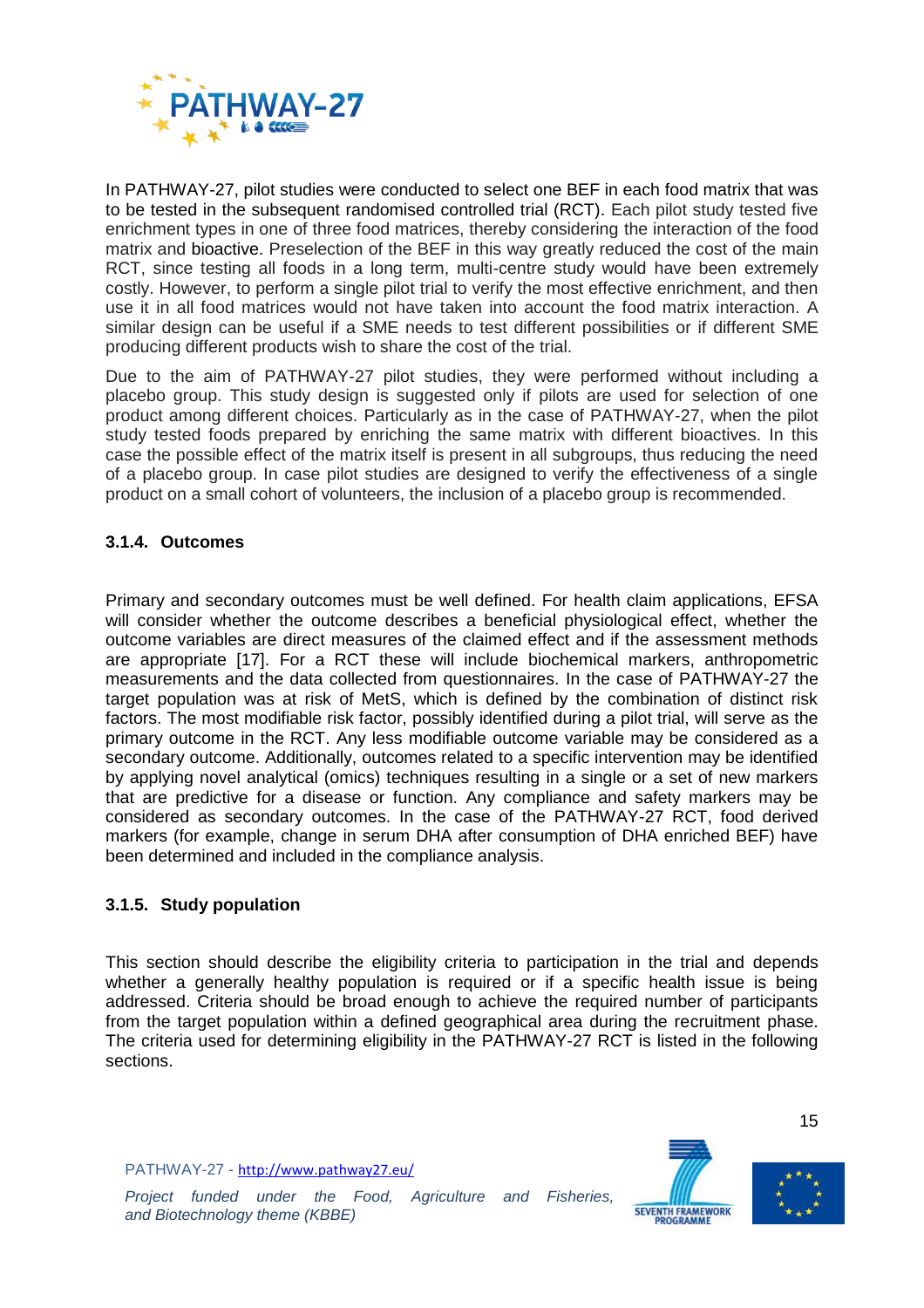

#### *3.1.5.1. Inclusion criteria*

MetS is the name given to a cluster of conditions that occur together more often than can be explained by chance. In 2009 a joint statement was published by world-leading authorities on cardiovascular disease and diabetes that harmonised the criteria by which MetS is diagnosed [16]. The cut-off points for each condition associated with MetS are shown below, a diagnosis is made when three out of the five criteria are present.

- Elevated waist circumference (men  $≥$  102 cm; women  $≥$  88 cm)
- Elevated fasting triglycerides (≥ 150 mg/dL)
- Reduced fasting HDL-cholesterol (men ≤ 40 mg/dL; women ≤ 50 mg/dL)
- Elevated blood pressure (systolic ≥ 130 mmHg and/or diastolic ≥ 85 mmHg) or hypotensive treatment
- Elevated fasting glucose  $(≥ 110$  mg/dL)

PATHWAY-27 volunteers, male or female, age 18 to 80 years, were eligible if they presented with two, three or four of the criteria for MetS, with at least one of them being elevated fasting triglycerides or low HDL cholesterol.

#### *3.1.5.2. Exclusion criteria*

Volunteers presenting with all five of the criteria for MetS were excluded since the trial was focused on prevention of MetS and not on its therapy. Additionally, major exclusion criteria were:

- Regular drug therapy with impact on serum lipids;
- Diabetes (fasting glucose > 1.26 g/L, or anti-diabetic treatment);
- Recent history of cancer or cancer treatment (less than two years);
- Active or recently diagnosed intestinal malabsorption or disorders associated with malabsorption: Crohn's disease, short bowel syndrome, Pancreatic insufficiency, cystic fibrosis, Tropical Sprue, Whipple's disease, chronic pancreatitis, gastrojejunostomy, surgical treatments for obesity, cholestasis, biliary atresia, parasite infections, HIV/AIDS
- Familial dyslipidemia;
- Use of medication known to cause malabsorption: tetracycline, cholestyramine, thiazide diuretics, aluminium/magnesium hydroxide, colchicine, neomycin, thiazide diuretics, aluminium/magnesium hydroxide, colchicine, neomycin, methotrexate, methyldopa, and allopurinol, and laxatives
- Illegal drug use, chronic alcoholism or active smoking;
- Intensive physical exercise ( $\geq$  five hours per week);
- Consumption of nutritional supplements containing DHA, OBG or AC;
- History of allergy or intolerance to any components used in BEFs, celiac disease, lactose intolerance, allergy to milk or egg proteins;

PATHWAY-27 - <http://www.pathway27.eu/>



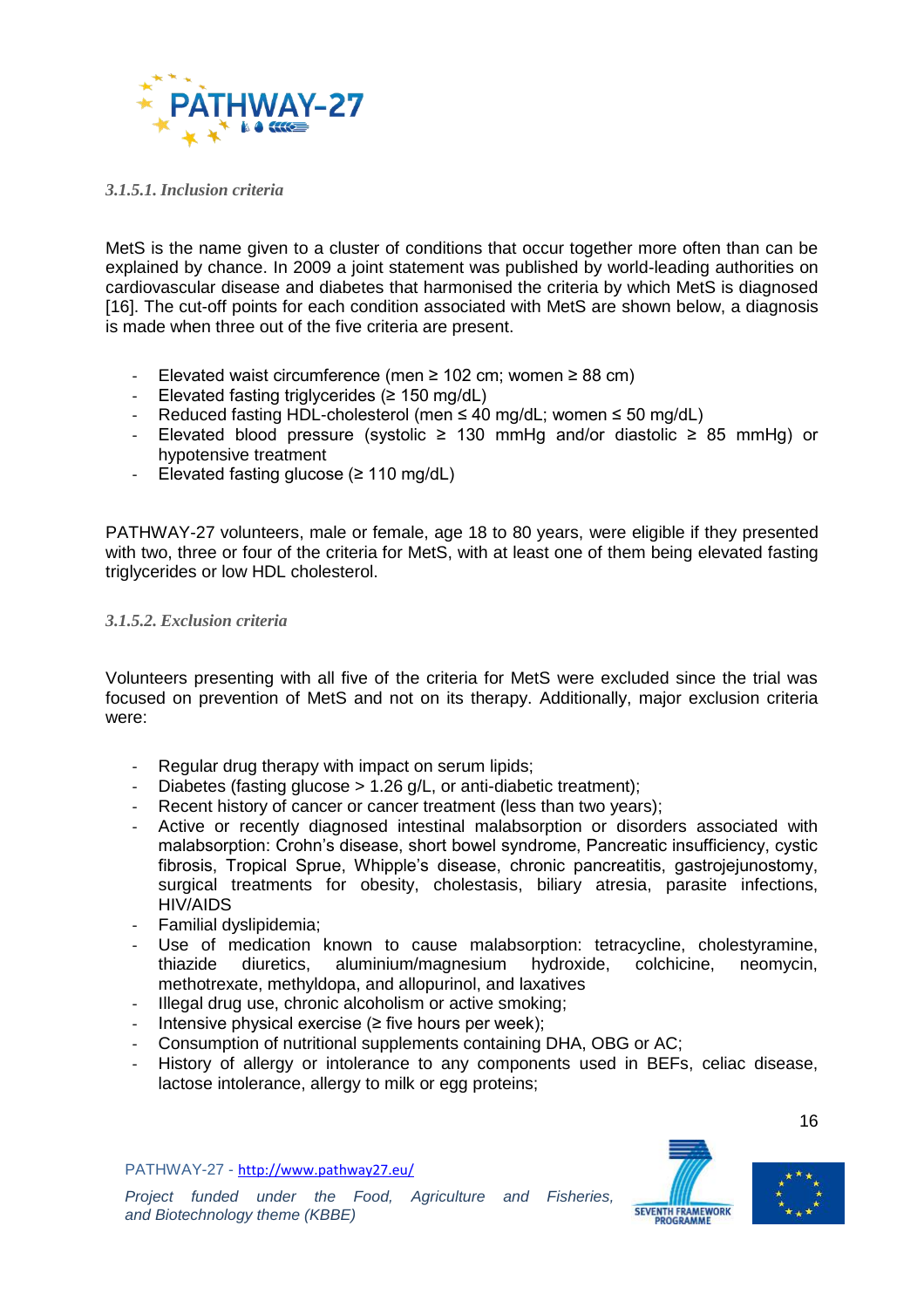

- Institutionalised patients, those who lack autonomy to consent or are unable to meet all examinations;
- Women who are pregnant, lactating or actively trying to conceive;
- Participation in other clinical trials that may impact on outcome;
- Subjects deprived of their liberty by judicial or administrative decision.

### <span id="page-20-0"></span>**3.1.6. Intervention**

The participant activities of the trial should be described in detail. A process flowchart can be useful for illustration (figure 1).

During the PATHWAY-27 RCT, volunteers who expressed an interest in taking part in the trial were contacted by the RC, provided with the Participant Information Sheet and asked to complete a screening questionnaire that gathered information about health and lifestyle factors. Subsequently, if the volunteer did not meet any exclusion criteria, they were invited to a screening appointment. At the screening appointment the study was explained to the volunteer in detail, they were given the opportunity to ask questions and it was made clear that they had the right to withdraw at any time up until the publication of results. The volunteer gave written consent and had their height, weight, waist circumference and blood pressure measured, and a sample of blood collected to measure fasting triglycerides, HDL cholesterol, glucose, thyroid stimulating hormone and free-T4. If the results of the screening examination indicated that the volunteer met the eligibility criteria they were invited to take part in the trial. A minimum of seven days was given prior to baseline to allow potential participants to decide whether they wished to take part in the trial.

At the baseline visit to the RC the volunteer was randomised and given the study foods for the first three or six weeks, this was dependent on the production schedule for the food as some were produced in smaller batches than others. Physical measurements were performed, and blood and urine were collected. Participants were asked to complete a gastrointestinal symptoms frequency questionnaire, a 24-hour dietary recall, and two food frequency questionnaires (FFQ). One FFQ collected dietary data about the general diet over a 12-month period and one collected data about the usual dietary intake of the PATHWAY-27 bioactive compounds over a 6-week period. A subgroup of participants opted to undertake additional activities that involved providing extra blood for isolation of lymphocytes, a faecal sample and abdominal fat tissue. These participants also underwent a DEXA scan and completed a physical activity questionnaire. On day one of the intervention, after the study foods were consumed for the first time, participants were asked to complete a questionnaire to rate their acceptance of the study foods.

At week six participants attended a midpoint visit at the RC. Physical measurements were performed again along with blood collection. At this time point, participants also completed a gastrointestinal symptoms frequency questionnaire and the 6-week bioactive compounds FFQ. Subgroup participants additionally provided a urine sample, completed a 24-hour dietary recall and physical activity questionnaire. Study foods for the following three to six weeks were supplied to the participants.

PATHWAY-27 - <http://www.pathway27.eu/>



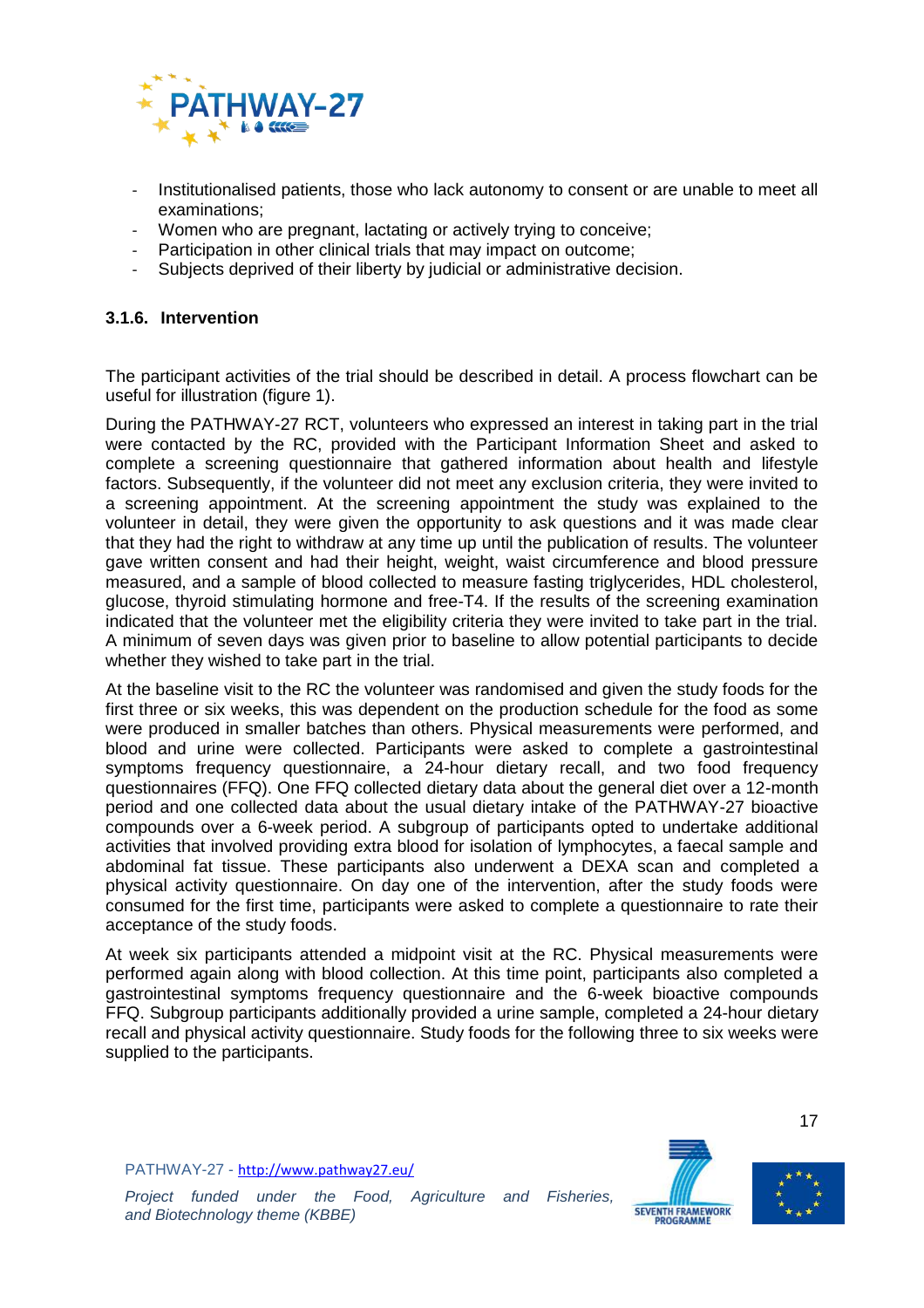

At the end of the 12-week trial, participants attended their final appointment at the RC, this was similar to the baseline visit and participants were asked to rate their acceptance of the study foods again.

At weeks three and nine, participants were asked to complete the gastrointestinal symptoms frequency questionnaire and given more study foods if required. At each time point, participants were asked if they had experienced any adverse events so these could be recorded. Participants were also invited to contact the RC at any point during the intervention if they had questions or wanted to report adverse events.

#### *3.1.6.1. Harmonisation of trial procedures*

For a multi-centre trial it is essential to harmonise standard operating procedures before recruitment begins and to agree which data and/or samples will be collected and reported, in what format and how they will be processed. [Table 4](#page-22-0) provides examples of data and samples that will collected during a dietary intervention trial such as the Pathway27 RCT. During Pathway27, all procedures for sample and data collection and processing were harmonised amongst recruitment centres prior to the intervention.



18

PATHWAY-27 - <http://www.pathway27.eu/>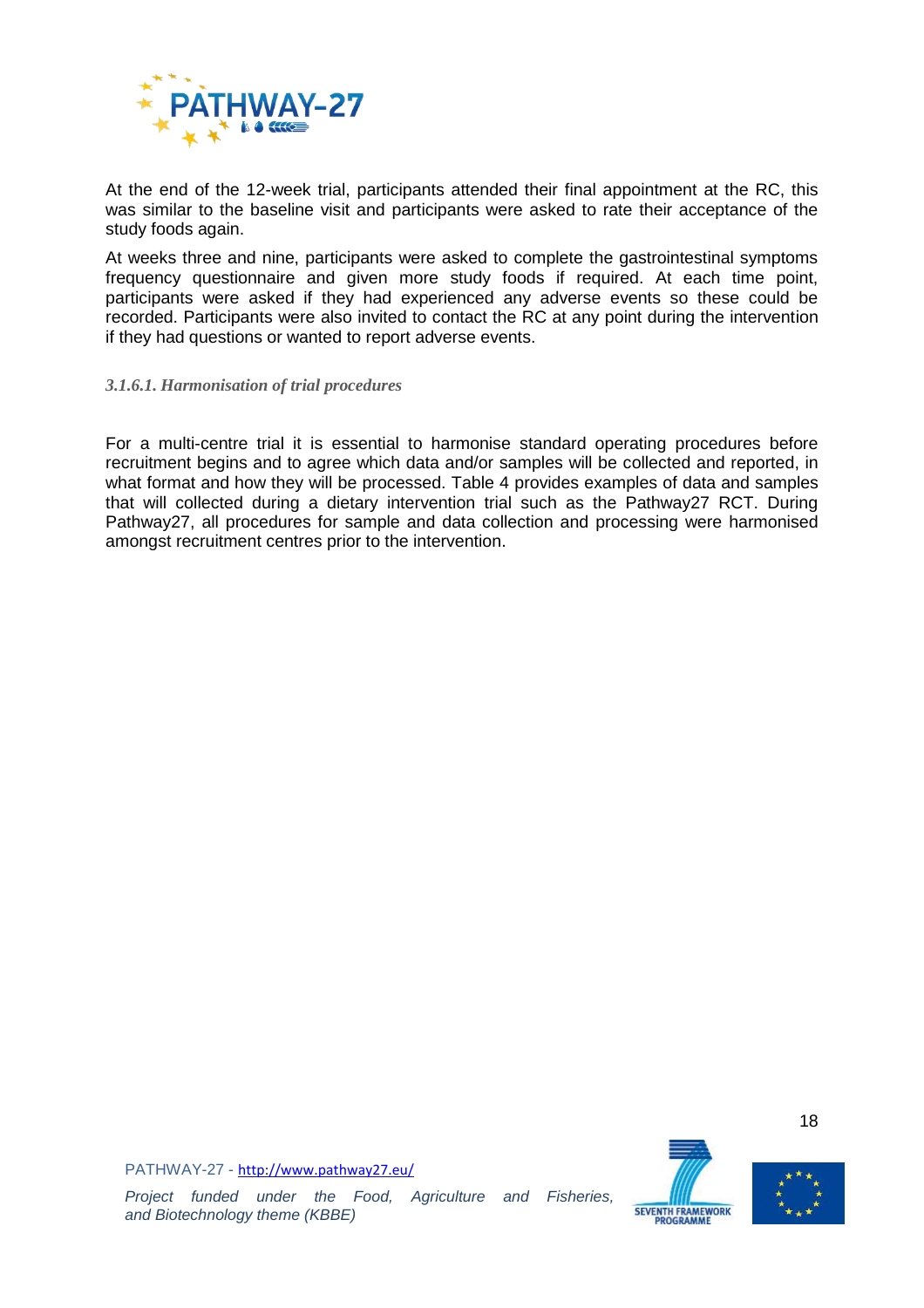

## <span id="page-22-0"></span>**Table 4 Examples of data and samples that could be collected during a dietary intervention trial**

| Type of measurement/sample                 | Purpose                                                                                                                                   |
|--------------------------------------------|-------------------------------------------------------------------------------------------------------------------------------------------|
| Height                                     | Anthropometric characterisation of participants                                                                                           |
| Weight                                     |                                                                                                                                           |
| Waist circumference                        |                                                                                                                                           |
| <b>Blood pressure</b>                      |                                                                                                                                           |
| Dual energy X-ray<br>absorptiometry (DEXA) |                                                                                                                                           |
| <b>Biological sampling</b>                 |                                                                                                                                           |
| Whole blood                                | <b>SNPs identification</b>                                                                                                                |
| Serum                                      | Metabolic profile and function (glucose, insulin, glycated<br>haemoglobin, full blood count, lipid profile, kidney and liver<br>function) |
|                                            | DNA methylation and gene expression                                                                                                       |
| Lymphocytes                                | Dietary metabolites                                                                                                                       |
| Urine                                      | Microbiome, dietary metabolites                                                                                                           |
| Faecal                                     | DNA methylation and gene expression                                                                                                       |
| Adipose                                    |                                                                                                                                           |
| Questionnaires and survey                  | Health and lifestyle screening                                                                                                            |
|                                            | Gastrointestinal symptoms                                                                                                                 |
|                                            | Dietary assessment (24-hour recall, food frequency for the<br>general diet and bioactive compounds)                                       |
|                                            | Physical activity                                                                                                                         |
|                                            | Acceptance of study foods                                                                                                                 |
|                                            | Compliance to the trial                                                                                                                   |

PATHWAY-27 - <http://www.pathway27.eu/>





*Project funded under the Food, Agriculture and Fisheries, and Biotechnology theme (KBBE)*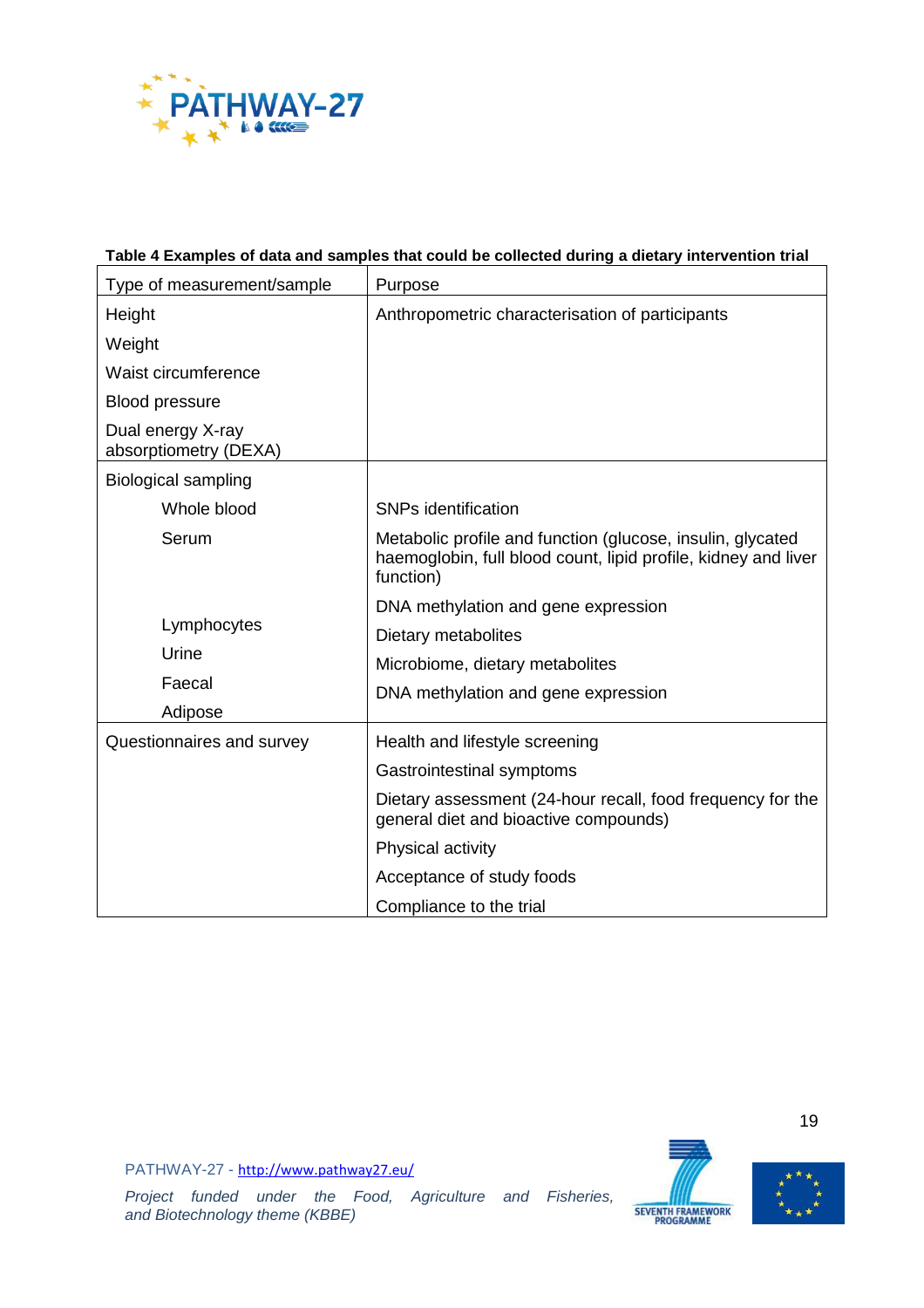

| Screening                  | Introduction to the trial<br>Written consent                                                                                                                                                                                                                                                                                                                                                                                        |
|----------------------------|-------------------------------------------------------------------------------------------------------------------------------------------------------------------------------------------------------------------------------------------------------------------------------------------------------------------------------------------------------------------------------------------------------------------------------------|
|                            | Height, weight, waist circumference, blood pressure<br>٠<br>Fasting blood triglycerides, HDL cholesterol and glucose                                                                                                                                                                                                                                                                                                                |
| 7 day 'cooling-off' period | $\bullet$<br>Potential participants have at least 7 days to consider taking part<br>in the trial before they are randomised                                                                                                                                                                                                                                                                                                         |
| <b>Baseline</b>            | Randomisation<br>Weight, waist circumference, blood pressure<br>• Blood, urine, faecal <sup>a</sup> and adipose <sup>a</sup> collection<br>• 24 hour dietary recall<br>· Bioactive food frequency questionnaire<br>• General food frequency questionnaire<br>• Gastrointestinal symptoms questionnaire<br>• Physical activity questionnaire <sup>a</sup><br>• Trial food acceptance questionnaire <sup>b</sup><br>• Food collection |
| Week 3                     | Gastrointestinal symptoms questionnaire<br>Adverse events<br>Food collection                                                                                                                                                                                                                                                                                                                                                        |
| Midpoint @ week 6          | • Weight, waist circumference, blood pressure<br>Blood and urine <sup>a</sup> collection<br>• Bioactive food frequency questionnaire<br>• Gastrointestinal symptoms questionnaire<br>• 24 hour dietary recall <sup>a</sup><br>Physical activity questionnaire <sup>a</sup><br>Adverse events<br>Food collection                                                                                                                     |
| Week 9                     | Gastrointestinal symptoms questionnaire<br>Adverse events<br>Food collection                                                                                                                                                                                                                                                                                                                                                        |
| Endpoint @ week 12         | Weight, waist circumference, blood pressure<br>Blood, urine, faecal <sup>a</sup> and adipose <sup>a</sup> collection<br>24 hour dietary recall<br>$\bullet$<br>Bioactive food frequency questionnaire<br>٠<br>Gastrointestinal symptoms questionnaire<br>$\bullet$<br>Physical activity questionnaire <sup>a</sup><br>Trial food acceptance questionnaire<br>٠<br>Adverse events<br>Food collection                                 |

**Figure 1 Flowchart of participant activities during the PATHWAY-27 RCT. <sup>a</sup>Only completed by participants enrolled in the subprotocol; <sup>b</sup>Completed on day one of the trial after the participant has consumed the trial foods for the first time.**

PATHWAY-27 - <http://www.pathway27.eu/>



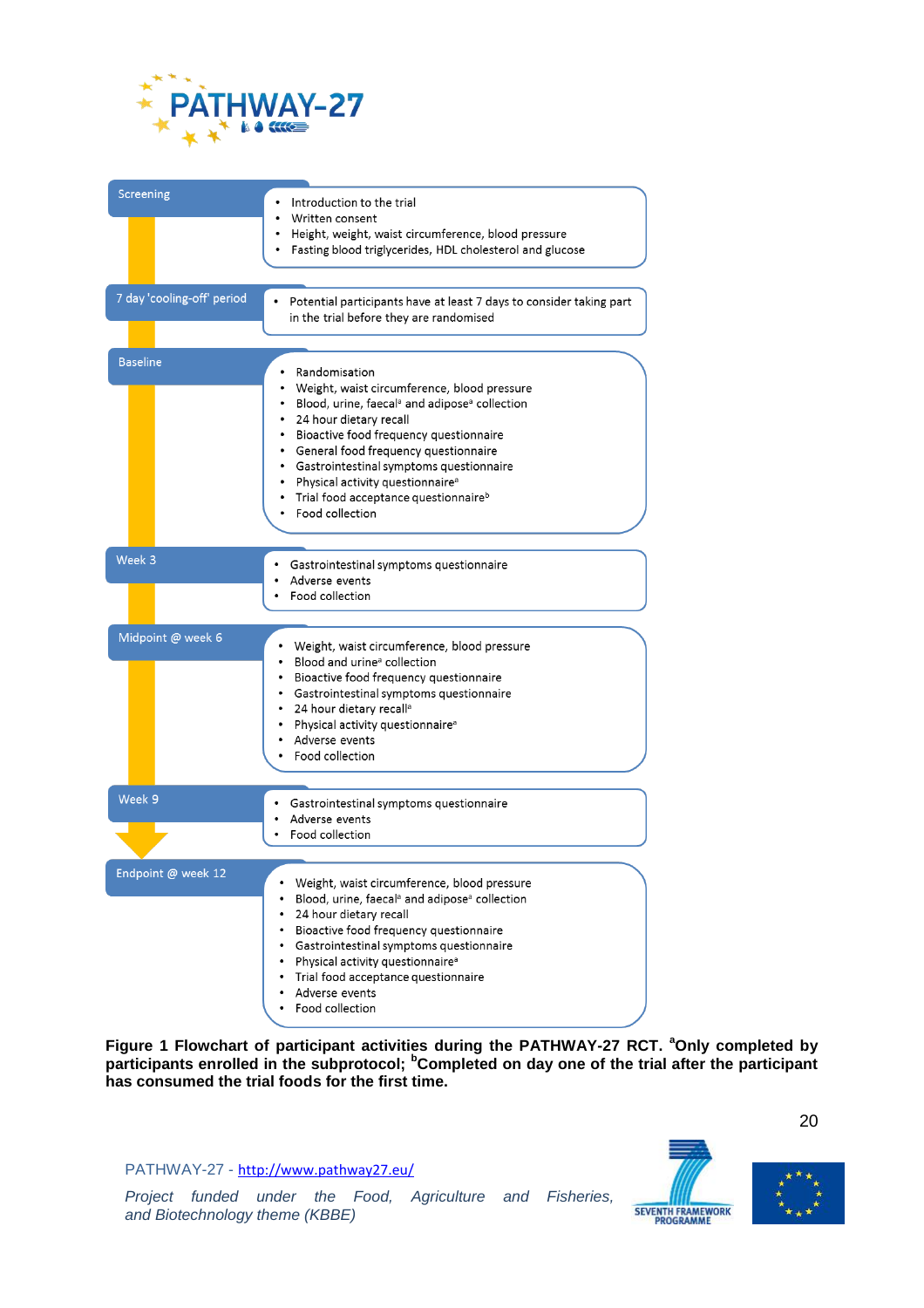

### <span id="page-24-0"></span>**3.1.7. Sample size**

This is the number of participants required to detect significant differences between primary outcomes in each group. Estimating an adequate sample size has ethical and financial implications. It should be a large enough sample to provide reliable results but not too large that more participants than necessary are included.

In order to perform a proper sample size calculation, the first and most important step is to formulate the null and the alternative hypothesis. Then the significance level and the power with which the sample size will be calculated are set, together with specifying the smallest effect size that will be of scientific interest (biologically meaningful). Finally, most of the time, in order for the calculation to be performed an estimate of the standard deviation is needed, which can be obtained from historical data from similar studies conducted in the past, or from a pilot trial.

Recalculation of the sample size during the trial using the data that has been gathered to that point may provide a more accurate reflection of the sample required to achieve a statistically significant result as it is based on actual changes in the primary outcome(s) observed in the trial rather than the results obtained from a different study population.

If the study has more than a primary outcome, they all should be considered and the most appropriate selected. During the PATHWAY-27 trial, sample size was recalculated based on the HDL-C results obtained to date, obtaining a lower sample size.

Writing a clear and compelling justification for the proposed sample size requires an intellectual analysis of the expected benefits, risks, and costs of the study and the knowledge of which statistical methods are optimal for the study. "Value of information" techniques are becoming more recognized as alternatives to traditional sample size estimation methods that often rely on imprecise parameter inputs [18].

#### <span id="page-24-1"></span>**3.1.8. Randomisation**

Several methods have been proposed for the random assignment of participants to the study groups in clinical trials. These include simple randomization, block randomization, and stratified randomization. Simple randomization is the equivalent of flipping a coin, and the random allocation of subjects into the groups will probably yield balanced group sizes in large trials, but not necessarily in smaller ones. The block randomization method will result in equal sample sizes among groups, as it uses small blocks with sizes that are multiples of the number of treatment groups. The stratified randomization method will also control for the influence of covariates such as gender or (predefined) age groups, etc. Thus not only will it yield equal group sizes, but also subjects' baseline characteristics will be similar between groups. Practical implementation of this method is very difficult; hence this technique is rarely used in RCTs.

PATHWAY-27 - <http://www.pathway27.eu/>



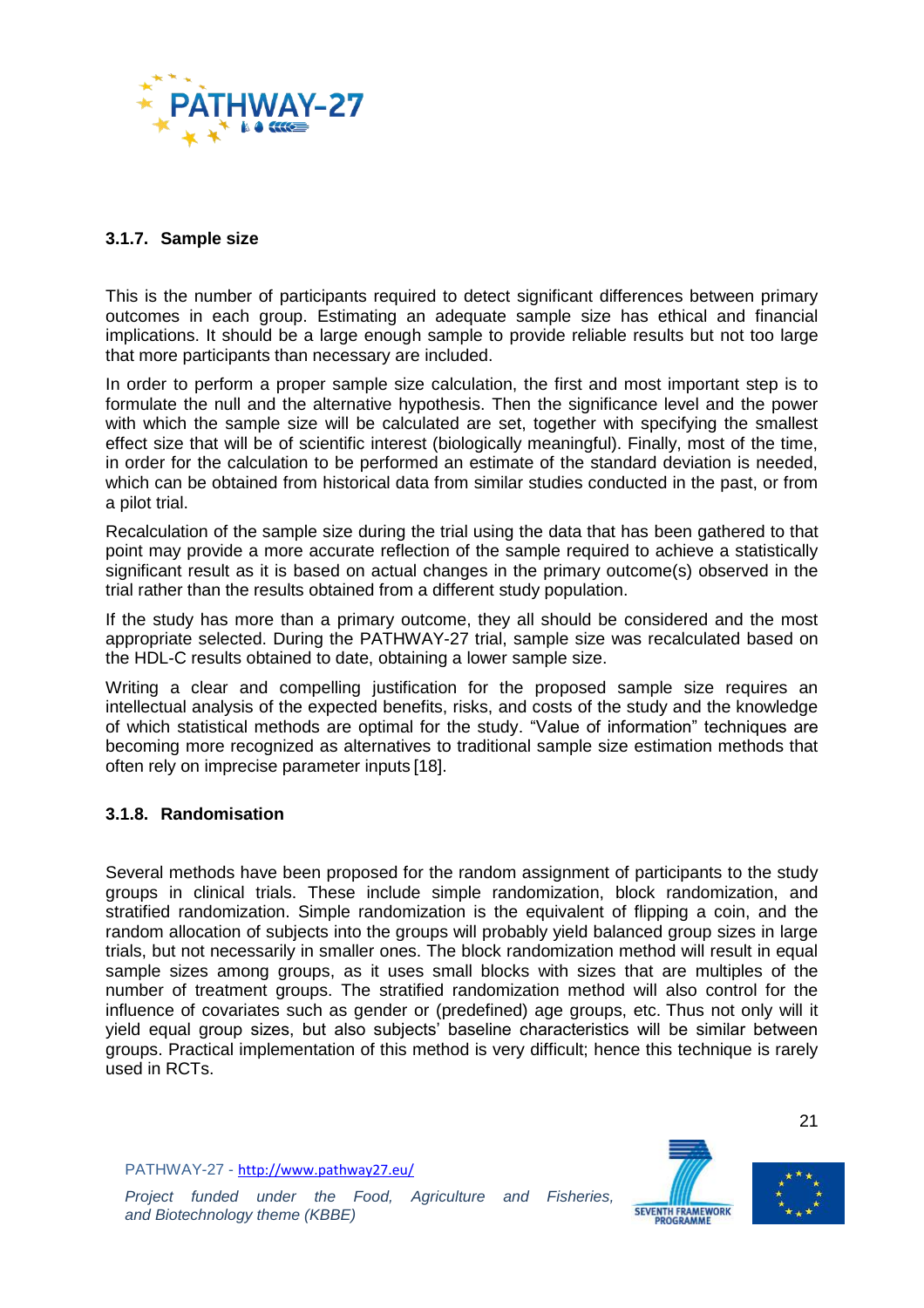

In order to achieve equal group sizes among the PATHWAY-27 RCT treatment groups the block randomization method was used for each of the RC. The allocation of participants to the different groups was carried out based on predefined randomisation lists created separately for each RC. All three randomisation lists were prepared with a block size of four and with an allocation ratio of 1:1:1:1.

## <span id="page-25-0"></span>**3.1.9. Blinding**

Blinding is the procedure used in a trial to avoid bias by preventing participants and/or researchers being aware of the treatment allocation. There are four categories of blinding (adapted from [19]):

- 1) Unblinded: all parties are aware of the treatment allocation.
- 2) Single-blind: Only the participants are unaware of the treatment allocation.
- 3) Double-blind: The participants and researchers are unaware of the allocation.
- 4) Triple-blind: Participant, researchers and data analysts are unaware of the allocation.

When using a food product, it is not always easy to formulate an exact matching placebo, although matching macronutrients and other key nutrients, such as salt, is essential. BEF and placebo that differ in characteristics other than the bioactive enrichment make it impossible to interpret whether the observed health effect is indeed due to the bioactive compound subject of the claim. This type of study design is at high risk of bias therefore considered inappropriate [17].

The bioactive ingredient used may have a characteristic that is difficult to disguise or provide a non-bioactive corresponding ingredient. For example, the PATHWAY-27 bioactive ingredients of DHA and AC gave the foods distinctive characteristics. DHA tended to impart a fish-like odour to the foods and AC turned the foods purple [\(Figure 2\)](#page-26-0). It is possible for participants to speculate about the group they have been assigned or, if friends or relatives also take part, to compare their study foods. It is important to ensure blinding to the research team allocating the foods to avoid influencing participants. For this reason, in PATHWAY-27 all food portions given to participants were individually wrapped in opaque packaging that was identical amongst treatment groups [\(Figure 3\)](#page-27-1).





22

PATHWAY-27 - <http://www.pathway27.eu/>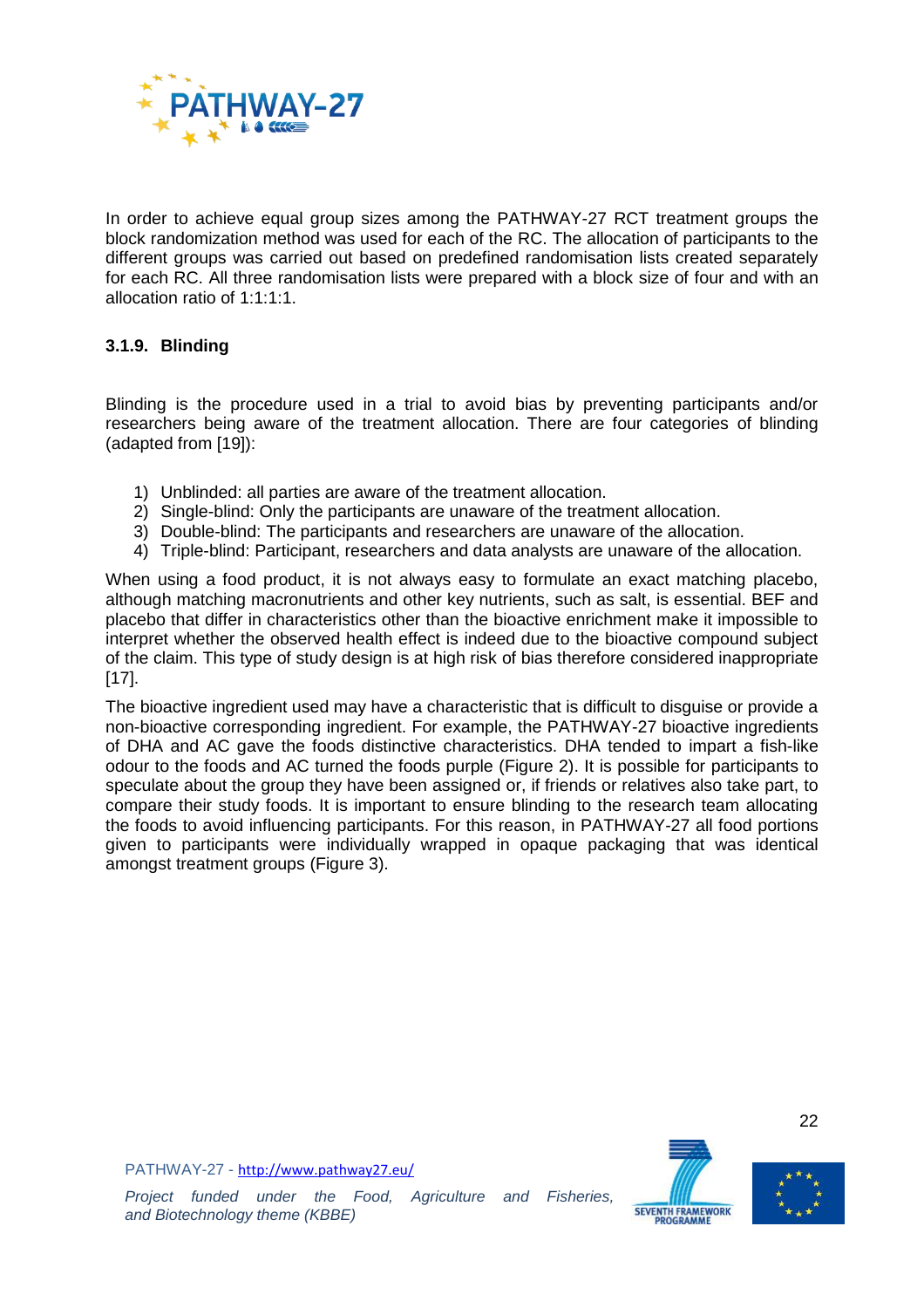



<span id="page-26-0"></span>**Figure 2 BEF and corresponding placebo products used in PATHWAY-27. 1a = Biscuit BEF, 1b = Biscuit placebo; 2a = Milkshake BEF, 2b = Milkshake placebo; 3a = Pancake BEF, 3b = Pancake placebo.**





23

PATHWAY-27 - <http://www.pathway27.eu/>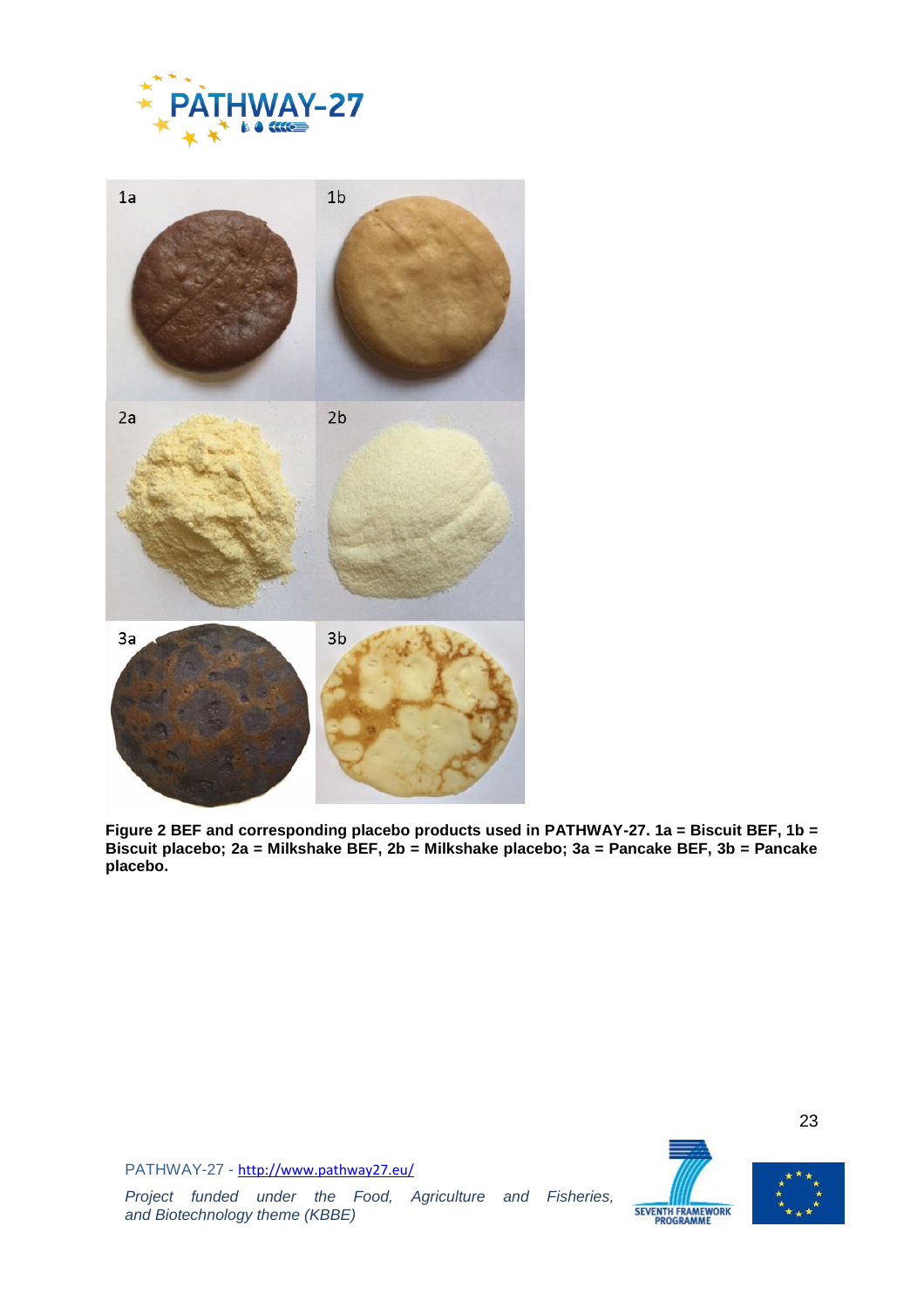



**Figure 3 Packaging used in PATHWAY-27. Clockwise from top left: biscuits, milkshake powder, pancakes**

#### <span id="page-27-1"></span><span id="page-27-0"></span>**3.1.10.Statistical methods**

There are many statistical methods to choose from, with the proper one for a given situation depending both on the type of data to be analysed and the question being investigated. The most appropriate statistical method(s) cannot be defined *a priori* since it will depend on several specific aspects of the trial (discussed in more detail below). Data will be collected from various sources, for example in PATHWAY-27 biochemical blood analyses, biological metabolomics and dietary assessment provided a large quantity of data that require integration and interpretation.

The statistical management and integration of omics data and clinical results is important in order to understand the basis of wellness and disease, using global and holistic approach termed systems medicine [20]. The defining feature of systems medicine involves the collection of diverse longitudinal data for each individual that help to better decipher the immense complexity of human biology and disease. The convergence of advances in systems medicine, big data analysis, and individual measurement devices leads to a vision of healthcare that is predictive, preventive, personalized and participatory (P4). Such personal, dense, dynamic data clouds are needed to enable this vision and indeed underlie the essence of what Precision Medicine should be [21].

PATHWAY-27 - <http://www.pathway27.eu/>





24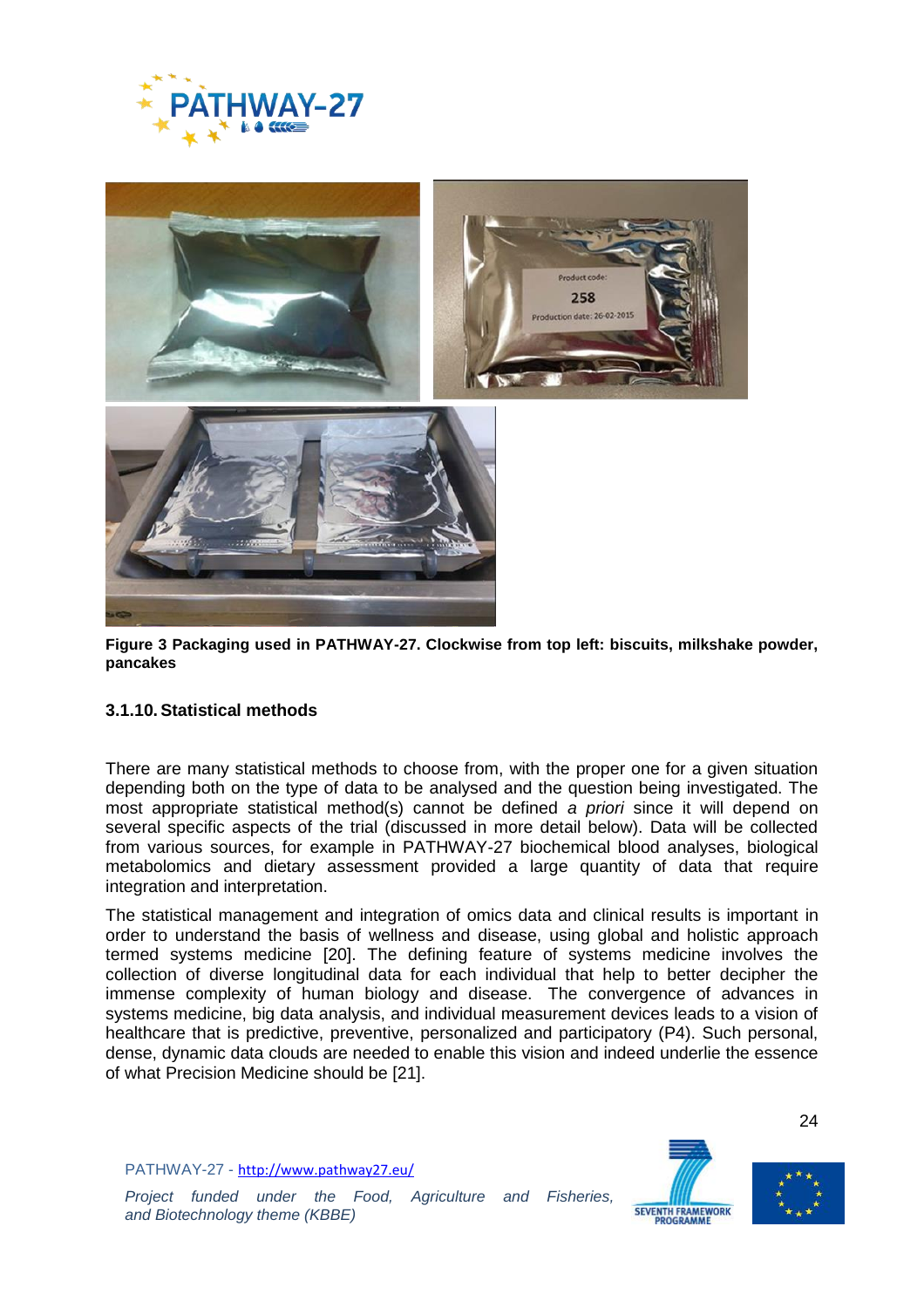

Several recent studies have illustrated the utility of multi-omic longitudinal data to look for signs of reversible early disease or disease risk factors in single individuals [22-24]. The best way to integrate omics and clinical data has not yet been established, although recent papers give interesting examples [25-26].

The complexity of this integrated approach underlines that inclusion of statistical consultants in the research team from the start of the study is essential, not only to avoid using inappropriate statistical methods but also to exploit results for mining important information. It is important to develop a close collaboration between researchers and statisticians during analysis of the data in order to correctly interpret, and understand the clinical relevance of, the results.

### <span id="page-28-0"></span>**3.1.11.Safety considerations**

Protecting the rights, interests and safety of human participants is fundamental to any research study and is governed by the principles of the Nuremberg Code [27], the Declaration of Helsinki [28] and the Council for International Organizations of Medical Sciences (CIOMS) [29]. The following list summarises the main points of each guideline, however it is recommended that the guidelines are read fully to ensure complete understanding.

- a) Informed consent and the right to withdraw
- b) Risks, burdens and benefits
- c) Vulnerable participants
- d) Ethical review by a research ethics committee
- e) Privacy, confidentiality and anonymity
- f) Use of control/placebo
- g) Scientific validity
- h) Compensation for injury
- i) Research registration, publication and dissemination of results

#### *3.1.11.1. Adverse and serious adverse events*

An adverse event (AE) is any medical incident affecting a study participant, it does not necessarily have a causal relationship with the study food products. A serious adverse event (SAE) is defined as an occurrence that:

- Results in death,
- Is life-threatening,
- Requires hospitalisation or prolongation of existing hospitalisation,
- Results in persistent or significant disability or incapacity,
- Consists of a congenital anomaly or birth defect,
- Is otherwise considered medically significant by the investigator.

PATHWAY-27 - <http://www.pathway27.eu/>



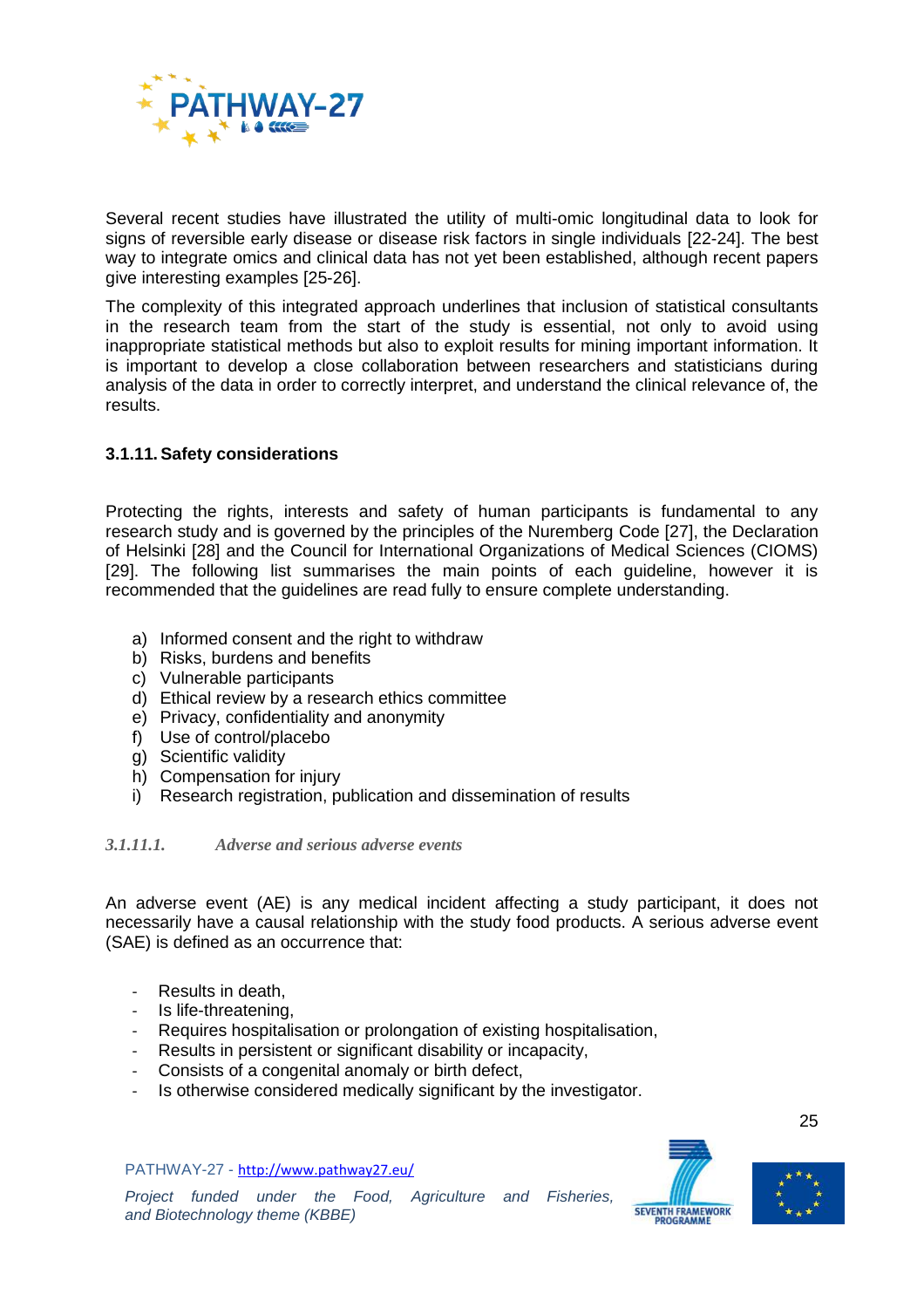

Provision should be made for the reporting of adverse and serious adverse events to the project coordinator. Additionally, events that are considered to be related to the study, or are unexpected, should be notified to the REC.

During the PATHWAY-27 RCT, clear instructions were given to participants to contact a doctor if they experienced an AE or SAE and to inform the RC as soon as possible.

#### <span id="page-29-0"></span>**3.1.12. Data management**

Data management consists of tasks required to capture all study data into electronic form. It includes tasks designed to validate the entered data by means of a variety of edit checks, for example subjecting the data to range checks, valid value checks, cross-checks, and manual review that provide feedback to those entering or providing the data. A clinical database that accurately reflects the data collected and is able to be used for purposes of analysing study data, for regulatory submissions and professional publication, should be developed.

The data capturing process and the electronic system that captures clinical data, for purposes of analysis and reporting, should adhere to Good Clinical Practice (GCP) guidelines for data management systems. The standard requirements for high quality GCP-compliant data management in multinational clinical trials have been developed by the Working Group on Data Centres of the European Clinical Research Infrastructures Network (ECRIN) [30]. It provides a list of requirements that can be used as a checklist.

Making data findable, accessible, interoperable and reusable (FAIR) is becoming increasingly important, particularly to research funding bodies. Many research councils require a data management plan (DMP) to be prepared within the first six months of the project. A DMP describes how the data will be managed while the project is ongoing and after the end of the project. Research funders may provide a template for a DMP specific to their requirements, the European Commission Horizon 2020 (H2020) Programme guidelines and template [31] is one such example and must include information about:

- The handling of research data during and after the end of the project
- What data will be collected, processed and/or generated
- Which methodology and standards will be applied
- Whether data will be shared/made open access
- How data will be curated and preserved (including after the end of the project)

The AUTOPOST project is part of the H2020 pilot action on open access to research data. Project deliverable 6.3 (Data management plan) provides useful information about what to consider when preparing a DMP [32]. It recommends creating a table that includes, amongst other items, a description of the data, how it will be created and stored, who owns the data and whether it will be destroyed at the end of the project.



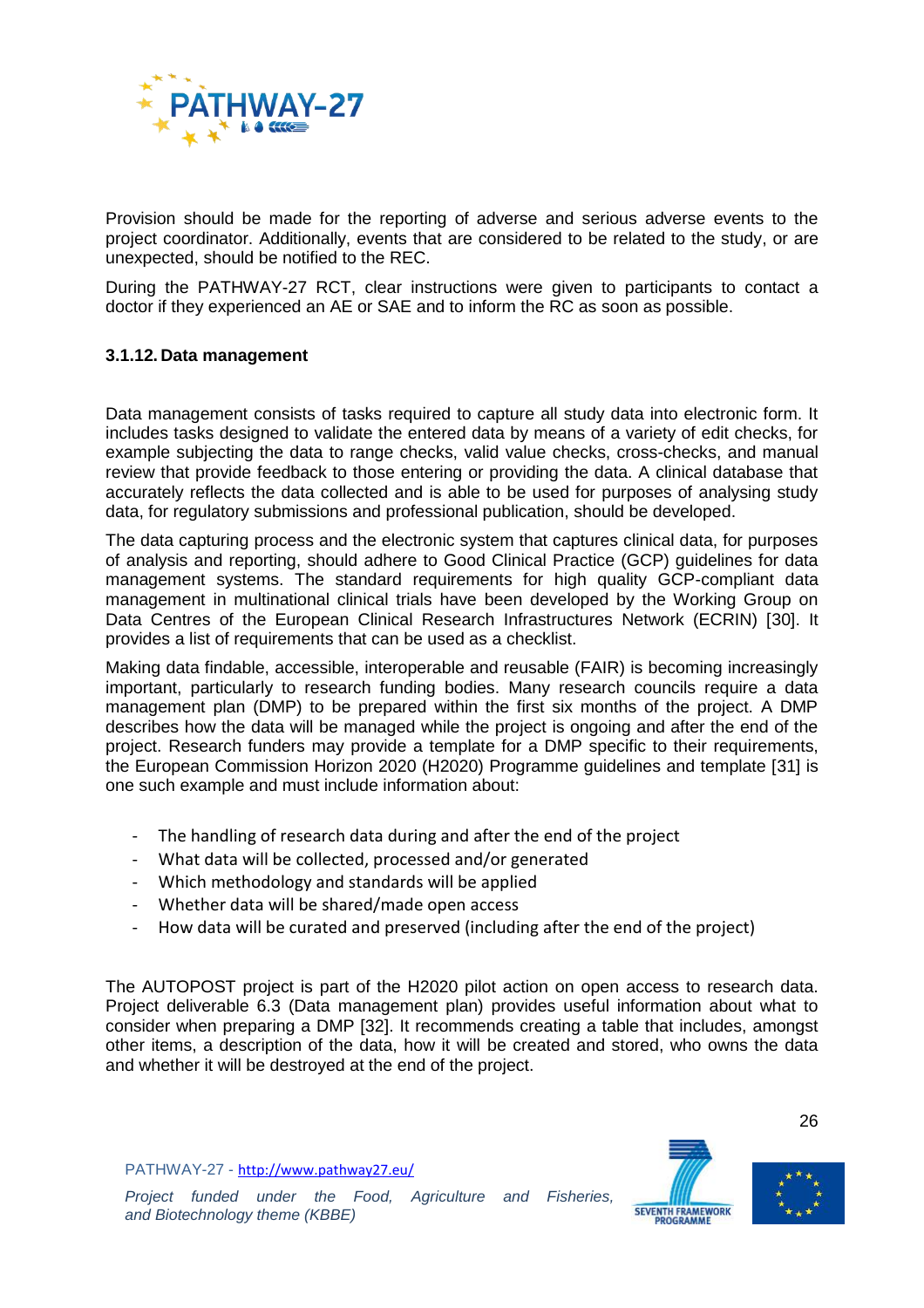

Research data collected during PATHWAY-27 was input to an electronic data capture system hosted by project partner AdWare Research Ltd. The system used was Mythos CDMS v2.0, a web application based on Oracle 10gR2 database and accessible through secure Internet connection via a common modern web browser. The system is validated according to GCP and 21 CFR Part 11 regulations to ensure accuracy, reliability, consistent intended performance, and the ability to discern invalid or altered records. Data was transferred to the statistical analysis software using SAS Oracle Data Transfer tool and statistical analysis was performed with SAS 9.2. Database and daily backups were stored on mirrored hard drives at a secure location with access control. A Disaster Recovery Plan, uninterruptible power supply and comprehensive malware protection were also installed.

### <span id="page-30-0"></span>**3.1.13. Quality assurance and quality control**

Quality assurance relates to the actions that are established to ensure that the conduct of the trial complies with the ICH GCP guidelines and any other relevant regulatory directives.

Quality control refers to the operational practices, within the quality assurance system, that are employed to safeguard the activities of the research study satisfying the regulatory requirements.

Written Standard Operating Procedures (SOP) should be developed to ensure the study is conducted, and that data is generated, documented and reported, correctly. The ICH GCP guidelines state that quality control should be applied at each stage of data handling to ensure that all data are reliable and have been processed correctly.

The sponsor, an individual or institution takes responsibility for the initiation, management and financing (or arranging financing) of the study. They will ensure provision for management, monitoring and reporting, and must secure access to all trial-related sites, data, documents and reports for monitoring and auditing, and inspection by external regulatory agencies.

#### <span id="page-30-1"></span>**3.1.14.Project management and collaborations**

The project management structure should be explained along with links to related projects. This information will be written into the projects' Description of Work to describe the project consortium.

#### <span id="page-30-2"></span>**3.1.15.Ethics and trial registration**

#### **3.1.15.1. Ethics approvals and amendments**

Adhering to the ICH GCP guidelines, a research trial should be conducted in compliance with a protocol that has received institutional review board (IRB)/independent ethics committee

PATHWAY-27 - <http://www.pathway27.eu/>



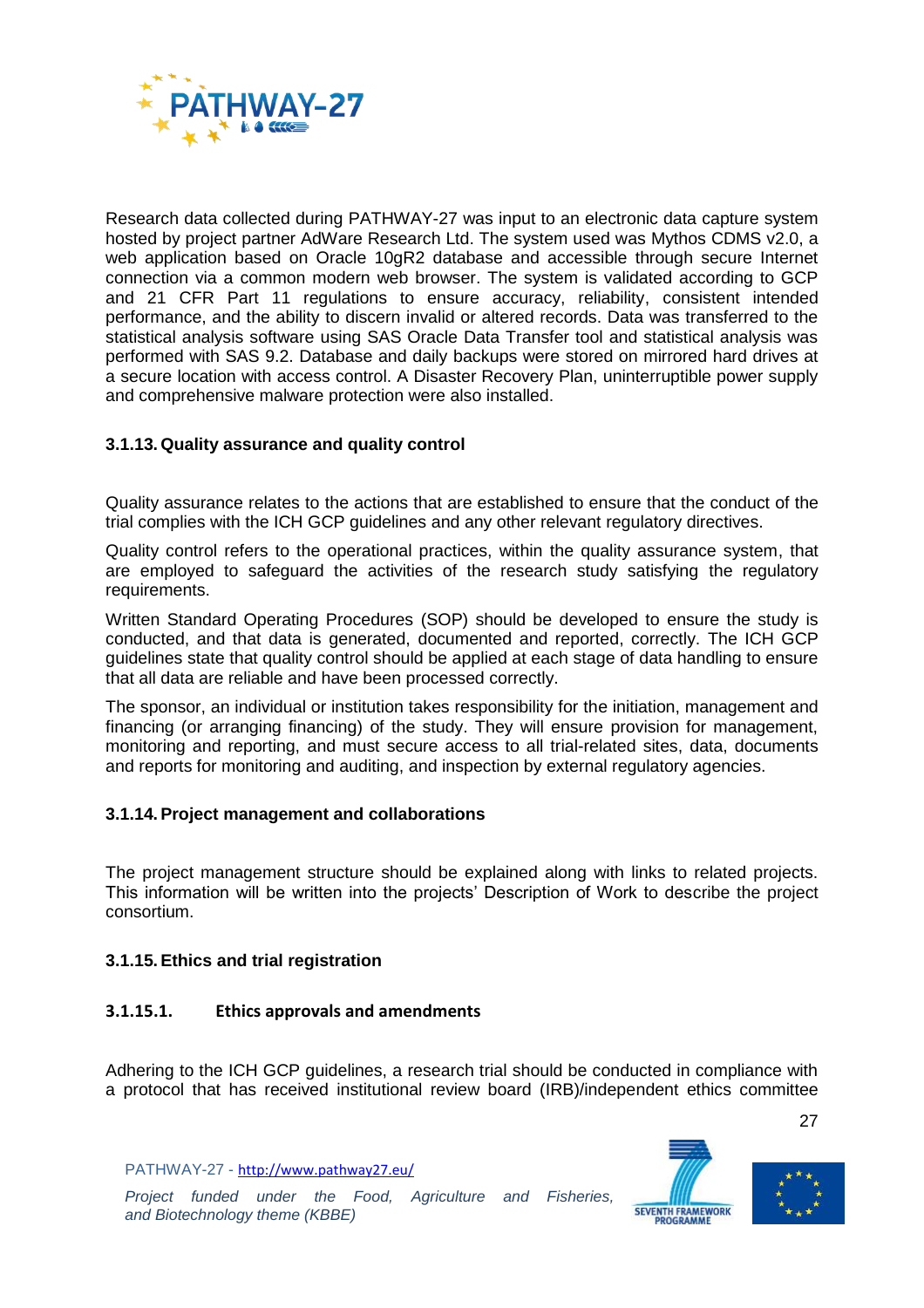

(IEC) approval/favourable opinion. Each country within the EU will have their own REC that should be consulted in the early stages of planning a research study involving human participants. Academic institutions usually have their own ethics committees that are responsible for reviewing research studies that do not involve patients. The European Network of Research Ethics Committees [33] provides links to relevant EU and national legislation along with details of national research ethics committees.

[Table 5](#page-31-0) illustrates the ethical approvals required at each PATHWAY-27 RC before recruitment of the first participant.

| <b>CRNH</b>                                                                                                                                                     | <b>MRI</b>                                                                                                                                                                                  | UNIBO/AOSP                                                                                               | <b>ULE</b>                                                                                                                                                            |
|-----------------------------------------------------------------------------------------------------------------------------------------------------------------|---------------------------------------------------------------------------------------------------------------------------------------------------------------------------------------------|----------------------------------------------------------------------------------------------------------|-----------------------------------------------------------------------------------------------------------------------------------------------------------------------|
| <b>CPP Sud Est VI</b><br>(ethics<br>committee of<br>Clermont-<br>Ferrand)<br><b>ANSM (French</b><br>drugs Agency,<br>Vigilance<br>system to<br>clinical trials) | <b>Ethics</b><br>$\sim$<br>Committee of<br>the State<br>Chamber of<br>Physicians in<br>Baden-<br>Württemberg<br>Ethik-Kommis-<br>sion der Landes-<br>ärtzekammer<br>Baden-Württem-<br>berg) | Independent<br>$\qquad \qquad \blacksquare$<br>ethics committee<br>of the S.Orsola-<br>Malpighi Hospital | <b>National Health</b><br>$\blacksquare$<br>Service (NHS)<br><b>Research Ethics</b><br>Committee (REC)<br><b>Health Research</b><br>$\blacksquare$<br>Authority (HRA) |

<span id="page-31-0"></span>**Table 5 Ethical approvals required at the PATHWAY-27 RCs. CRNH: Centre de Recherche en Nutrition Humaine, France; MRI: Max Rubner Institute, Germany; ULE: University of Leeds, UK.**

Writing the ethics application, gathering all the supporting documents and waiting for an approval/favourable opinion can take many weeks so it is important to begin the process as early as possible. However, substantial amendments such as changes to the study protocol or other recruitment documents and procedures will require approval before being applied. Considering this, ideally documents and procedures should be finalised before submitting the initial application, although it is not always possible to avoid the need for an amendment. Amendments are usually reviewed more quickly although multiple substantial amendments to the study protocol may require submission of a new ethics application and therefore be subject to the full ethics review process.





*Project funded under the Food, Agriculture and Fisheries,*

*and Biotechnology theme (KBBE)*

PATHWAY-27 - <http://www.pathway27.eu/>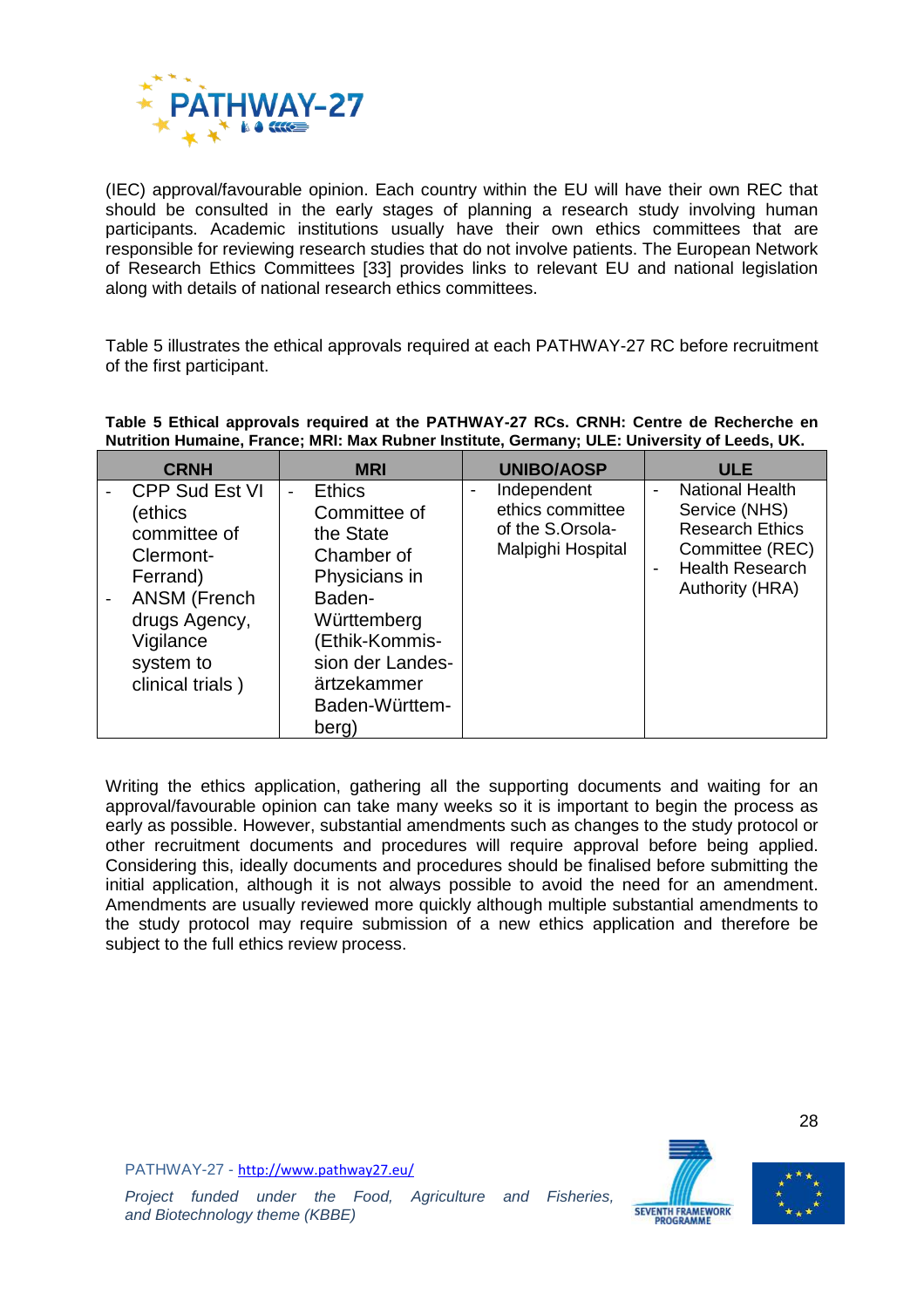

### **3.1.15.2. Trial registration**

According to the World Health Organization, registration of intervention trials is a scientific, ethical and moral obligation [34]. The Declaration of Helsinki requires all clinical trials to be registered in a publicly accessible database before recruitment of the first participant.

Trial registration helps to prevent research duplication, improve the transparency of health research by reducing selective reporting and publication bias, and can result in effective collaborations between researchers. It is also a prerequisite for the publication of research articles in many scientific journals. The PATHWAY-27 RCT was registered with ClinicalTrials.gov, registration ID NCT02702713.

#### <span id="page-32-0"></span>**3.1.16. Budget and funding**

Within this section full details of the budget requested should be provided, with justifications for each item, and sources of financial support for the project.

An example summary of costs to be included in the budget proposal is provided in [Table 6.](#page-32-2)

| <b>Cost item</b>              | <b>Description</b>                                                                                                  |
|-------------------------------|---------------------------------------------------------------------------------------------------------------------|
| Infrastructure and facilities | Buildings, utilities, insurance etc.                                                                                |
| <b>Staff salaries</b>         | PI, Co-ordinator, Nurse, Technician, Clerical etc.                                                                  |
| Consumables                   | Blood and urine sample collection, sample processing and<br>storage, sample despatch to analysing laboratories etc. |
| Participant payments          | Commensurate with the time and effort expended by the<br>participant*                                               |

<span id="page-32-2"></span>**Table 6 Example of costs to be considered for a dietary intervention trial**

\*Payments to participants, or compensation for time and effort, are specific to each country and will be influenced by the recommendations of the REC.

#### <span id="page-32-1"></span>**3.1.17. Finance and insurance**

The agreements for financial support and insurance should be provided. For example, the PATHWAY-27 project is funded by the EU Seventh Framework Programme. Insurance and/or indemnity to meet potential legal liabilities are provided by the Sponsor, which in this case is the RC.

PATHWAY-27 - <http://www.pathway27.eu/>



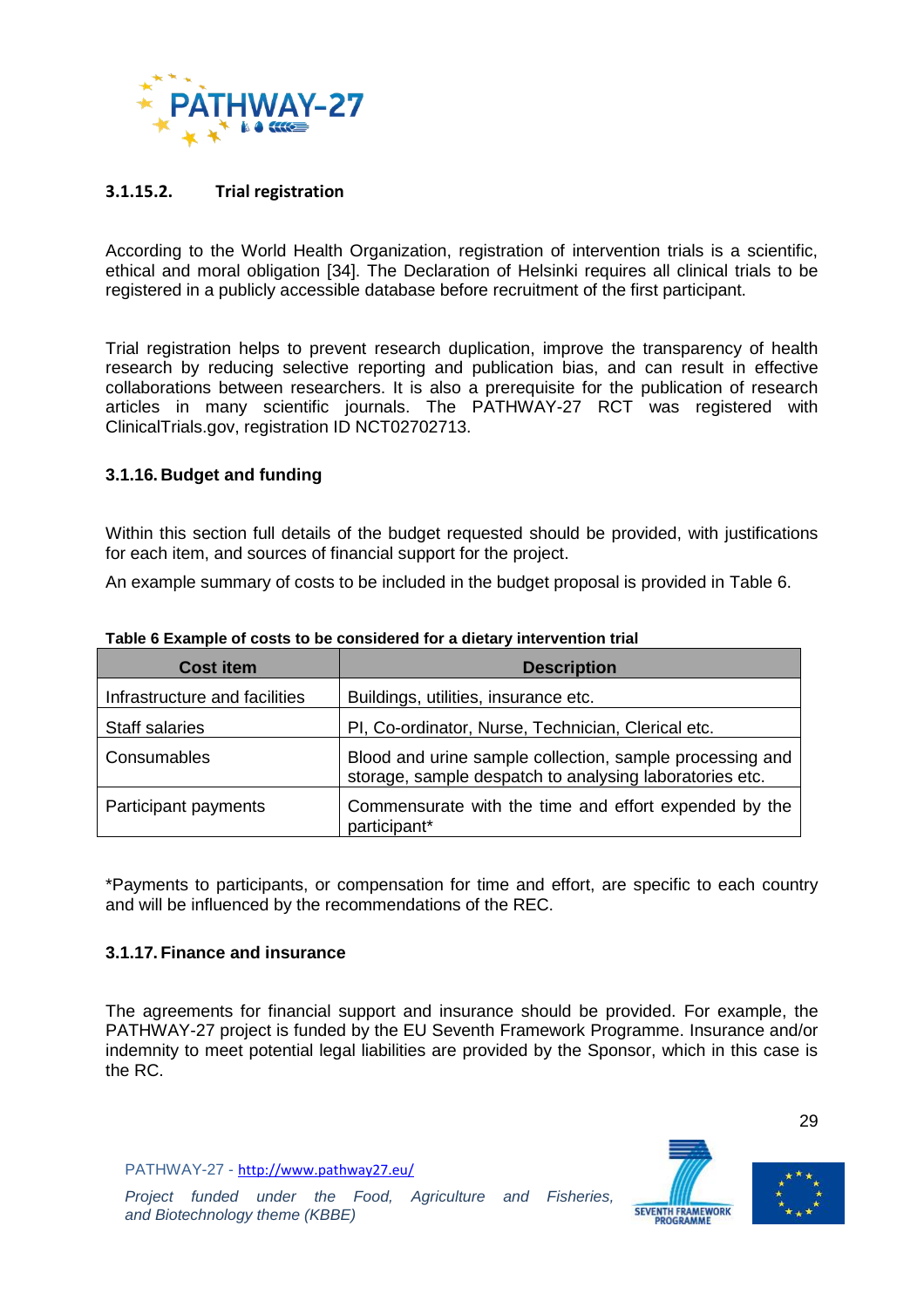

# <span id="page-33-0"></span>**4. Conducting a dietary intervention trial**

## <span id="page-33-1"></span>*4.1. Planning*

It is essential to have a detailed plan for recruitment and food production. Study food must be produced, dispatched and available at the RC ready for distribution to the participants as required. Any delays in production and/or transport may prevent the participants receiving the food on time, which could result in the intervention treatment being interrupted. This may negatively affect the study outcomes.

If a pilot trial has not been conducted prior to the RCT, it is good practice to test the protocols for data and sample collection, sample processing and analysis. If samples are to be shipped to a centralised analytical laboratory for analysis, it is also helpful to test the shipping methods, such as determining the quantity of dry ice necessary to transport a package of 100 samples from one country to another, to ensure the samples will arrive in good condition at the destination. Similarly, it can be helpful to test that the sample storage containers are suitable to maintain the integrity of the sample. Testing may highlight a problem such as difficulty extracting the sample from the container at the analytical laboratory, in this case an alternative container can be sourced prior to being used in the study.

#### <span id="page-33-2"></span>**4.1.1. Recruitment plan**

The recruitment plan will be developed in conjunction with the RC and food manufacturers taking into account the capacity for recruitment and food production, respectively. The recruitment and food production plans must be developed strategically and closely monitored to maintain concordance with each other. The recruitment plan will probably dictate food production, so it is important that it is realistically achievable to prevent production of food that will be unused. Depending on the food production schedule and duration of the trial, the recruitment plan could be quite broad, for example monthly, or it may need to be quite specific, for example week-by-week. In PATHWAY-27, the recruitment plan was developed on a weekly cycle to coordinate production of the study foods with an achievable target for the RC. Monitoring the recruitment rate on a weekly basis facilitated a process of rapid feedback to the manufacturer to enable them to amend the food production schedule when the recruitment target was not being achieved, thereby reducing the production of study foods and limiting food waste.

## <span id="page-33-3"></span>**4.1.2. Food production plan**





30

PATHWAY-27 - <http://www.pathway27.eu/>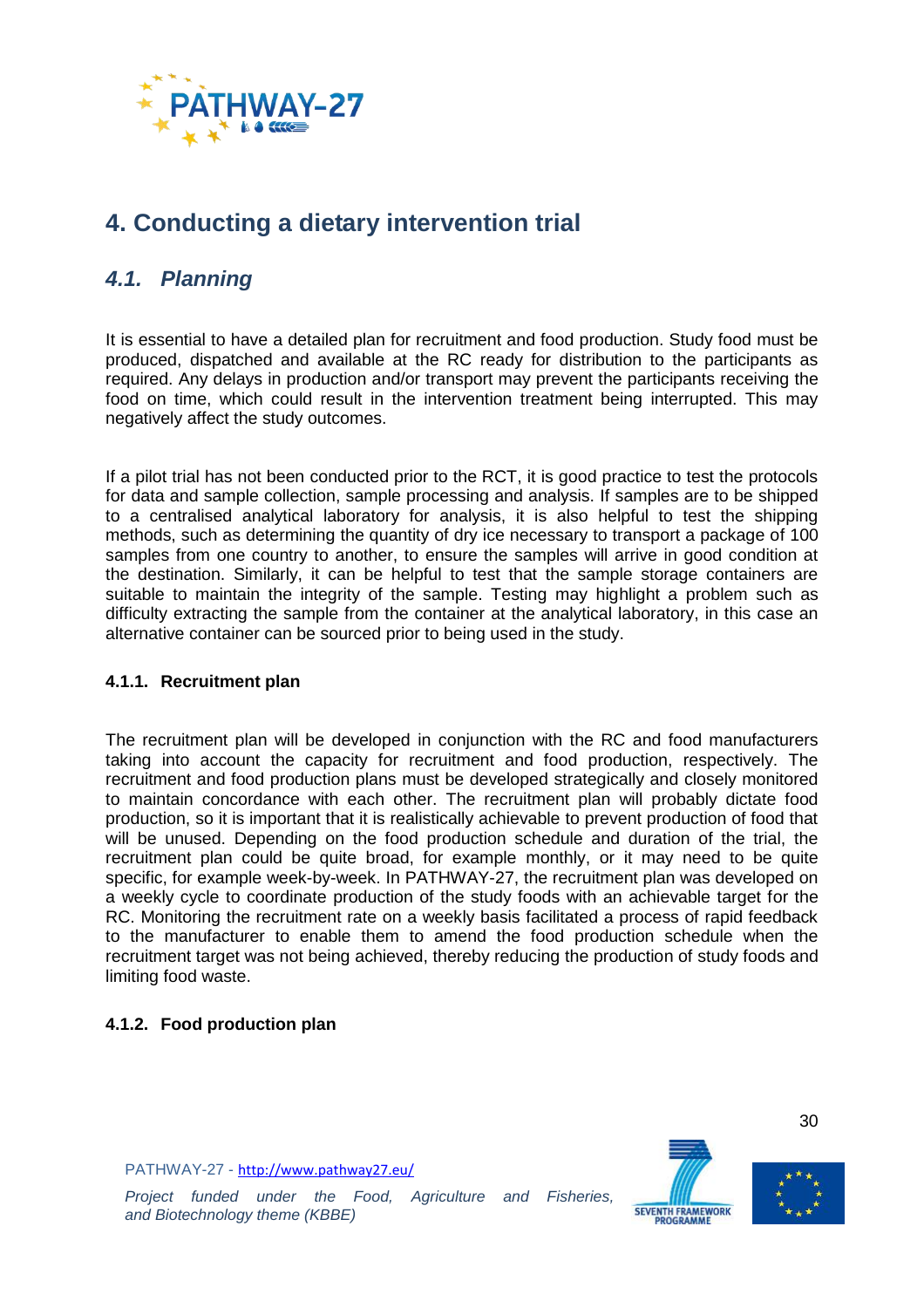

The food production plan must be developed in conjunction with the food manufacturer to take into account availability of production equipment and capacity at the manufacturing site. It is also essential to liaise with raw material suppliers to guarantee continued availability of the ingredients. The storage capacity of the RC, the product shelf life, requirements for quality control batch testing and the length of transportation time must all be taken into account.

In PATHWAY-27, the dehydrated milkshake powders had the longest shelf life and could be manufactured in large batches that were produced on just three occasions. In contrast, biscuits were manufactured every two weeks to guarantee the retention of the appropriate amount of the bioactives.

## <span id="page-34-0"></span>**4.1.3. Food deliveries to RC**

Food deliveries must take into consideration weekends and national holidays at the RC. Food packages are usually be shipped on a large pallet so there should be a suitable facility at the RC to unload this type of shipment from the delivery vehicle. The size of the delivery vehicle may also be an issue since some transport companies use large articulated vehicles that may not be able to access the RC. In some cases, where the shipment is small, boxes can be unloaded manually, however it will be impractical to do this with a large number of boxes, particularly in the case of frozen foods that must be transferred to frozen storage as quickly as possible to maintain the cold chain.

#### <span id="page-34-1"></span>**4.1.4. Food storage facilities**

Ambient foods are easier to store than foods that require cold storage. The storage facility should be adequately constructed to maintain the quality of the foods during the shelf-life, this may be to protect against high temperature, light, moisture and pest infestation. Cold storage will be regulated by national legislation, for example, in England quick frozen foods, such as the PATHWAY-27 pancakes, are covered by the Quick Frozen Foodstuffs (England) Regulations 2007 [35]. This regulation states that the temperature on thermal stabilization must be -18°C or colder and that this temperature must be maintained, except for brief periods during transport (including local distribution), where it may reach -15°C, or when in retail display cabinets where it may reach -12°C. Air temperature must be monitored during transport and storage. Where the cold storage facility at the RC is less than  $10m<sup>3</sup>$  monitoring may be limited to an externally visible thermometer. A break in the cold chain or damage to the packaging may result in the entire shipment being destroyed and participants on the trial will not be able to continue if they do not have the correct foods.

#### <span id="page-34-2"></span>**4.1.5. Unused food**

In the event that the recruitment target is not fully achieved and food is not used, it should be decided whether foods can be recycled or destroyed. If possible, food should be recycled for other participants in the trial to reduce unnecessary food wastage and additional production

PATHWAY-27 - <http://www.pathway27.eu/>



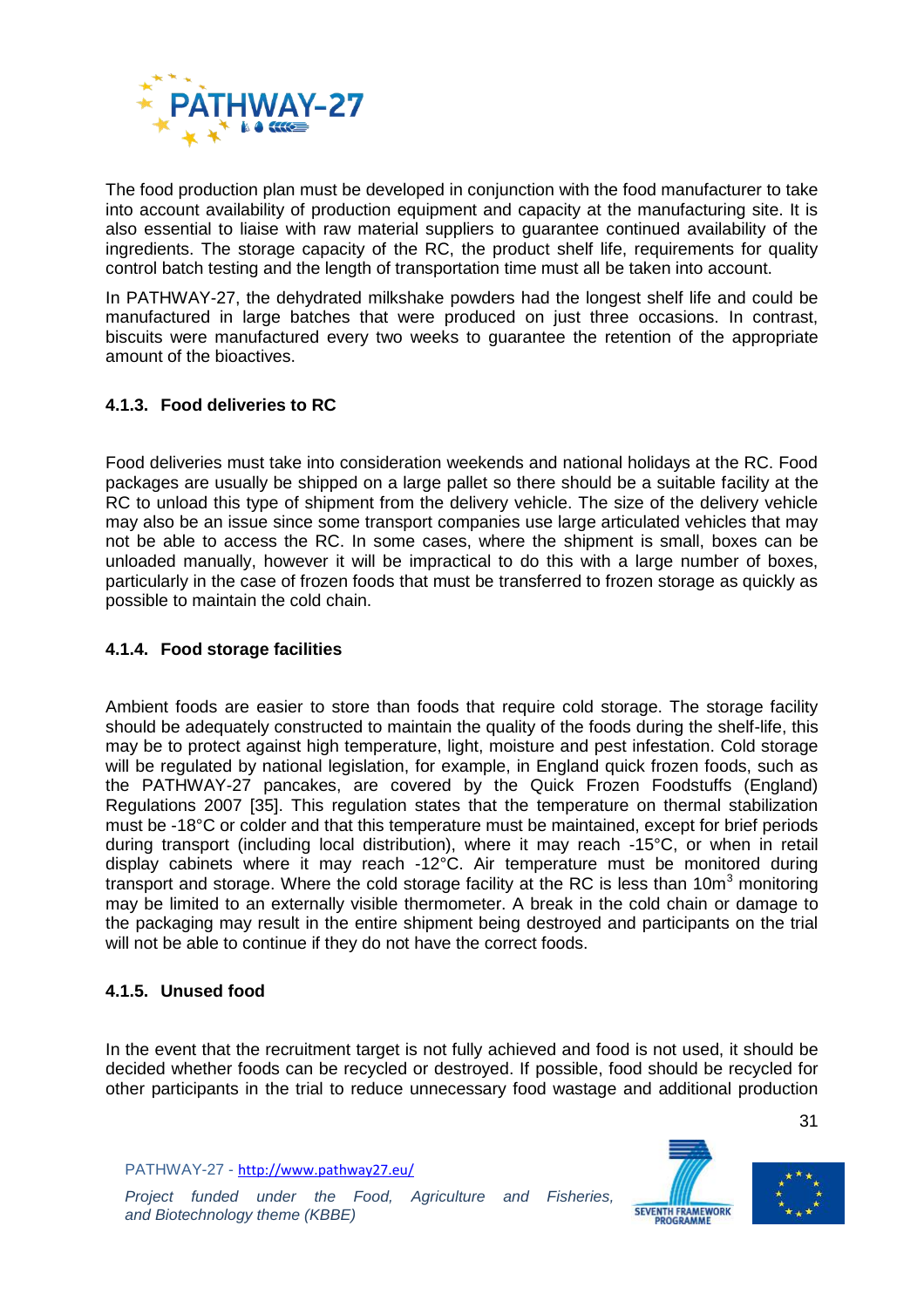

and shipping costs being incurred. If storage space is restricted at the RC, having a contingency plan to recycle or destroy food will help to reduce the burden of storing food that will not be used.

#### <span id="page-35-0"></span>**4.1.6. Food distribution to participants**

Distributing study food to participants will be influenced by the food storage conditions, shelflife and storage capacity at the participants' home. Food with a long shelf-life, such as the PATHWAY-27 milkshake powders, that are stored at an ambient temperature and supplied in a small sachet, pose very little problem for distribution and storage. In this instance it may only be necessary for one or two deliveries. Food that has a relatively short shelf-life may require more frequent deliveries. Food that requires cold storage is likely to pose the greatest storage problems.

Short trial duration may not be too problematic whereas a longer trial may require food to be distributed to the participant on multiple occasions. In some cases, it may be necessary to deliver food directly to the home of participants, in addition to distribution during visits to the RC. This may be necessary for various reasons, for example a participant may not be able to return home immediately after visiting the RC so food that requires refrigeration will need to be delivered, or they may not have suitable transport. While this increases the effort of research staff and cost of the study, it can improve compliance to the study protocol. In PATHWAY-27, frozen pancakes were occasionally delivered to the home of participants by research staff. It is important to note that access to a freezer became an additional exclusion criterion for participants.

## <span id="page-35-1"></span>*4.2. Recruitment*

## <span id="page-35-2"></span>**4.2.1. Recruitment strategies**

Accessing a target group with a specific health condition and motivating that group to take part in a dietary intervention trial can be challenging. If the health condition manifests through poor dietary and lifestyle choices it can be difficult to motivate such individuals to volunteer to a trial that involves changing firmly established behaviours. Experience from the PATHWAY-27 study indicates that volunteers for a dietary intervention trial often take an interest in their diet and health and therefore they will typically have a healthy metabolic profile. This was evidenced through the low numbers of eligible volunteers screened at the RC. Consequently, they are not eligible to take part in a trial that requires participants with an unhealthy metabolic profile, for example elevated fasting blood triglycerides and/or low HDL cholesterol. Members of the public with an unhealthy metabolic profile, and who are often unaware of it, may be less likely to volunteer to take part in a dietary intervention trial. Finding a successful recruitment strategy is a key component to accessing the target group.

PATHWAY-27 - <http://www.pathway27.eu/>





*Project funded under the Food, Agriculture and Fisheries, and Biotechnology theme (KBBE)*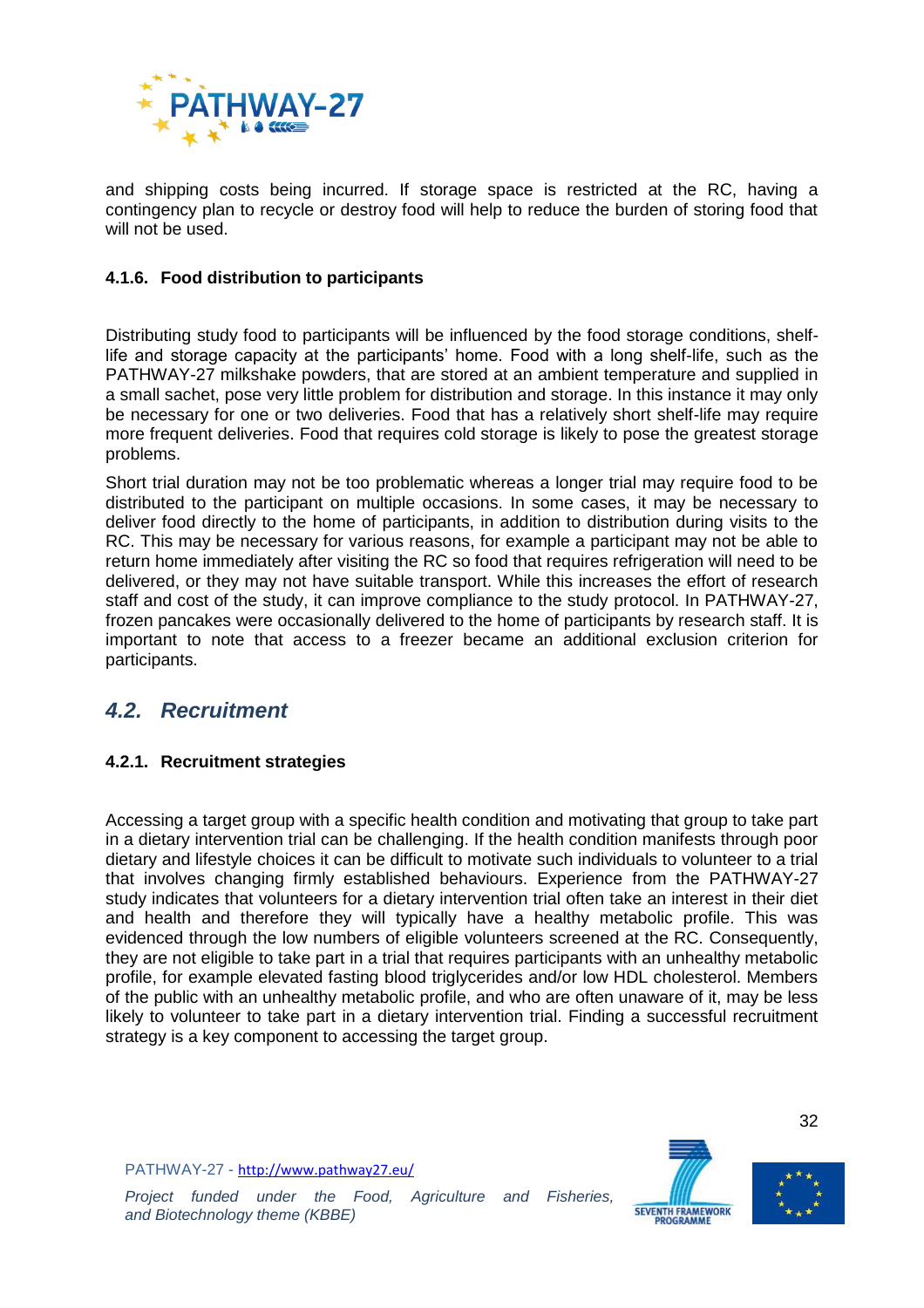

Advertising the trial using the most effective media will help to improve the success rate of recruitment. A pilot study can be used to test different advertising methods and identify the most suitable for the target population. An advertising campaign can be far-reaching to a general audience, for example on a local radio station, or it can be targeted to specifically identify potential participants from a clinical patient register, for example at a local doctor's surgery.

The recruitment strategies used in PATHWAY-27 are listed below:

- Selection from databases of interested volunteers and from hospital databases (obese/dysmetabolic/dyslipidemic patients, previous nutritional trials)
- Invitation to pilot study participants
- Collaboration with local GP surgeries to identify potential participants through preliminary screening of the patient register
- Screening of voluntary blood donors
- Interviews/advertisements on local radio stations and in local newspapers
- Online advertisements on newspapers, radios and Universities websites/Facebook pages
- Video reportage at the regional TV news
- Email to the Universities employees
- Posters and flyers in community centres, in the Universities involved, at special event days and in cooperation with health insurance companies
- Word of mouth.

#### <span id="page-36-0"></span>**4.2.2. Performance management**

Throughout the study it is essential to manage performance of the trial so that problems can be identified and resolved quickly. Difficulty achieving the agreed recruitment rate may indicate an underlying problem that will prevent the overall recruitment target being achieved. Is the problem associated with difficulty recruiting eligible volunteers and/or retaining participants on the trial? It may be that participants in the treatment group (or one of the groups for multiple treatment-arm studies) are experiencing adverse side effects that are resulting in a high number of drop-outs. Providing regular recruitment reports to the management team will allow them to seek advice from experts on techniques that can be implemented to improve recruitment. By reporting and recording performance management data, future studies can use the information to help design and plan recruitment strategies to avoid similar problems.

#### <span id="page-36-1"></span>**4.2.3. Participant compliance and retention**

One of the biggest challenges when conducting the trial is the compliance and retention of participants. Motivation for taking part in a trial varies between participants. Predominantly, in

PATHWAY-27 - <http://www.pathway27.eu/>



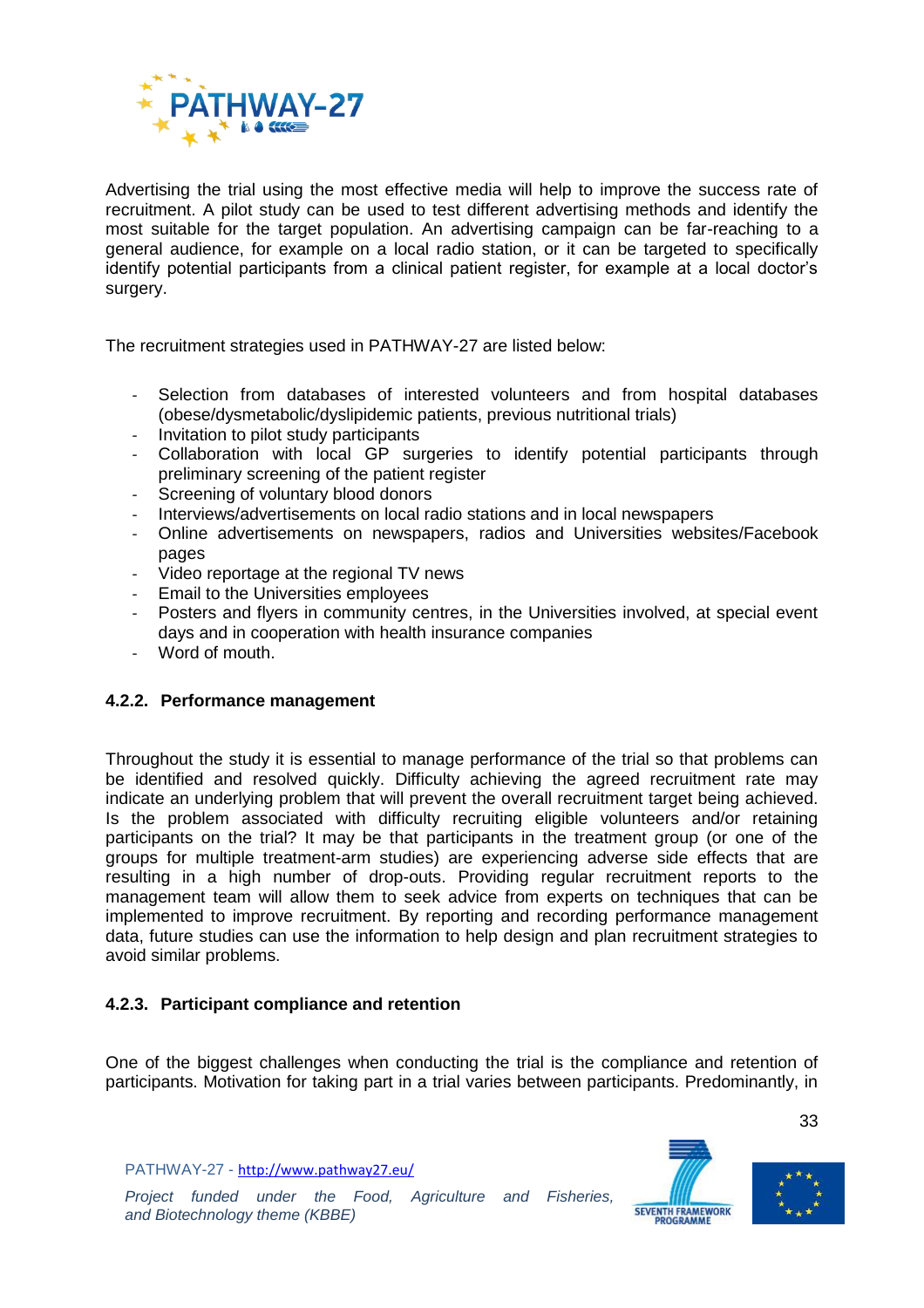

the PATHWAY-27 project, volunteers were motivated by potential for weight-loss, even though this was not a primary outcome of the study and was clearly explained to volunteers upon recruitment. If the participant does not feel that their personal objective for taking part in the trial is being met they may lose motivation and drop-out.

The ease with which a participant integrates the study food into their usual diet will influence their motivation. If the study food is not well accepted, then compliance to the study protocol will be impaired and may even lead to participants choosing to withdraw from the trial. Examples of ways in which the foods could be consumed were provided to PATHWAY-27 participants, for example suggestions were given on different ways the pancakes could be eaten using sweet or savoury fillings.

The time and effort that is required from a participant will also influence compliance and retention. A short trial that requires a participant to consume one food per day with relatively few questionnaires and visits to the RC will be more accepted than a longer trial with multiple foods and/or multiple questionnaires and visits to the RC.

Incentives may also factor into the motivation for a participant to adhere to the treatment and stay on the trial. Financial incentives such as reimbursement for travel expenses and time may improve participant compliance and retention but this must be carefully calculated since, ethically, financial benefits should be provided as a compensation not as an enticement.

#### *4.2.3.1. Communication*

Regular communication with each participant is important to develop and maintain a good relationship. Participants who feel valued and well-informed will be more motivated to comply with the study protocol. There are exceptions when participants are simply not well motivated, however in these cases it is unlikely that the research team will be able to improve compliance or prevent withdrawal from the trial.

Using modern media for communication such as text messaging allows researchers to communicate quickly and easily with participants, although it is important to note that this will depend on the acceptability of the method with the target group. The use of an online survey platform may improve the response rate for completing questionnaires. Many people now use smart mobile devices so a well-designed survey that works equally well on a mobile device or desktop will be a useful tool. Capturing data electronically may also assist researchers since the data can be easily exported in a tabular format to the analytical software. Paper-based questionnaires require the data to be manually input to the analytical software, this is timeconsuming and a source of potential error when copying the data. By contrast, electronic data will typically require less manipulation and therefore will be less prone to typographical errors.





34

PATHWAY-27 - <http://www.pathway27.eu/>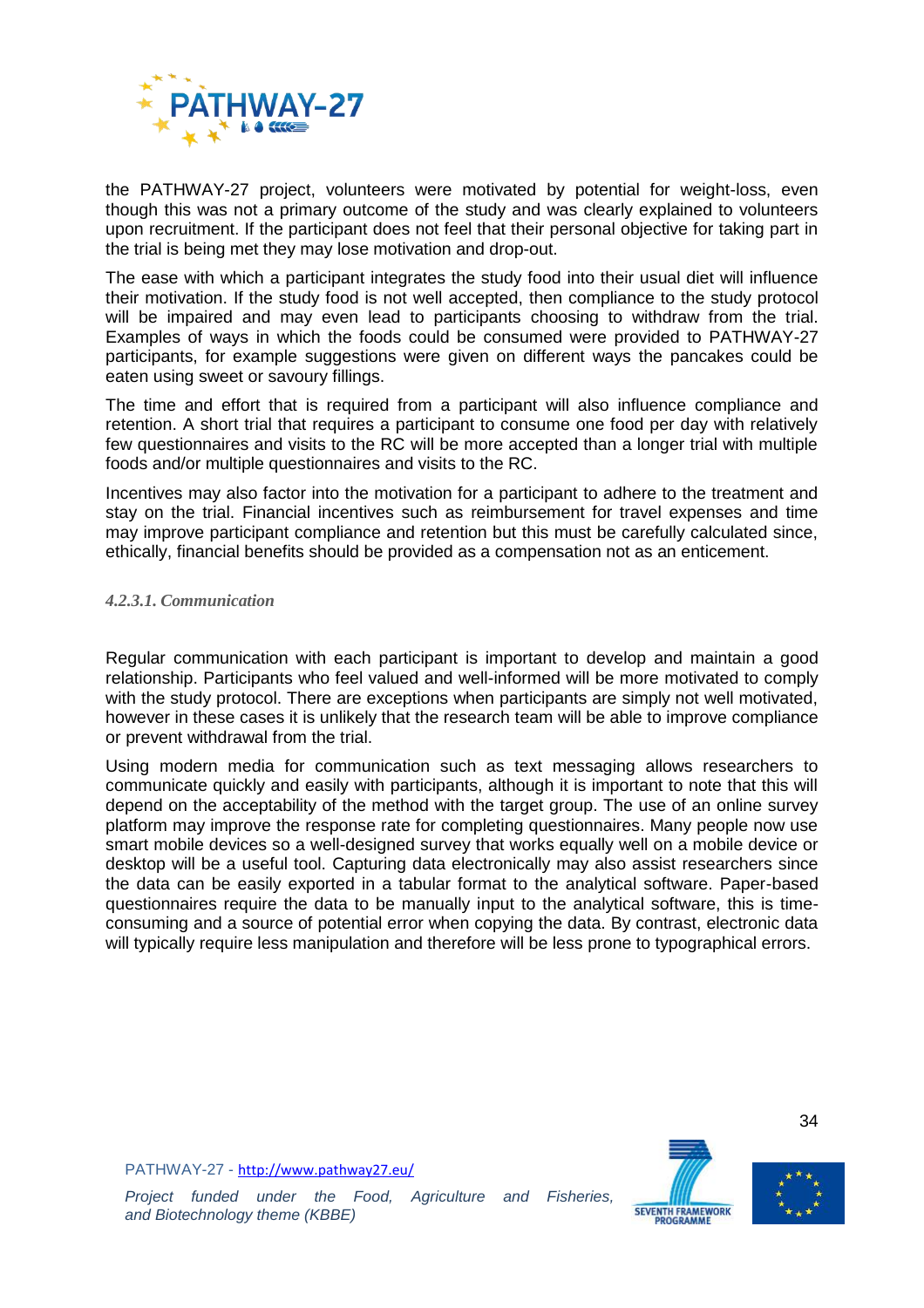

## <span id="page-38-0"></span>*4.3. Sample collection, processing and analysis*

### <span id="page-38-1"></span>**4.3.1. Collection**

For a human study investigating the effect of BEF on physiologically-relevant endpoints biological samples will be required for analyses. The type of sample will depend on the selected endpoints but as a minimum requirement blood and urine will be collected. It is common to collect a fasted sample from participants, particularly when measuring analytes that are influenced by consumption of food, such as glucose and triglycerides that will increase after a meal. To measure baseline values a fasting period of 10-12 hours may be necessary.

A point-of-care device such as the Cardiochek Professional Analyser test system that can measure the concentration of single or multiple analytes, using analyte-specific test strips, in a small volume of capillary blood  $(15-40 \mu)$  collected from a fingertip, can be useful for screening volunteers as the results are available within a few minutes. At baseline and control visits it is more appropriate to collect larger volumes of blood to perform a wider range of analyses. In this case a trained phlebotomist will be required to perform venepuncture, typically on the antecubital fossa region.

### <span id="page-38-2"></span>**4.3.2. Processing**

It is essential to determine the biological markers prior to the start of the trial to ensure the most suitable blood collection tubes are used. The number and type of analytes to be measured will influence the tube volume and additive type. The volume of blood drawn should not be excessive so as to minimise discomfort to the participant and ethically it will be important to justify the volume required. As a contingency it is good practice to factor in collecting extra blood to ensure a sufficient reserve in case some samples are lost or destroyed, for example in transport to the analytical laboratory. The correct tube type will depend on the analyte being measured and the analytical method. For example, to measure lipids it is necessary to collect blood into a tube containing a coagulant that causes the blood to clot.

Multiple tube collections must adhere to recommendations for the order of blood draw to prevent potential cross-contamination of additives that may affect the accuracy of sample analyses. Current practice for the order of draw is:

- 1) Blood cultures
- 2) Citrate
- 3) Serum
- 4) Heparin
- 5) EDTA
- 6) Fluoride

PATHWAY-27 - <http://www.pathway27.eu/>



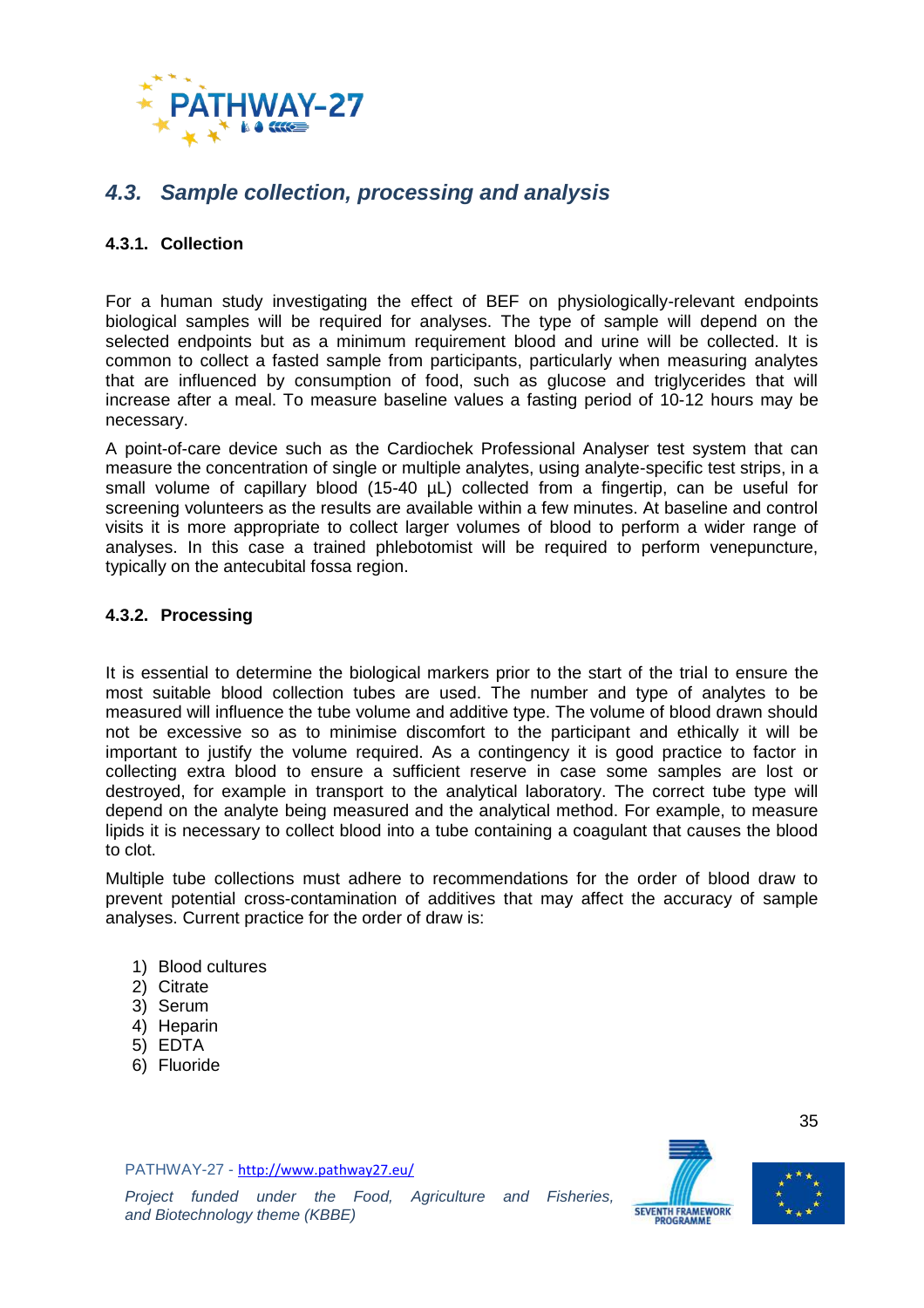

Some analytical methods require the sample to be refrigerated immediately after collection to prevent sample/analyte degradation, in other cases it may not be necessary. In all cases it is essential to know the correct storage conditions for the sample, use storage containers that are adequate for the storage conditions and to label the samples correctly to ensure traceability. This is why standard operation procedures must be established during trail design.

### <span id="page-39-0"></span>**4.3.3. Analysis**

The protocols for sample analyses should be determined prior to the start of the trial and ideally, they should have been tested in advance. Changes to the analytical protocols, including changing equipment or laboratories, during the trial should be avoided as this could introduce a source of error into the results. Failure to manage the samples correctly may affect the accuracy of the analyses. If there are special conditions that are required for the processing and storage of samples, they must be communicated to the research team involved with collection and processing of samples. For samples that are stored prior to being shipped to the analytical laboratory, it is essential that the storage conditions are maintained during transport, where necessary. Repeated freeze-thaw cycles may reduce the integrity of the sample and affect the results. For example, serum obtained for the analysis of lipids, glucose, thyroid, kidney and liver function in the PATHWAY-27 project, was stored at -80°C and had to maintain its frozen state until it was required for analysis. By contrast, whole blood used to analyse single nucleotide polymorphisms (SNPs) was stored at -20°C at the RC but could be shipped at ambient temperature.

For a multi-centre trial as the PATHWAY-27 RCT, the analyses should, where practicable, be performed by a centralised laboratory to limit sources of random error. In some cases, it is not feasible to use one analytical laboratory due to the type of analysis that is to be performed. For example, a full blood count requires relatively fast analysis of whole blood to prevent artefacts from the EDTA anticoagulant that affect the results. In this case the sample would not be stored and shipped to a centralised laboratory, it would be analysed by a local laboratory. In the PATHWAY-27 pilot studies, it was acceptable for sample analyses to be conducted at different laboratories since the data was not collated for statistical analysis. However, the analytical methods, including the type of sample used – for example serum or plasma, were the same.





36

PATHWAY-27 - <http://www.pathway27.eu/>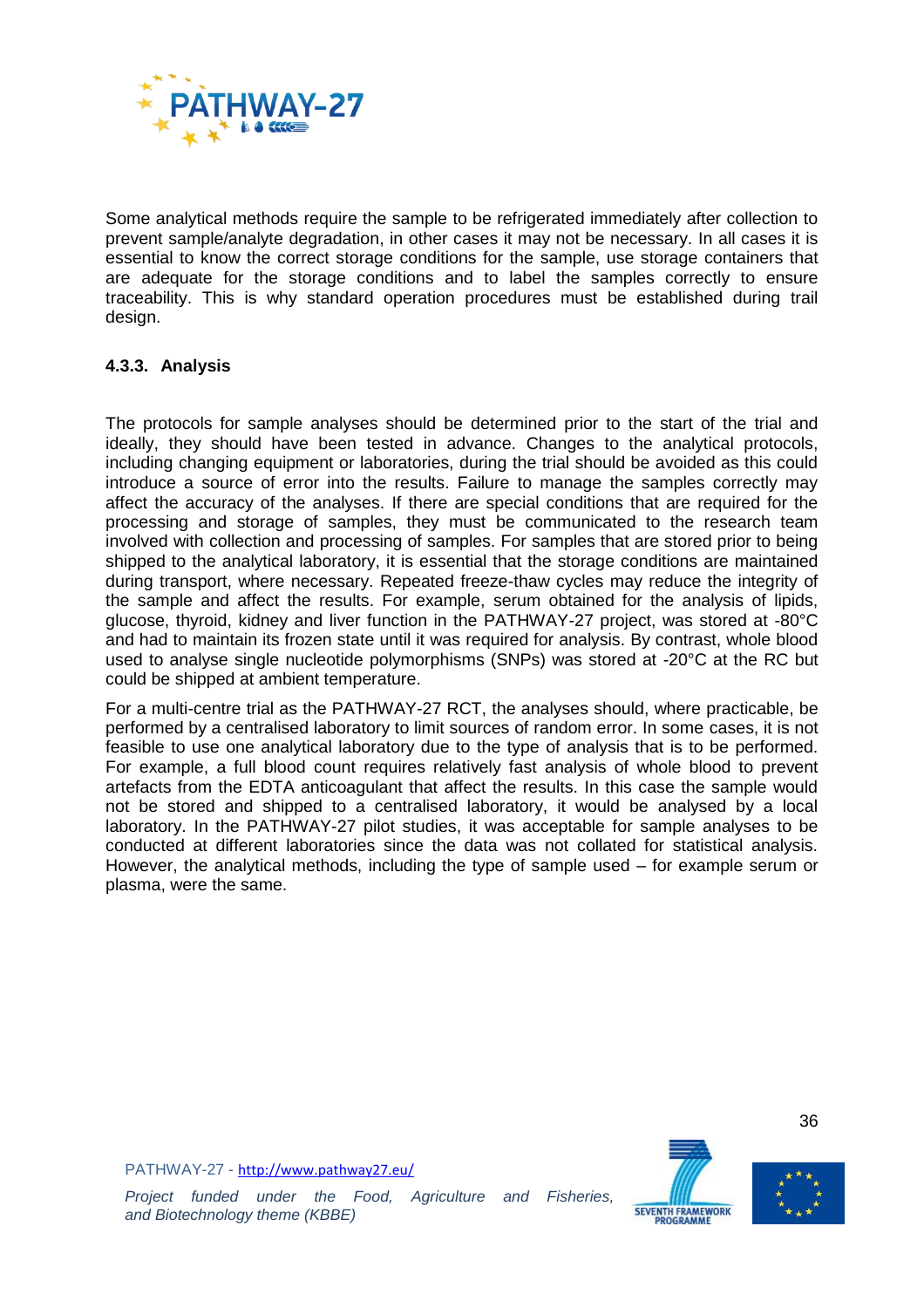

# <span id="page-40-0"></span>**5. Reporting a dietary intervention trial**

Transparent reporting of the pre-specified outcomes of the trial is important to prevent bias and misinterpretation of the results that may occur if reporting is selective [36]. A summary of the trial protocol should be readily available during the trial, for example through the trial register (discussed in section [3.1.15](#page-30-2) Ethics [and trial registration\)](#page-30-2) and the results made available after completion of the trial [37].

## <span id="page-40-1"></span>*5.1. End of trial declaration*

The 'End of Trial' is usually defined as the last visit of the last participant although it may refer to a later time point as described in the study protocol. The trial sponsor is responsible for declaring the 'End of Trial' to relevant regulatory bodies, such as the REC, within a specific timeframe, for example 90 days after the last visit of the last participant.

## <span id="page-40-2"></span>*5.2. Summary report*

A summary report of the trial must be submitted within a specific timeframe after the end of the trial. This is twelve months for studies involving adults and six months for studies involving children [38]. As a minimum the report should state whether the study achieved its objective, the main findings and arrangements for publication or dissemination of the research, including any feedback to participants [39]. The ClinicalTrials.gov registry requires information about participant flow, participant baseline characteristics, outcome measures and statistical analyses, and adverse events [40].

## <span id="page-40-3"></span>*5.3. Dissemination of results*

The dissemination plan will have been prepared before the start of the trial as it is typically a requirement of the ethics application. Where this is the case, changes to the plan must be notified to the REC by submitting an amendment so this should ideally be carried out before the end of trial declaration is submitted.

The trial results will be disseminated through publication in peer-reviewed scientific journals and the anonymised dataset should be submitted to an appropriate open-access repository (see section [3.1.12](#page-29-0) [Data management](#page-29-0) for discussion about the principles of FAIR data). The findings of the research should also be disseminated to participants and the public generally in a format that is accessible to the lay person.

PATHWAY-27 - <http://www.pathway27.eu/>



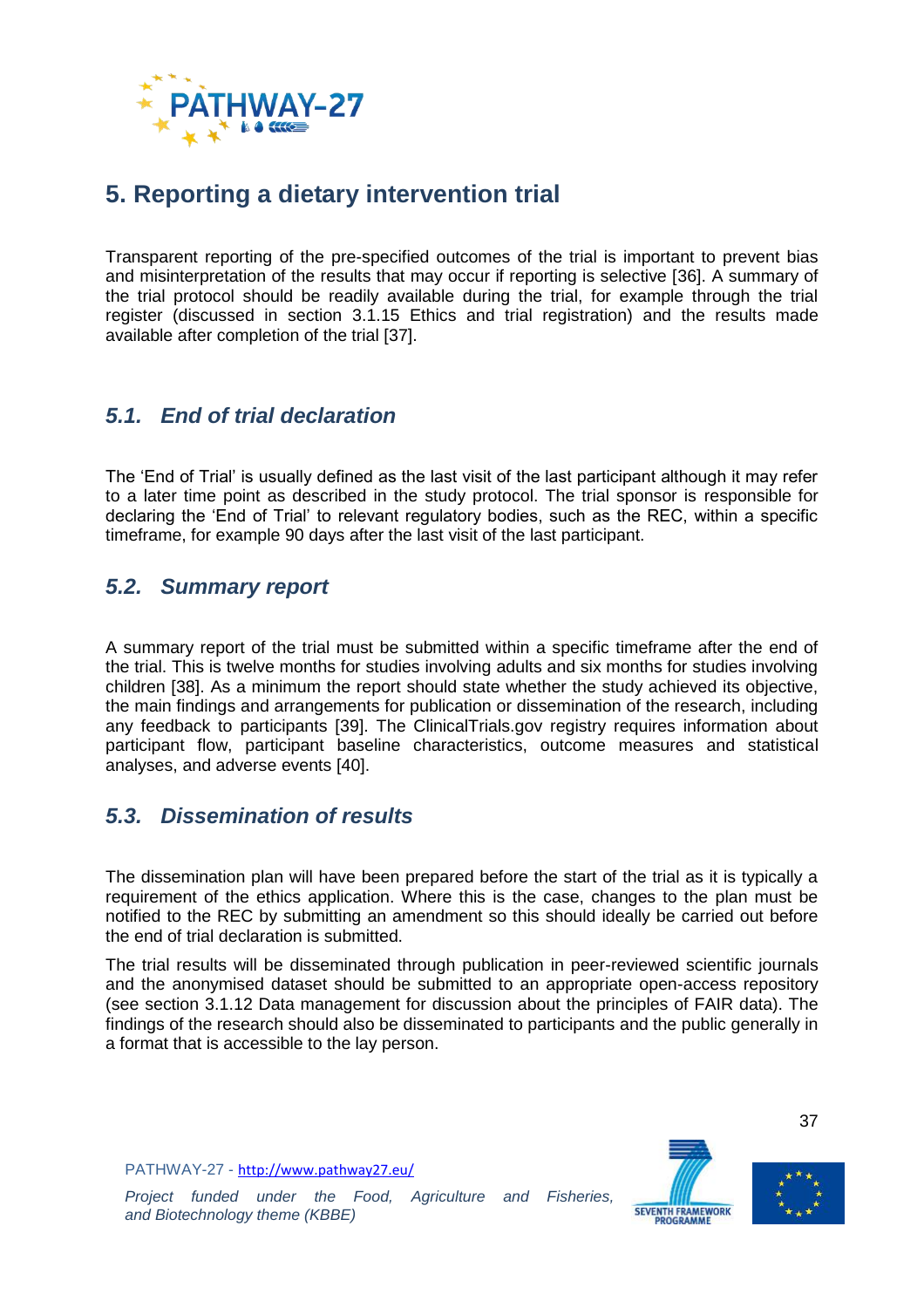

Guidelines exist for the reporting of different types of studies. The EQUATOR Network is a collaboration of researchers, medical journal editors, peer reviewers, developers of reporting guidelines, research funding bodies, and others, with the objective of improving the quality of research publications. They provide a comprehensive list of guidelines for different study types and a flowchart to help researchers choose the most appropriate guidelines to follow [41].

#### <span id="page-41-0"></span>**5.3.1. Guidelines for reporting randomised trials**

The International Committee of Medical Journal Editors (ICJME) have developed recommendations for best practice in the conduct and reporting of research to ensure accurate, clear, reproducible and unbiased reporting [42]. A manuscript should follow the general structure of Introduction, Methods, Results and Discussion (IMRAD).

The current recommendation for reporting randomised trials is to follow the Consolidated Standards of Reporting Trials (CONSORT) 2010 guidelines [43]. These guidelines provide a minimum requirement for reporting of trials. Increasingly however, it is appreciated that following CONSORT may not be sufficient in some cases. A discussion of what else could be reported in relation to dietary trials is provided in the PATHWAY-27 Guidelines for the Scientific Community. The SPIRIT 2013 guidelines will also apply when reporting the study protocol.

#### **5.3.1.1. CONSORT 2010**

The CONSORT statement provides a minimum set of recommendations for reporting a RCT with a series of extension statements that are applicable for variations on the standard trial methodology. For example, the CONSORT statement for pilot and feasibility trials [44] provides guidance for reporting randomised trials in which a prospective RCT, or part of it, is conducted on a smaller scale.

The CONSORT 2010 statement comprises a checklist of items that should be included in the report. The main points of the checklist are summarised below and it is recommended that researchers familiarise themselves with the statement and its supporting documentation.

- a) Title and abstract
- b) Introduction
	- Background and objectives
- c) Methods
	- Trial design
	- **Participants**
	- **Intervention**
	- **Outcomes**

PATHWAY-27 - <http://www.pathway27.eu/>



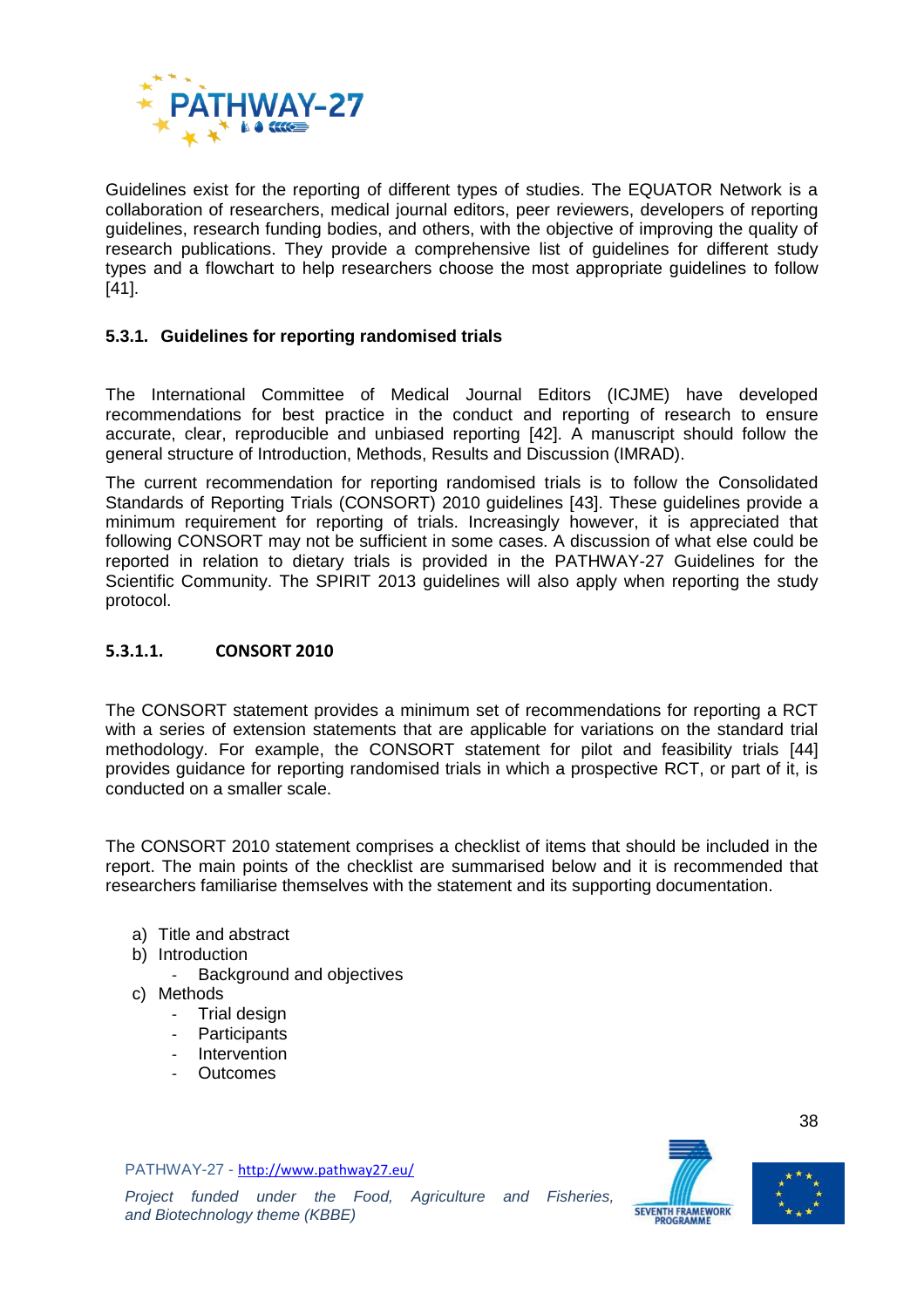

- Sample size
- **Randomisation** 
	- **Sequence generation**
	- Allocation concealment mechanism
	- **Implementation**
- **Blinding**
- Statistical methods
- d) Results
	- Participant flow
	- **Recruitment**
	- Baseline data
	- Numbers analysed
	- Outcomes and estimations
	- Ancillary analyses
	- **Harms**
- e) Discussion
	- Limitations
	- **Generalisability**
	- **Interpretation**
- f) Other information
	- Registration
	- Protocol
	- **Funding**

# <span id="page-42-0"></span>**6. Conclusion**

Valuable experiences gathered from the PATHWAY-27 pilot studies and multi-centre RCT have been collated and presented here with the aim of providing a practical guidance document for health researchers. Dietary intervention trials are complex and often involve asking participants to consume foods that they would not usually chose to eat and to change behaviours that have developed over many years. BEF add an additional level of complexity since the food product is novel and experimental and therefore unfamiliar to most consumers.

Good design and careful planning are fundamental to the success of a dietary intervention trial using BEF. Close collaboration between all relevant partners (ingredient suppliers, food manufacturers, researchers, and coordinators) is central to designing and implementing a study that will generate useful and exploitable outcomes.





39

PATHWAY-27 - <http://www.pathway27.eu/>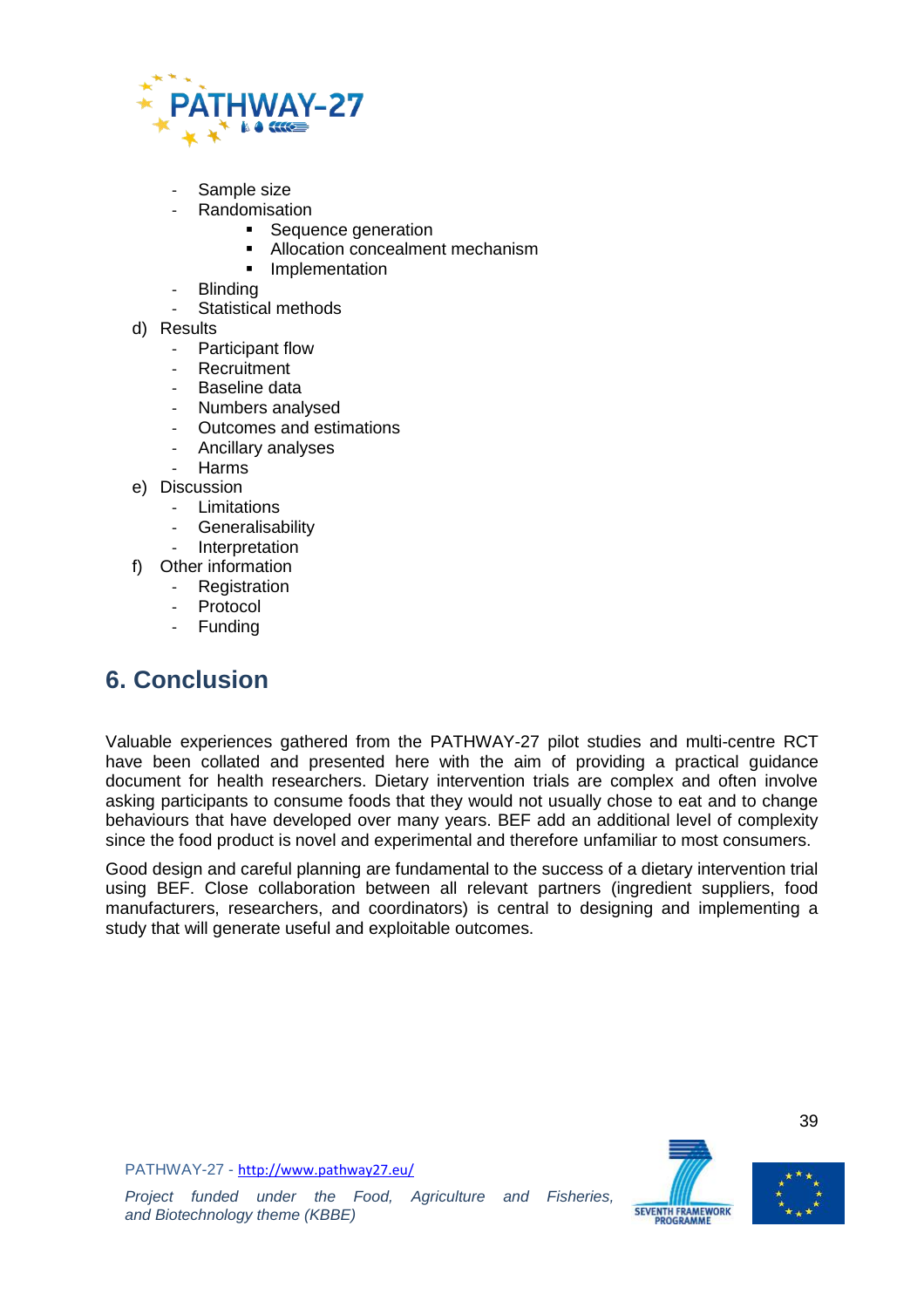

# PROJECT DELIVERABLE

# <span id="page-43-0"></span>**7. References**

1. Welch, R.W. et al. 2011. Guidelines for the Design, Conduct and Reporting of Human Intervention Studies to Evaluate the Health Benefits of Foods. *British Journal of Nutrition*. 106, S3-15.

2. Crichton, G.E. et al. 2012. Long-term dietary intervention trials: critical issues and challenges. *Trials*. 13, 111.

3. Yao, C.K. et al. 2013. Design of Clinical Trials Evaluating Dietary Interventions in Patients with Functional Gastrointestinal Disorders. *American Journal of Gastroenterology*. 108, 748- 758.

4. Lucey, A. et al. 2016. Guidance for the design and implementation of human dietary intervention studies for health claim submissions. *Nutr Bull*, 41: 378–394.

5. Flynn, A. 2012. Nutrition and health claims: help or hindrance, scientific substantiation of health claims in the EU. *Proceedings of the Nutrition Society*. 71, 120-126

6. Brandenburger, S. and Birringer, M. 2015. European Health Claims for Small and Medium-Sized Companies – Utopian Dream or Future Reality? *Functional Foods in Health and Disease*. 5(2), 44-56.

7. European Food Safety Authority. 2008. The setting of nutrient profiles for foods bearing nutrition and health claims pursuant to Article 4 of the Regulation (EC) No 1924/2006. *The EFSA Journal*. 644, 1-44.

8. Fathalla, M.F. and Fathalla, M.F.F. 2004. *A Practical Guide for Health Researchers*. [Online]. Cairo: World Health Organisation Regional Publications. [18/05/2017]. Available from: http://www.who.int/ethics/review-committee/emro\_ethics\_dsa237.pdf

9. The European Parliament and the Council of the European Union Regulation (EU) 536/2014 of 16 April 2014 on clinical trials on medicinal products for human use.

*PATHWAY-27 - <http://www.pathway27.eu/>*



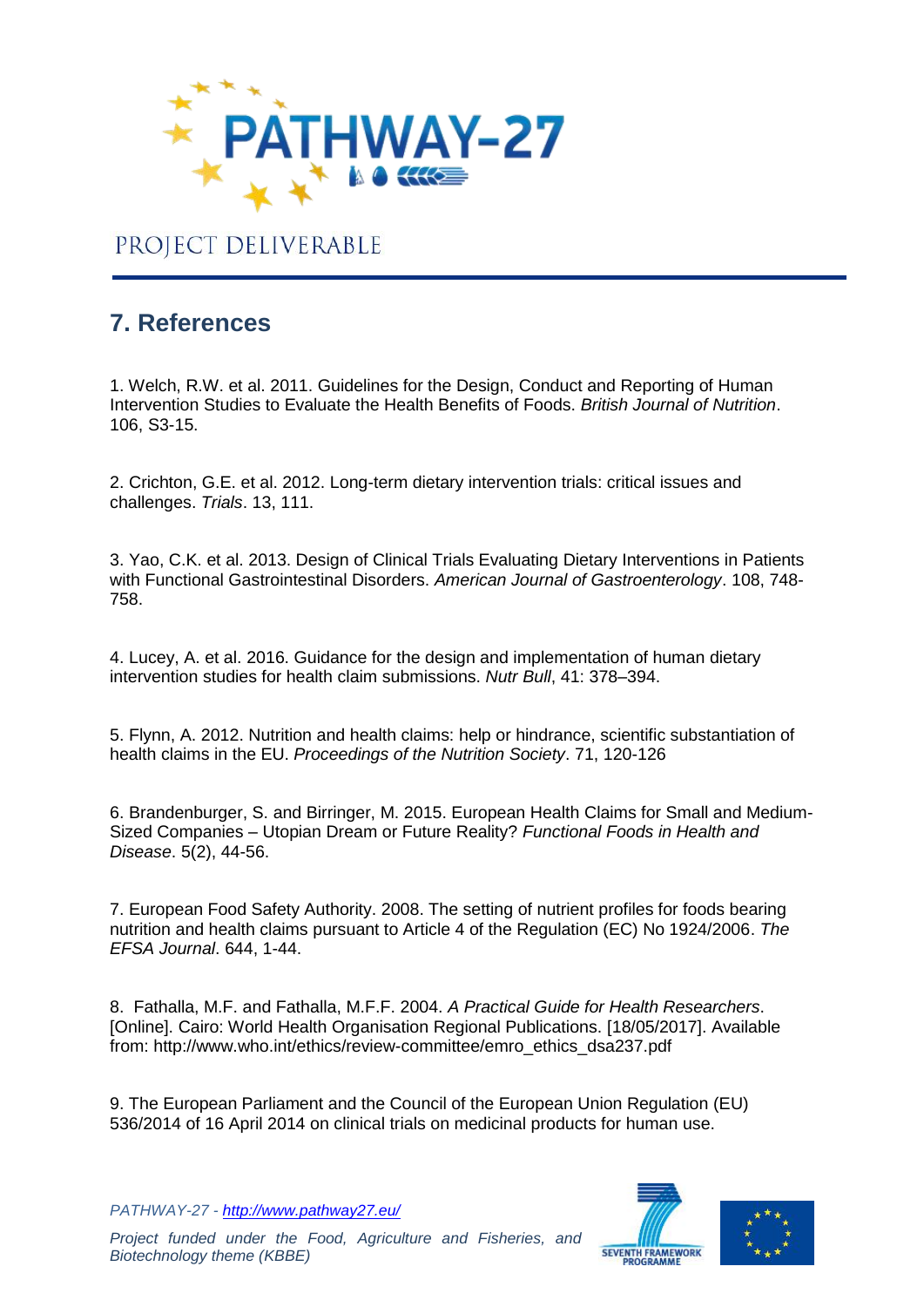

10. The International Council for Harmonisation of Technical Requirements for Pharmaceuticals for Human Use (ICH). 1996. *Guideline for Good Clinical Practice E6(R1).* [Step 4]. [Online]. [18/05/2017]. Available from: http://www.ich.org/fileadmin/Public\_Web\_Site/ICH\_Products/Guidelines/Efficacy/E6/E6\_R1 Guideline.pdf

11. World Health Organization. 2017. Recommended format for a Research Protocol. [Online]. [18/05/2017]. Available from: [http://www.who.int/rpc/research\\_ethics/format\\_rp/en/](http://www.who.int/rpc/research_ethics/format_rp/en/)

12. Cade, J.E., et al. 2017. *DIET@NET: Best Practice Guidelines for dietary assessment in health research.* BMC Medicine 15(1): p202-2017

13. Craig, P. et al. 2006. Developing and evaluating complex interventions: new guidance. Medical Research Council. [20/05/2017]. Available from: https://www.mrc.ac.uk/documents/pdf/complex-interventions-guidance/

14. Sibbald, B. and Roland, M. 1998. Understanding controlled trials: Why are randomised controlled trials important? *BMJ*. 316, 201.

15. Richens, A. 2001. Proof of efficacy trials: cross-over versus parallel-group. *Epilepsy Research*. 45(1-3), 43-47.

16. Alberti, K.G.M.M. et al. 2009. Harmonizing the Metabolic Syndrome: A Joint Interim Statement of the International Diabetes Federation Task Force on Epidemiology and Prevention; National Heart, Lung, and Blood Institute; American Heart Association; World Heart Federation; International Atherosclerosis Society; and International Association for the Study of Obesity. Circulation 120(16): 1640-1645.

17. European Food Safety Authority. 2016. Webinar on scientific aspects to consider when preparing a health claim application. [Online]. [Accessed 15/07/2017]. Available from: <https://www.efsa.europa.eu/sites/default/files/160310-p.pdf>

41

PATHWAY-27 - <http://www.pathway27.eu/>

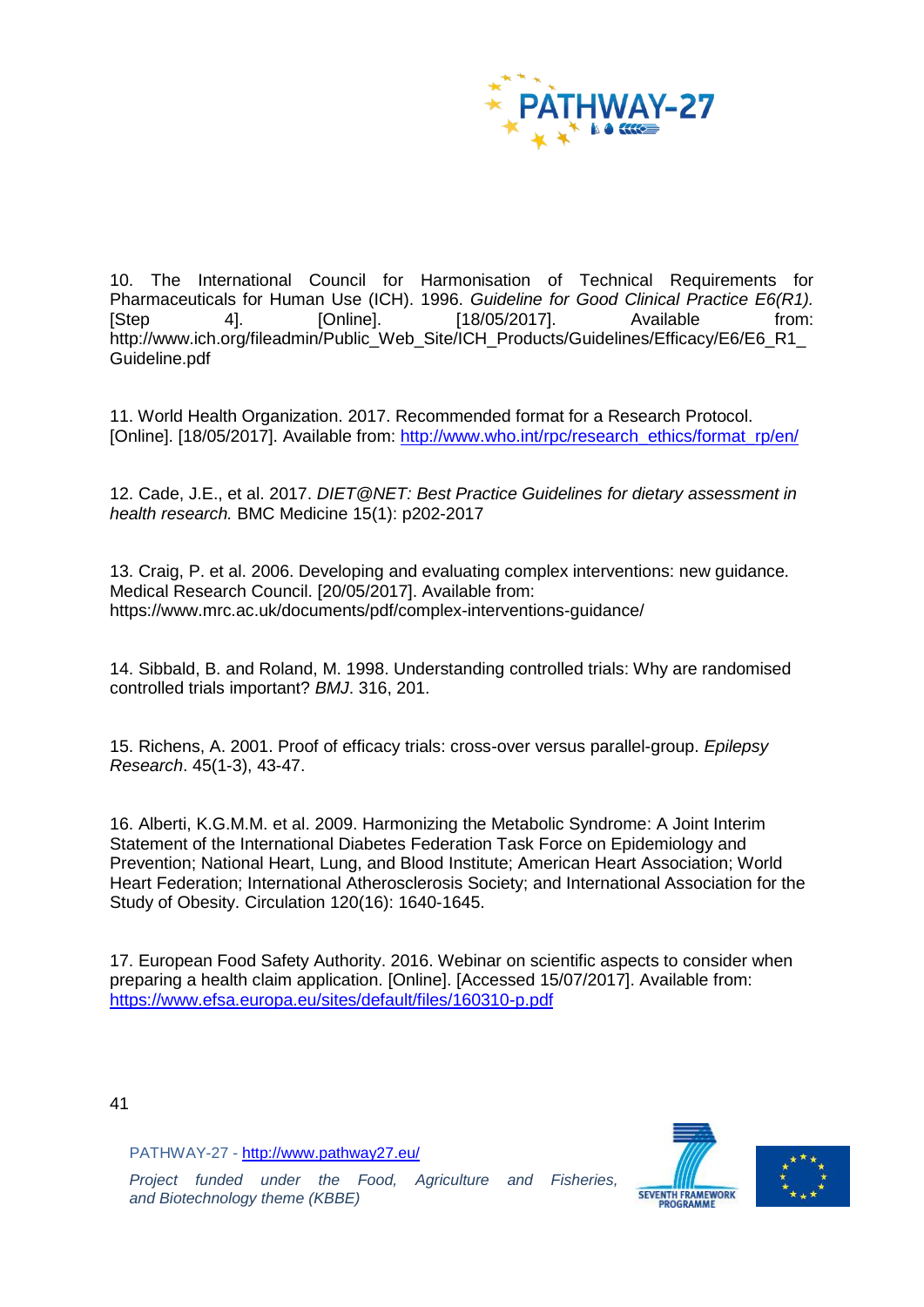

18. Bacchetti P. 2010. Current sample size conventions: flaws, harms, and alternatives. *BMC* Med. 8: 17

19. European Patients Academy. [Online]. [Accessed 15/07/2017]. Available from: <https://www.eupati.eu/clinical-development-and-trials/concept-blinding-clinical-trials/>

20. Hood, L. and Flores, M. 2012. A personal view on systems medicine and the emergence of proactive P4 medicine: predictive, preventive, personalized and participatory. N *Biotechnol*. 29:613–624.

21. Collins, F.S. and Varmus, H. 2015. A new initiative on precision medicine. *N Engl J Med*. 372:793–795.

22. David, L.A. et al. 2014. Host lifestyle affects human microbiota on daily timescales. *Genome Biol*. 15:R89.

23. Chen R, et al. 2012. Personal omics profiling reveals dynamic molecular and medical phenotypes. *Cell*. 148:1293–1307.

24. Smarr, L. 2012. Quantifying your body: a how-to guide from a systems biology perspective. *Biotechnol J*. 7:980–991.

25. Price, N.D., et al. 2017. A wellness study of 108 individuals using personal, dense, dynamic data clouds. Nat Biotechnol. Aug;35(8):747-756.

26. Slenter, D.N., et al. 2018. WikiPathways: a multifaceted pathway database bridging metabolomics to other omics research. Nucleic Acids Res. Jan 4;46(D1):D661-D667

27. The Nuremberg Code. 1949. Trials of war criminals before the Nuremberg military tribunals under control council law. [Online]. [Accessed 18/05/2017]. Available from: [http://nuremberg.law.harvard.edu/php/docs\\_swi.php?%20DI=1&text=medical.](http://nuremberg.law.harvard.edu/php/docs_swi.php?%20DI=1&text=medical)

42

PATHWAY-27 - <http://www.pathway27.eu/>

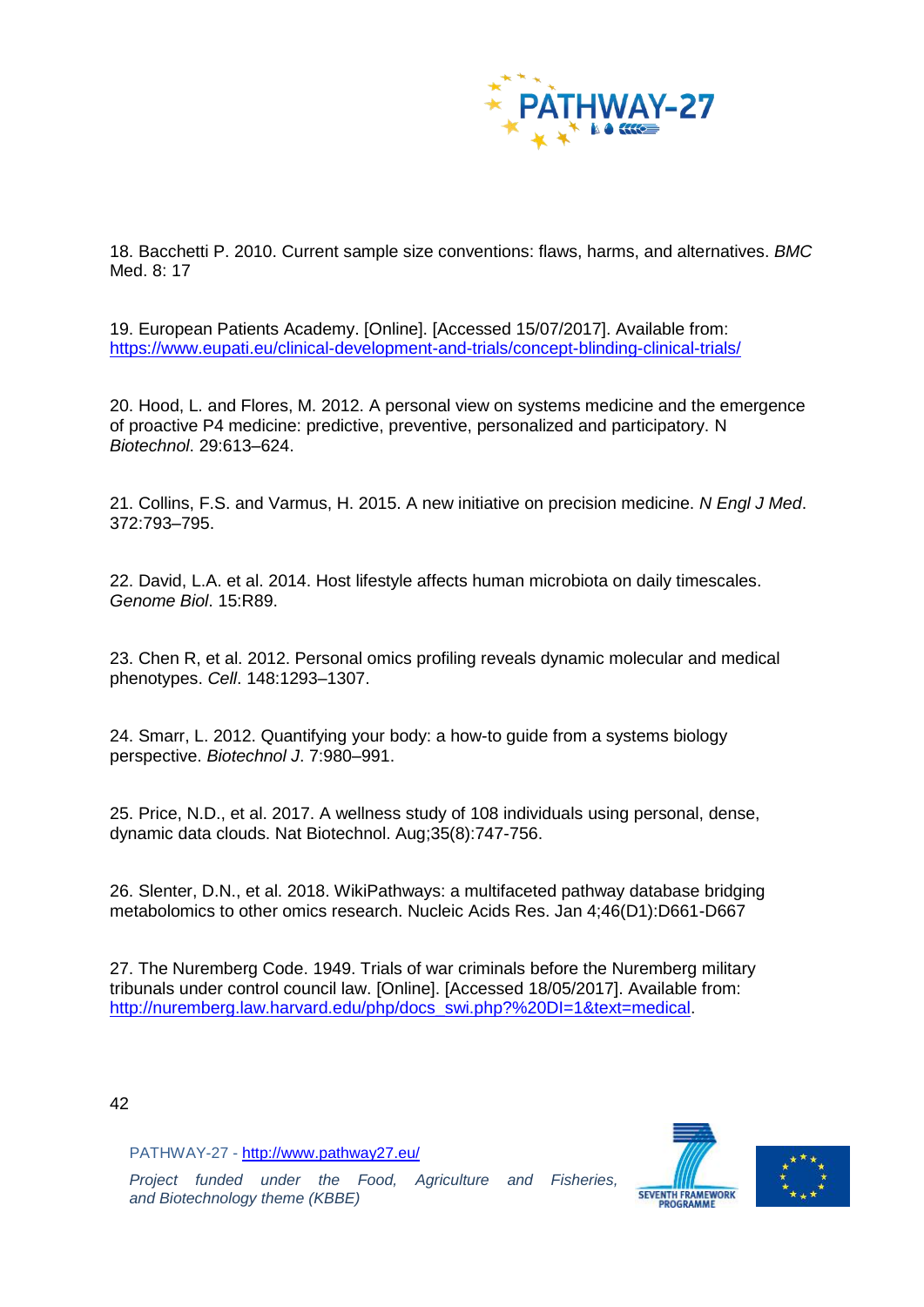

28. World Medical Association. Declaration of Helsinki. 2013. [Online]. [Accessed 18/05/2017]. Available from: https://www.wma.net/policies-post/wma-declaration-of-helsinkiethical-principles-for-medical-research-involving-human-subjects/

29. Council for International Organizations of Medical Sciences. 2016. International Ethical Guidelines for Health-related Research Involving Humans. [Online]. [Accessed 18/05/2017]. Available from: [https://cioms.ch/shop/product/international-ethical-guidelines-for-health](https://cioms.ch/shop/product/international-ethical-guidelines-for-health-related-research-involving-humans/)[related-research-involving-humans/](https://cioms.ch/shop/product/international-ethical-guidelines-for-health-related-research-involving-humans/)

30. Ohmann, C. et al. 2011. Standard requirements for GCP-compliant data management in multinational clinical trials. *Trials*. 12, 85.

31. European Commission. 2016. Guidelines on FAIR Data Management in Horizon 2020. [Online]. [Accessed 23/01/2018]. Available from: [http://ec.europa.eu/research/participants/data/ref/h2020/grants\\_manual/hi/oa\\_pilot/h2020-hi](http://ec.europa.eu/research/participants/data/ref/h2020/grants_manual/hi/oa_pilot/h2020-hi-oa-data-mgt_en.pdf)[oa-data-mgt\\_en.pdf](http://ec.europa.eu/research/participants/data/ref/h2020/grants_manual/hi/oa_pilot/h2020-hi-oa-data-mgt_en.pdf)

32. AutoPost. 2015. D6.3 Data management plan. [Online]. [Accessed 30/01/2018]. Available from:<https://zenodo.org/record/56107#.WnBYea5l-Un>

33. European Network of Research Ethics Committees. [Online]. [20/05/2017]. Available from:<http://www.eurecnet.org/legislation/index.html>

34. World Health Organization. 2018. International Clinical Trials Registry Platform (ICTRP). [Online]. [Accessed 03/01/2018]. Available from: http://www.who.int/ictrp/en/

35. The Quick-frozen Foodstuffs (England) Regulations 2007. SI 2007/191.

36. Ioannidis, J. et al. 2017. Outcome reporting bias in clinical trials: why monitoring matters. *BMJ*. 356, j408.

37. Prayle, A. et al. 2012. Compliance with mandatory reporting of clinical trial results on ClinicalTrials.gov: cross sectional study. *BMJ*. 344, d7373.

43

PATHWAY-27 - <http://www.pathway27.eu/>

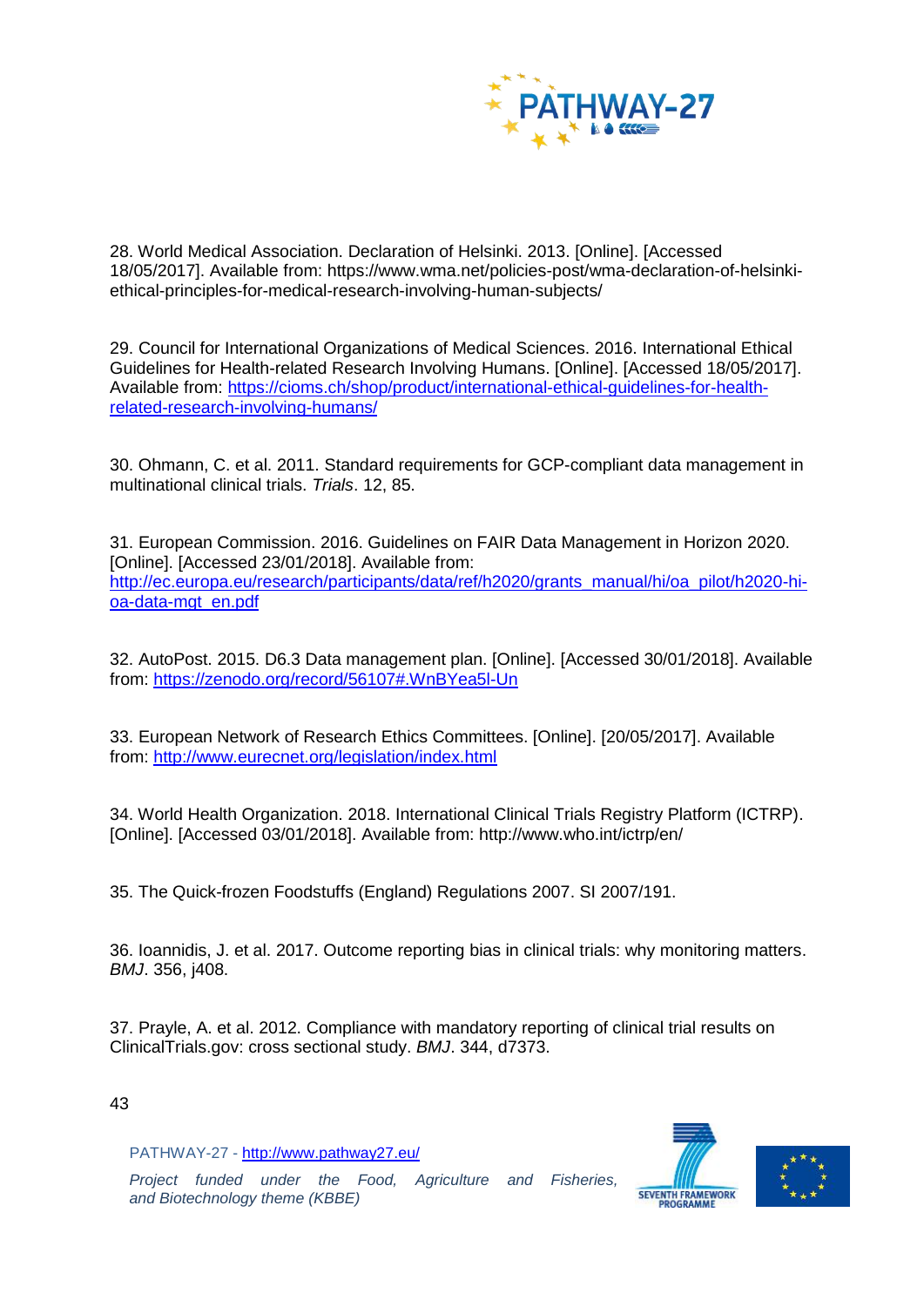

38. European Commission. 2012. Guidance on posting and publication of result-related information on clinical trials in relation to the implementation of Article 57(2) of Regulation (EC) No 726/2004 and Article 41(2) of Regulation (EC) No 1901/2006. [Online]. [Accessed 24/01/2018]. Available from: [https://ec.europa.eu/health//sites/health/files/files/eudralex/vol-](https://ec.europa.eu/health/sites/health/files/files/eudralex/vol-10/2012_302-03/2012_302-03_en.pdf)[10/2012\\_302-03/2012\\_302-03\\_en.pdf](https://ec.europa.eu/health/sites/health/files/files/eudralex/vol-10/2012_302-03/2012_302-03_en.pdf)

39. NHS Health Research Authority. 2017. Ending your project. [Online]. [Accessed 24/01/2018]. Available from: [https://www.hra.nhs.uk/approvals-amendments/managing-your](https://www.hra.nhs.uk/approvals-amendments/managing-your-approval/ending-your-project/)[approval/ending-your-project/](https://www.hra.nhs.uk/approvals-amendments/managing-your-approval/ending-your-project/)

40. ClinicalTrials.gov. 2017. How to submit your results. [Online]. [Accessed 24/01/2018]. Available from: [https://clinicaltrials.gov/ct2/manage-recs/how-report.](https://clinicaltrials.gov/ct2/manage-recs/how-report)

41. Equator Network. 2017. Selecting the appropriate reporting guideline for your article. [Online]. [Accessed 24/01/2018]. Available from: [http://www.equator](http://www.equator-network.org/toolkits/selecting-the-appropriate-reporting-guideline/)[network.org/toolkits/selecting-the-appropriate-reporting-guideline/](http://www.equator-network.org/toolkits/selecting-the-appropriate-reporting-guideline/)

42. International Committee of Medical Journal Editors. 2018. Recommendations. [Online]. [Accessed 25/01/2018]. Available from: http://www.icmje.org/recommendations/

43. Schulz, K.F. et al. 2010. CONSORT 2010 Statement: updated guidelines for reporting parallel group randomised trials. *BMJ*. 340, c332.

44. Eldridge, S.M. et al. 2016. CONSORT 2010 Statement: extension to randomised pilot and feasibility trials. *BMJ*. 355, i5239.

# <span id="page-47-0"></span>**8. Abbreviations not provided in the text**

ICH, International Council for Harmonisation of Technical Requirements for Pharmaceuticals for Human Use

44

PATHWAY-27 - <http://www.pathway27.eu/>